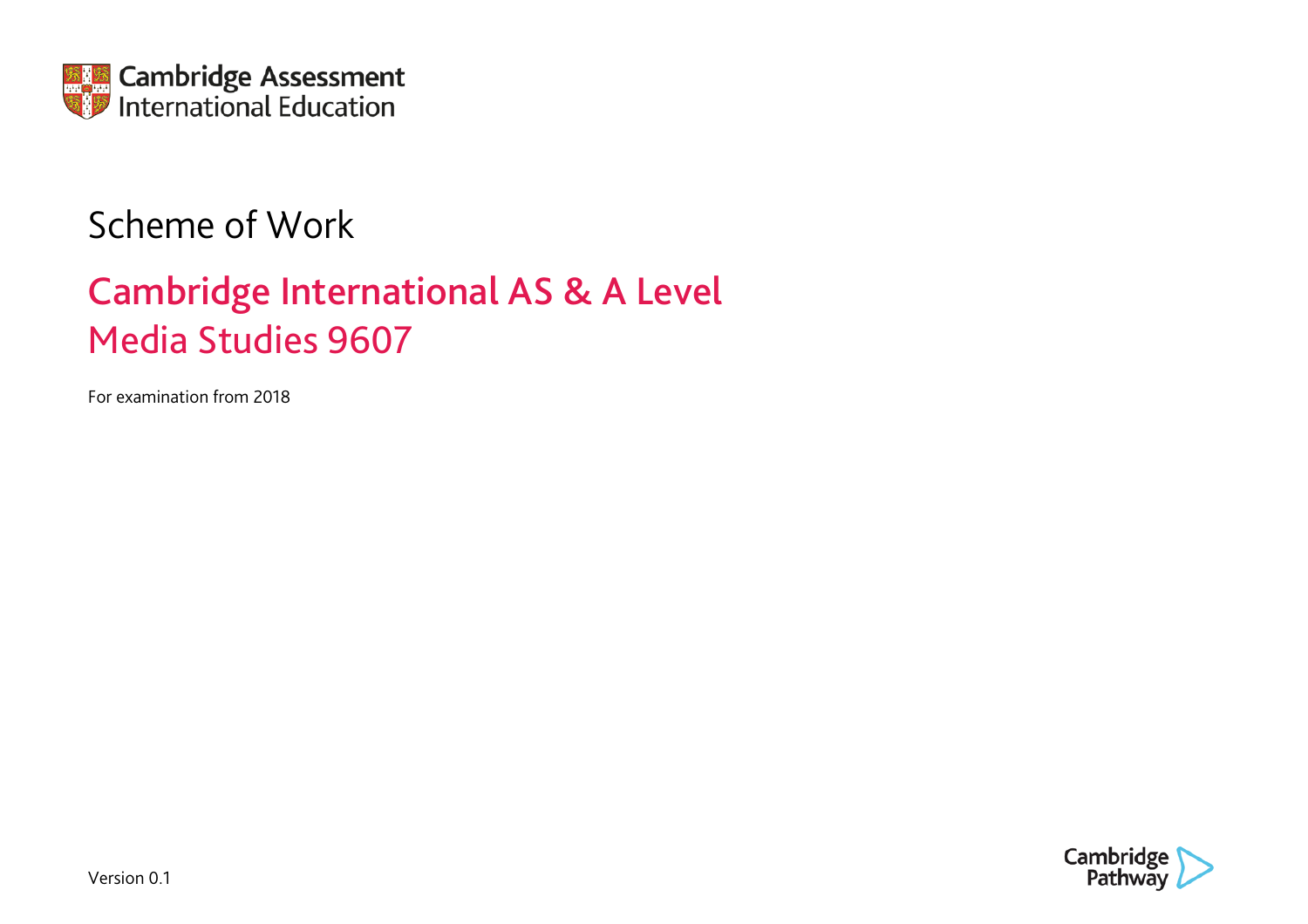In order to help us develop the highest quality resources, we are undertaking a continuous programme of review; not only to measure the success of our resources but also to highlight areas for improvement and to identify new development needs.

We invite you to complete our survey by visiting the website below. Your comments on the quality and relevance of our resources are very important to us.

[www.surveymonkey.co.uk/r/GL6ZNJB](http://www.surveymonkey.co.uk/r/GL6ZNJB)

Would you like to become a Cambridge International consultant and help us develop support materials?

Please follow the link below to register your interest.

[www.cambridgeinternational.org/cambridge-for/teachers/teacherconsultants/](http://www.cambridgeinternational.org/cambridge-for/teachers/teacherconsultants/)

Copyright © UCLES 2018

Cambridge Assessment International Education is part of the Cambridge Assessment Group. Cambridge Assessment is the brand name of the University of Cambridge Local Examinations Syndicate (UCLES), which itself is a department of the University of Cambridge.

UCLES retains the copyright on all its publications. Registered Centres are permitted to copy material from this booklet for their own internal use. However, we cannot give permission to Centres to photocopy any material that is acknowledged to a third party, even for internal use within a Centre.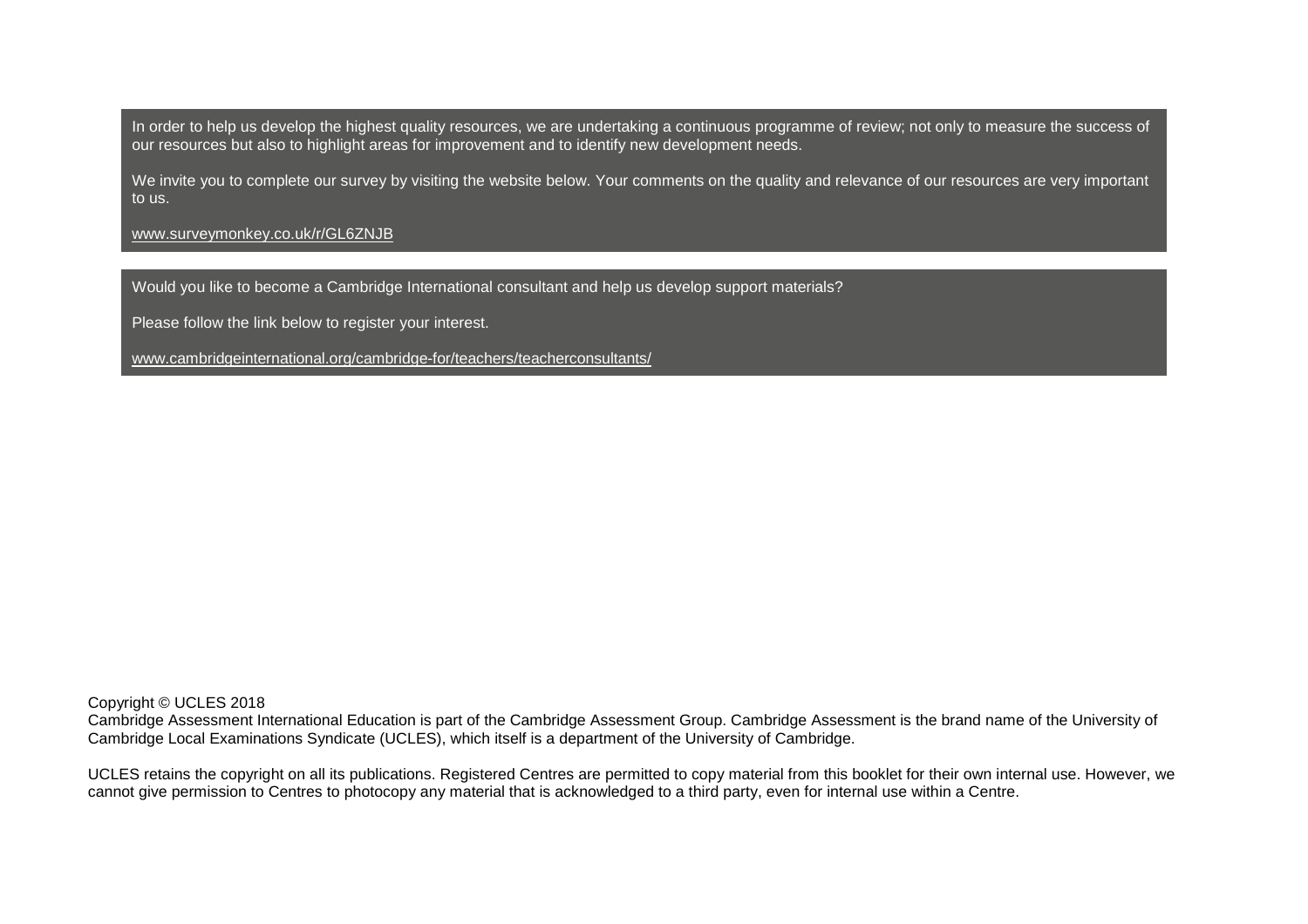#### <span id="page-2-0"></span>Contents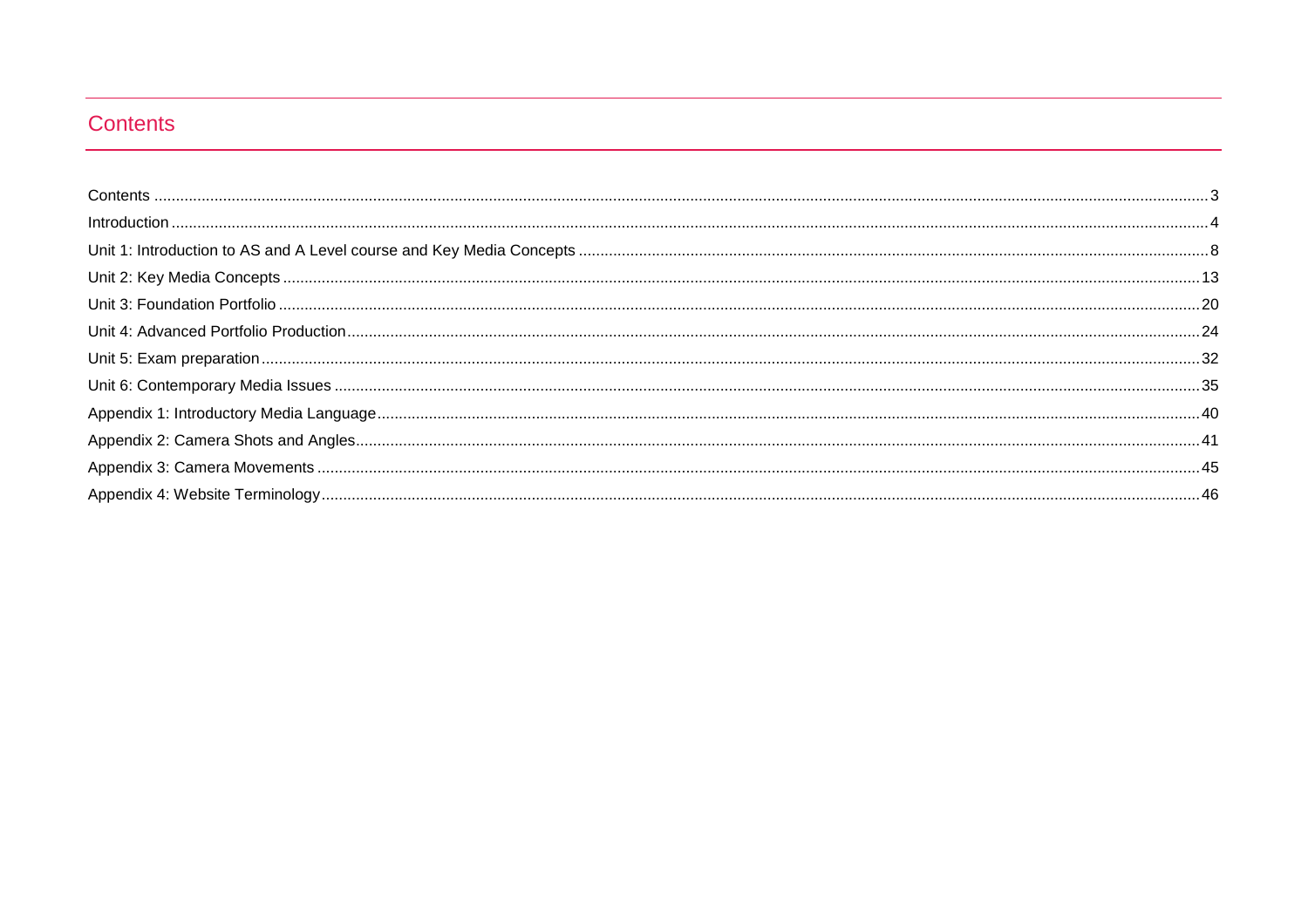#### <span id="page-3-0"></span>**Introduction**

This scheme of work has been designed to support you in your teaching and lesson planning. Making full use of this scheme of work will help you to improve both your teaching and your learners' potential. It is important to have a scheme of work in place in order for you to guarantee that the syllabus is covered fully. You can choose what approach to take and you know the nature of your institution and the levels of ability of your learners. What follows is just one possible approach you could take and you should always check the syllabus for the content of your course.

Suggestions for independent study **(I)** and formative assessment **(F)** are also included. Opportunities for differentiation are indicated as **Extension activities**; there is the potential for differentiation by resource, grouping, expected level of outcome, and degree of support by teacher, throughout the scheme of work. Timings for activities and feedback are left to the judgment of the teacher, according to the level of the learners and size of the class. Length of time allocated to a task is another possible area for differentiation.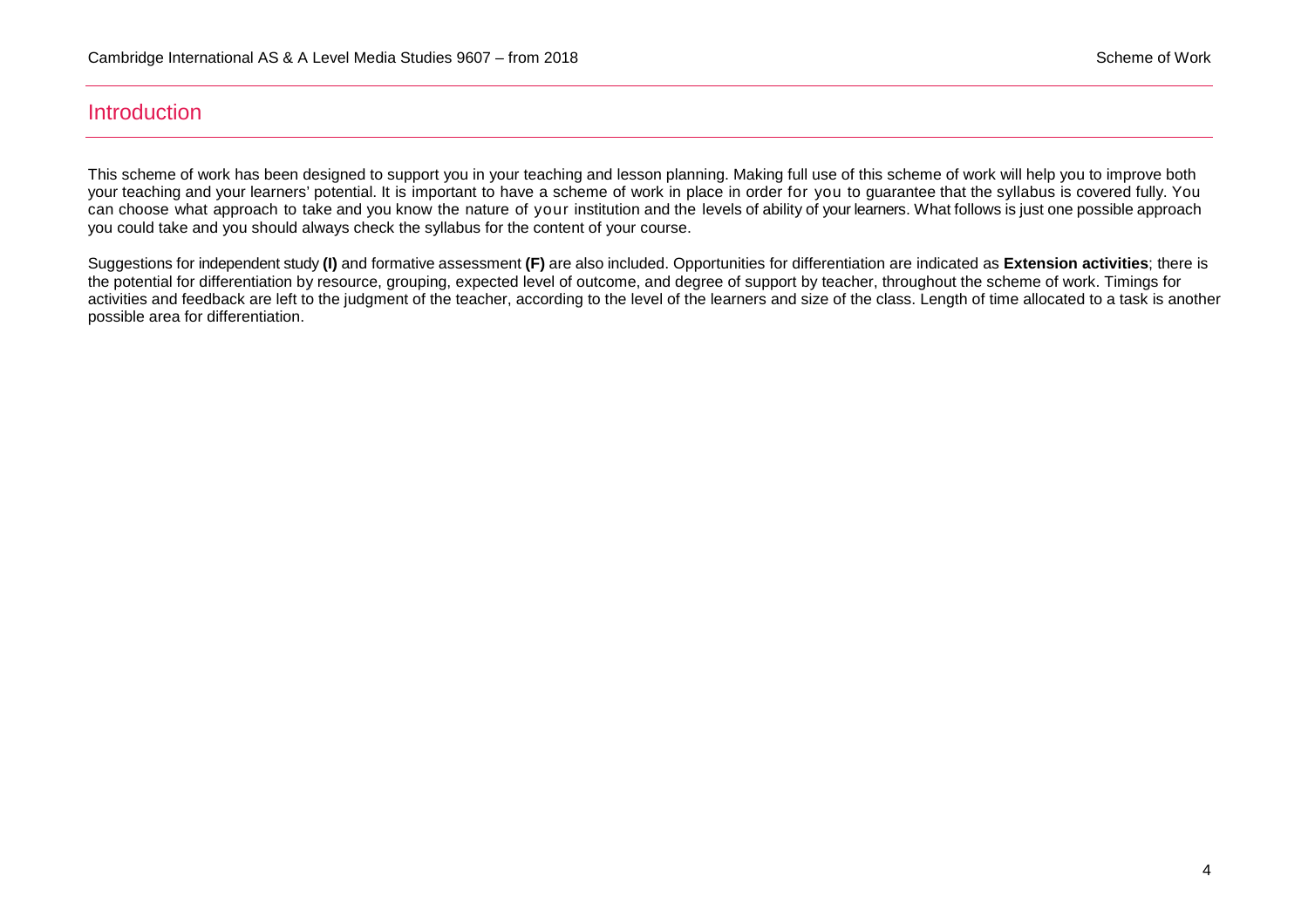#### **Guided learning hours**

Guided learning hours give an indication of the amount of contact time teachers need to have with learners to deliver a particular course. Our syllabuses are designed around 180 hours for Cambridge International AS Level, and 360 hours for Cambridge International A Level. The number of hours may vary depending on local practice and your learners' previous experience of the subject. The table below give some guidance about how many hours are recommended for each topic.

| <b>Unit</b>                                      | Suggested teaching time (hours / % of the course)                                   | <b>Suggested teaching order</b>                                                                                                                                                                                                                             |
|--------------------------------------------------|-------------------------------------------------------------------------------------|-------------------------------------------------------------------------------------------------------------------------------------------------------------------------------------------------------------------------------------------------------------|
| Unit 1: Introduction to AS and A<br>Level course | It is recommended that this unit should take about 8 hours / 2% of the<br>course.   |                                                                                                                                                                                                                                                             |
| Unit 2: Key Media Concepts                       | It is recommended that this unit should take about 46 hours / 13% of the<br>course. | $\overline{2}$                                                                                                                                                                                                                                              |
| Unit 3: Foundation Portfolio                     | It is recommended that this unit should take about 36 hours / 10% of the<br>course. | 3                                                                                                                                                                                                                                                           |
| Unit 4: Critical reflection                      | It is recommended that this unit should take about 18 hours / 5% of the<br>course.  | 4                                                                                                                                                                                                                                                           |
| Unit 5: Exam Preparation                         | It is recommended that this unit should take about 72 hours / 20% of the<br>course. | 3<br>The Case Study needs to be set up at the<br>same time as the Foundation Portfolio is<br>launched so lessons could be divided<br>between exam preparation and Foundation<br>Portfolio until learners are able to work<br>independently on both aspects. |
| Unit 6: Advanced Portfolio                       | It is recommended that this unit should take about 90 hours / 25% of the<br>course. | 5                                                                                                                                                                                                                                                           |
| Unit 7: Contemporary Media<br><b>Issues</b>      | It is recommended that this unit should take about 90 hours / 25% of the<br>course. | 6                                                                                                                                                                                                                                                           |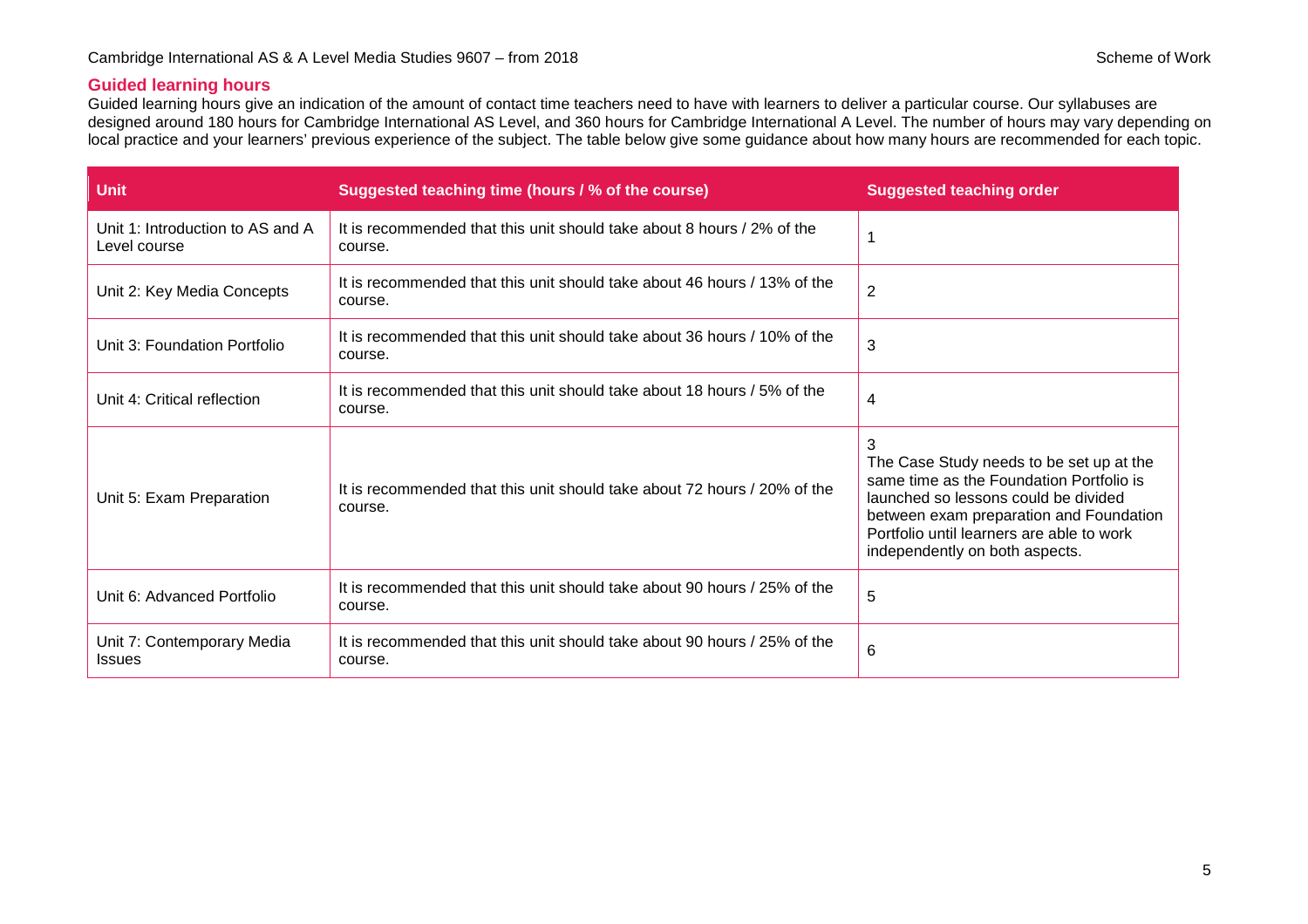#### Cambridge International AS & A Level Media Studies 9607 – from 2018 Scheme of Work Scheme of Work

#### **Resources**

The up-to-date resource list for this syllabus, including textbooks endorsed by Cambridge International, is listed at www.cambridgeinternational.org Endorsed textbooks have been written to be closely aligned to the syllabus they support, and have been through a detailed quality assurance process. As such, all textbooks endorsed by Cambridge International for this syllabus are the ideal resource to be used alongside this scheme of work as they cover each learning objective.

#### **School Support Hub**

The School Support Hub [www.cambridgeinternational.org/support](http://www.cambridgeinternational.org/support) is a secure online resource bank and community forum for Cambridge teachers, where you can download specimen and past question papers, mark schemes and other resources. We also offer online and face-to-face training; details of forthcoming training opportunities are posted online. This scheme of work is available as PDF and an editable version in Microsoft Word format; both are available on the School Support Hub at [www.cambridgeinternational.org/support.](http://www.cambridgeinternational.org/support.) If you are unable to use Microsoft Word you can download Open Office free of charge from [www.openoffice.org](http://www.openoffice.org/)

#### **Websites**

This scheme of work includes website links providing direct access to internet resources. Cambridge Assessment International Education is not responsible for the accuracy or content of information contained in these sites. The inclusion of a link to an external website should not be understood to be an endorsement of that website or the site's owners (or their products / services).

The website pages referenced in this scheme of work were selected when the scheme of work was produced. Other aspects of the sites were not checked and only the particular resources are recommended.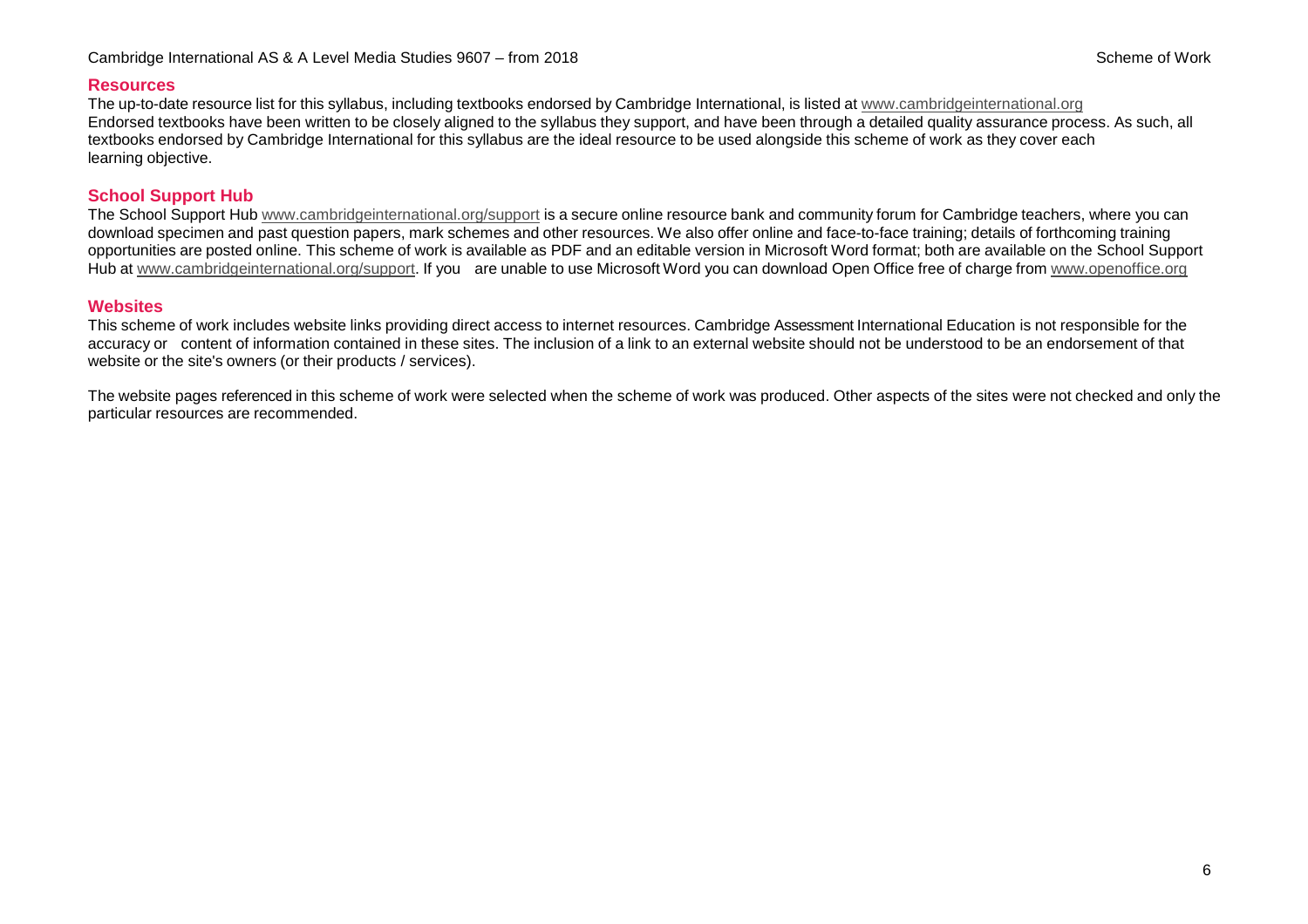#### **How to get the most out of this scheme of work – integrating syllabus content, skills and teaching strategies**

We have written this scheme of work for the Cambridge International Media Studies syllabus and it provides some ideas and suggestions of how to cover the content of the syllabus. We have designed the following features to help guide you through your course.

**Assessment objective Learning objectives Suggested teaching activities**  AO1, AO2, AO3 and AO4 What is a Media Text? An initial note that a **media text** is: 'any constructed media product or piece of communication, whether print or audio-visual, which can be analysed and deconstructed' (Probert, 2005) Working with a partner or in a group, learners should list as many media text types as they can. These might include: radio, television, film, adverts (print or commercial), online games, magazines, newspapers, social media pages or music (this list is not exhaustive but covers the primary media text types). Learners outline their media usage during the previous 24 hours. Dividing the media texts into the three broad categories: print, online and broadcast, learners could colour code their usage and determine which genre of media texts they use most frequently. **(I) Extension activity:** Learners discuss how and why their usage might be different to previous generations of media consumers. This could lead naturally into a discussion about how each of the media text types have developed over the last 20 years with pairs / small groups of learners being set a research and presentation task based on their chosen / allocated text type. Learners should be encouraged, as part of their research, to consider how consumer interaction with media products has changed over time. Once completed, learners should share and feedback on each other's research. **(I / F)** Learning Resources: *AS/A-Level Media Studies Essential Word Dictionary (Essential Word Dictionaries)* (Probert) Philip Allan ISBN: 978-0860033844 **Past and specimen papers** Past / specimen papers and mark schemes are available to download at www.cambridgeinternational. **Learning objectives** help your learners by making it clear the knowledge they are trying to build. Pass these on to your learners by expressing them as 'We are learning to / about…'. **Extension activities** provide your abler learners with further challenge beyond the basic content of the course. Innovation and independent learning are the basis of these activities. **Past papers, specimen papers** and **mark schemes** are available for you to download at: [www.cambridgeinternational.org/support](http://www.cambridgeinternational.org/support) **Formative assessment (F)** is on-going assessment which informs you about the progress of your learners. **Suggested teaching activities** give you lots of ideas about how you can present learners with new information without teacher talk or videos. Try more active methods which get your learners motivated and practising new skills. **Independent study (I)** gives your learners the opportunity to develop their own ideas and understanding with direct input from you.

Using these resources with your learners allows you to check their progress and give them confidence and understanding.

Don't forget to leave time to review what your learners have learnt, you could try question and answer, tests, quizzes, 'mind maps', or 'concept maps'. These kinds of activities can be found in the scheme of work.

7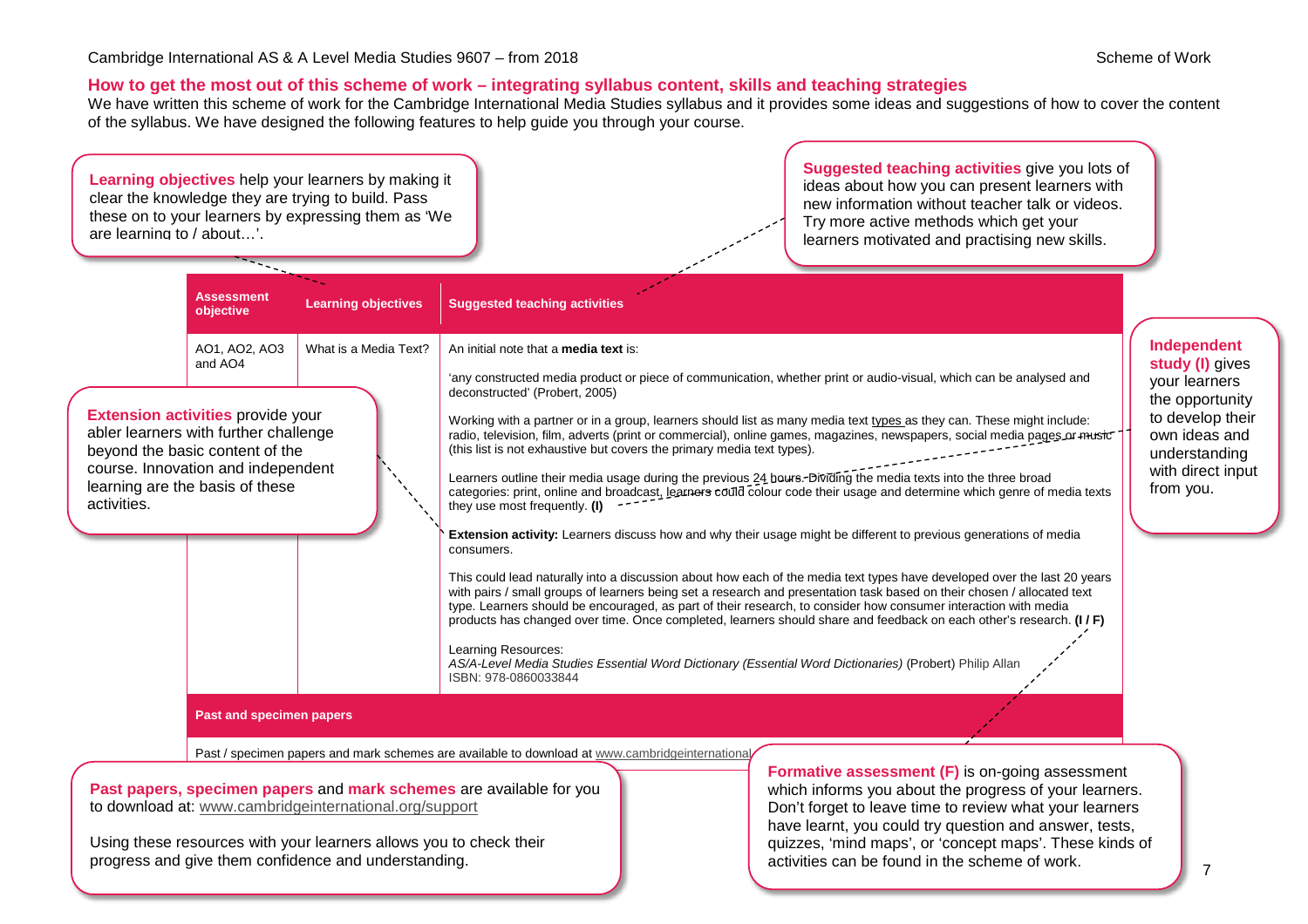### <span id="page-7-0"></span>Unit 1: Introduction to AS and A Level course and Key Media Concepts

| <b>Assessment</b><br>objectives      |                                                    | Learning objectives Suggested teaching activities                                                                                                                                                                                                                                                                                                                                                                                                                                                 |
|--------------------------------------|----------------------------------------------------|---------------------------------------------------------------------------------------------------------------------------------------------------------------------------------------------------------------------------------------------------------------------------------------------------------------------------------------------------------------------------------------------------------------------------------------------------------------------------------------------------|
| AO1, AO2, AO3 and                    | What is a Media                                    | An initial note that a <b>media text</b> is:                                                                                                                                                                                                                                                                                                                                                                                                                                                      |
| AO <sub>4</sub>                      | Text?                                              | 'any constructed media product or piece of communication, whether print or audio-visual, which can be analysed<br>and deconstructed' (Probert, 2005)                                                                                                                                                                                                                                                                                                                                              |
|                                      |                                                    | Working with a partner or in a group, learners should list as many media text types as they can. These might<br>include: radio, television, film, adverts (print or commercial), online games, magazines, newspapers, social media<br>pages or music (this list is not exhaustive but covers the primary media text types).                                                                                                                                                                       |
|                                      |                                                    | Learners outline their media usage during the previous 24 hours. Dividing the media texts into the three broad<br>categories: print, online and broadcast, learners could colour code their usage and determine which genre of<br>media texts they use most frequently. (I)                                                                                                                                                                                                                       |
|                                      |                                                    | Extension activity: Learners discuss how and why their usage might be different to previous generations of<br>media consumers.                                                                                                                                                                                                                                                                                                                                                                    |
|                                      |                                                    | This could lead naturally into a discussion about how each of the media text types have developed over the last 20<br>years with pairs / small groups of learners being set a research and presentation task based on their chosen /<br>allocated text type. Learners should be encouraged, as part of their research, to consider how consumer<br>interaction with media products has changed over time. Once completed, learners should share and feedback on<br>each other's research. (I / F) |
|                                      |                                                    | <b>Learning Resources:</b><br>AS/A-Level Media Studies Essential Word Dictionary (Essential Word Dictionaries) (Probert) Philip Allan<br>ISBN: 978-0860033844                                                                                                                                                                                                                                                                                                                                     |
| AO1, AO2, AO3 and<br>AO <sub>4</sub> | To understand the<br>conventions used in<br>media. | 'Codes' in Media refer to the means of conveying additional meaning in texts, this can be done through: technical<br>codes, symbolic codes and written codes.                                                                                                                                                                                                                                                                                                                                     |
|                                      |                                                    | 'Conventions' in Media refer to the usual methods used in media texts that make it recognisable, these are often<br>referred to as the 'ingredients' of a media form or genre.                                                                                                                                                                                                                                                                                                                    |
|                                      |                                                    |                                                                                                                                                                                                                                                                                                                                                                                                                                                                                                   |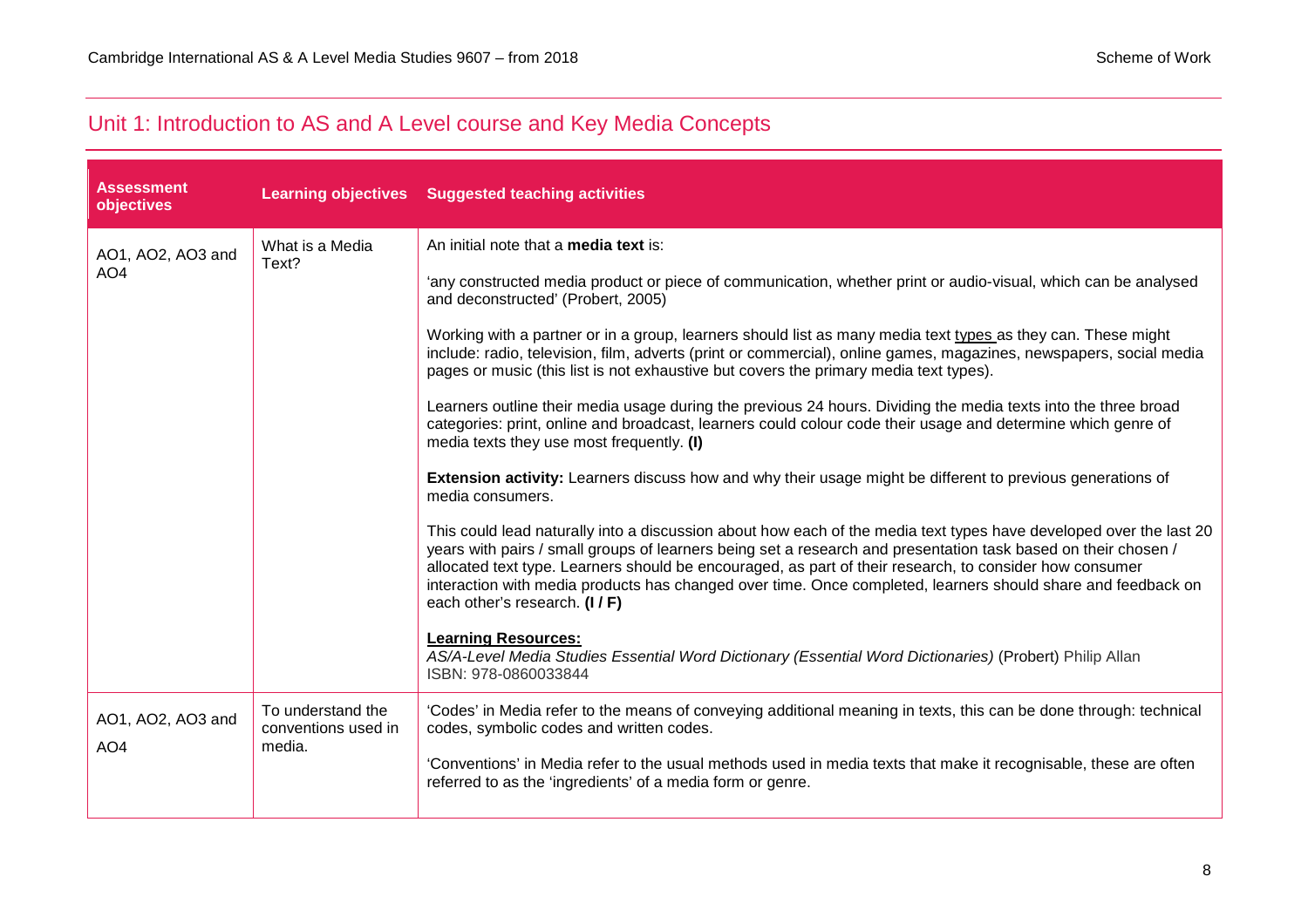| <b>Assessment</b><br>objectives | Learning objectives Suggested teaching activities                                                                                                                                                                                                                                                                                                                                                                                                                                                                                                                            |
|---------------------------------|------------------------------------------------------------------------------------------------------------------------------------------------------------------------------------------------------------------------------------------------------------------------------------------------------------------------------------------------------------------------------------------------------------------------------------------------------------------------------------------------------------------------------------------------------------------------------|
|                                 | As an introduction to this terminology learners should critically engage with the presence of these codes and<br>conventions and gain an understanding of the difference between them. These concepts are developed much<br>further in the subsequent unit of work.                                                                                                                                                                                                                                                                                                          |
|                                 | Due to the nature of 'conventions' being about the main ingredients whereas the 'codes' refer to the detail within<br>the media text, it is logical to teach conventions first, followed by codes.                                                                                                                                                                                                                                                                                                                                                                           |
|                                 | <b>Conventions</b><br>Showing an image of a setting that would be familiar to your learners, e.g. a classroom, car park, shop or<br>supermarket, and ask them to identify where these images are taken. Working with a partner, learners should list<br>the things that they felt identified the setting as recognisable. Show a second very different image of the same<br>setting. This time learners should highlight anything they have written down that still applies to the second image.<br>What the learners are recognising are the conventions of those settings. |
|                                 | To link this understanding to media texts, show learners the front cover of three magazines and ask them to<br>construct a blank front page of their own following the conventions of this media form.                                                                                                                                                                                                                                                                                                                                                                       |
|                                 | What is similar across all three magazines in terms of layout? Fonts? Number of colours used? Proportion of<br>images to text?                                                                                                                                                                                                                                                                                                                                                                                                                                               |
|                                 | Introduce key terminology for magazine analysis and instruct learners to label their drawings using the correct<br>terms. It might be useful to provide learners with key terminology and their definitions.                                                                                                                                                                                                                                                                                                                                                                 |
|                                 | Extension activity: ask learners to attempt to match the terms to the elements of their image independently of<br>any aids, using deduction and logic, prior to being shown the correct terms.                                                                                                                                                                                                                                                                                                                                                                               |
|                                 | Divide the class into groups and set them a different media form to research in terms of the conventions used:<br>News Broadcasts (compare two different news stations)<br>$\bullet$<br>Video Games (compare covers and/or marketing conventions)<br>Television Documentaries compared to Soap Operas (compare the structure used within each of these<br>$\bullet$<br>genres)                                                                                                                                                                                               |
|                                 | Groups should share their findings with the rest of the class. They should be encouraged to use clips and images<br>from their research to reinforce their key point. (F)                                                                                                                                                                                                                                                                                                                                                                                                    |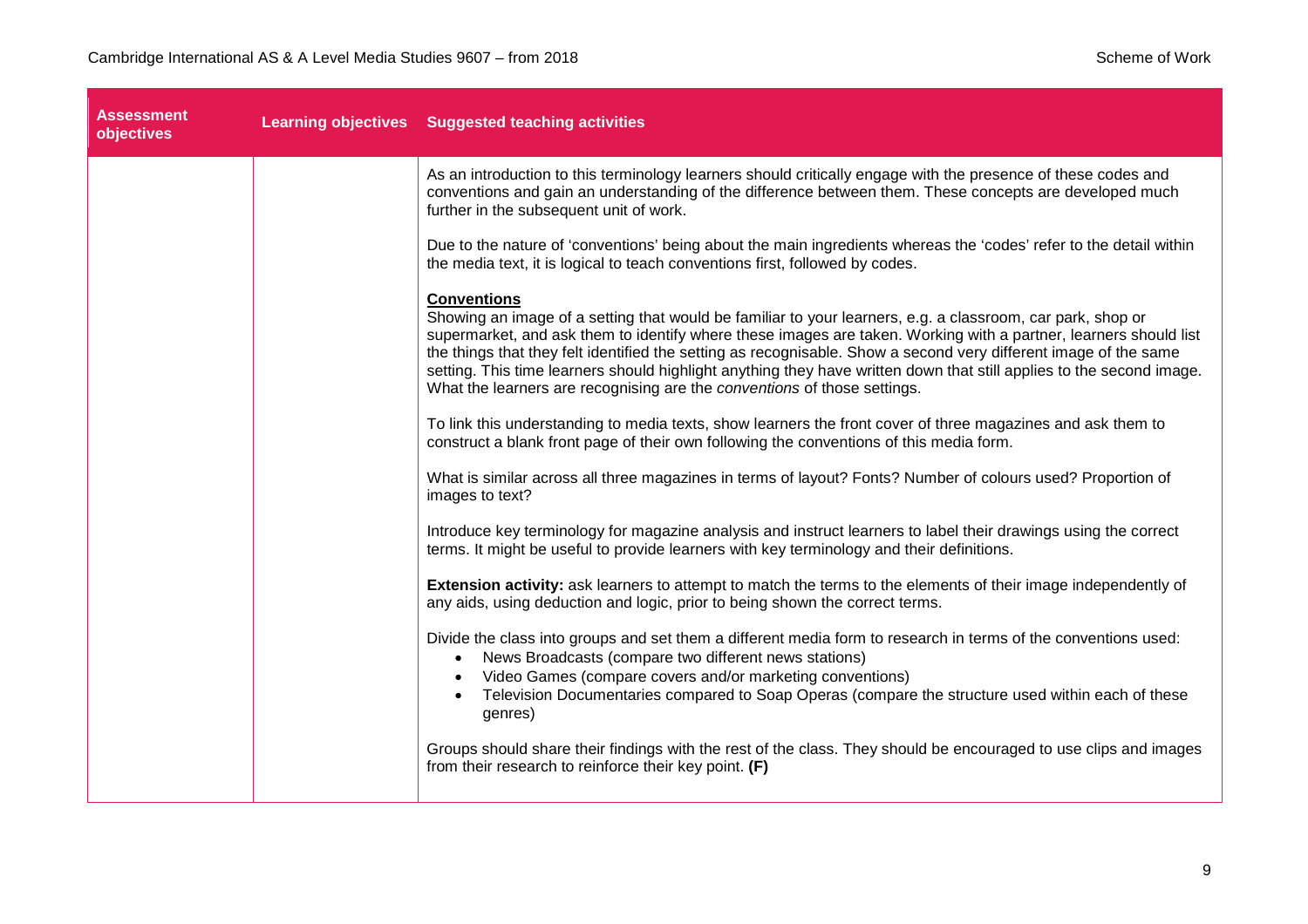| <b>Assessment</b><br>objectives      |                                           | Learning objectives Suggested teaching activities                                                                                                                                                                                                                                                                                                                                                                                                                                                                                                                                                                                                                                                                                                                                                                                                                                                                                                                                                                                                                                                                                                                                                                                                                                                                                                                                                                                                                                                                                                                                                                                                                                                                                                                                                                                                                                                                                                                                                                                                                                                                                                                                                                                                                                                                                                                                                                                                                         |
|--------------------------------------|-------------------------------------------|---------------------------------------------------------------------------------------------------------------------------------------------------------------------------------------------------------------------------------------------------------------------------------------------------------------------------------------------------------------------------------------------------------------------------------------------------------------------------------------------------------------------------------------------------------------------------------------------------------------------------------------------------------------------------------------------------------------------------------------------------------------------------------------------------------------------------------------------------------------------------------------------------------------------------------------------------------------------------------------------------------------------------------------------------------------------------------------------------------------------------------------------------------------------------------------------------------------------------------------------------------------------------------------------------------------------------------------------------------------------------------------------------------------------------------------------------------------------------------------------------------------------------------------------------------------------------------------------------------------------------------------------------------------------------------------------------------------------------------------------------------------------------------------------------------------------------------------------------------------------------------------------------------------------------------------------------------------------------------------------------------------------------------------------------------------------------------------------------------------------------------------------------------------------------------------------------------------------------------------------------------------------------------------------------------------------------------------------------------------------------------------------------------------------------------------------------------------------------|
| AO1, AO2, AO3 and<br>AO <sub>4</sub> | To understand the<br>codes used in media. | Codes<br>Begin with clarification of the terms listed below. An understanding of how these codes are used in conjunction to<br>achieve effects is fundamental to the study and creation of media texts. Codes and conventions are an integral<br>part of reinforcing genre, this aspect of the course will be covered in more detail in Unit 2 - Key Media Concepts<br>but could also be a point of discussion at an introductory level here: What codes and conventions are used in a<br>traditional horror film? Romantic comedy? Etc.<br>Mise-en-scène<br>Mise-en-scène refers to all the elements captured within a media frame and is the overarching term that<br>incorporates all three codes used in media texts:<br><b>Symbolic Codes</b><br>These include facial expressions, body language, proxemics, use of setting, costume and any item that conveys<br>meaning. For example, a policeman connotes a person in authority, a gun connotes violence, a white 'thumbs up'<br>on a light blue background connotes a 'like' on social media etc.<br><b>Technical Codes</b><br>This would refer to camera angles, lighting, audio, transitions between moving image shots.<br><b>Written Codes</b><br>font, links to websites / email, slogans printed at the end of adverts.<br>A primary task when teaching codes is to introduce learners to the terminology surrounding moving image. A list of<br>terminology can be found in Appendix 1. Using the graphic novel 'The Arrival', select a page that demonstrates a<br>full range of camera angles and ask learners to identify them. Securing understanding of the media terms is key to<br>successful analysis of moving image, creating a display with this information would be useful as would asking<br>learners to create their own quizzes using sourced images, this both secures and reaffirms understanding. (F)<br>Using still images from an advert, label and colour code evidence of each of the codes being used together with<br>'why' they may have been used and what the learner thinks the intended effect was on the consumer.<br>Once learners are confident with analysing still images you could introduce analysis of moving image using clips<br>from film trailers. A valuable exercise would be to play a film trailer on mute, by doing this, learners will be able to<br>focus on the symbolic codes first before introducing the secondary level of audio and sound effects. |
|                                      |                                           |                                                                                                                                                                                                                                                                                                                                                                                                                                                                                                                                                                                                                                                                                                                                                                                                                                                                                                                                                                                                                                                                                                                                                                                                                                                                                                                                                                                                                                                                                                                                                                                                                                                                                                                                                                                                                                                                                                                                                                                                                                                                                                                                                                                                                                                                                                                                                                                                                                                                           |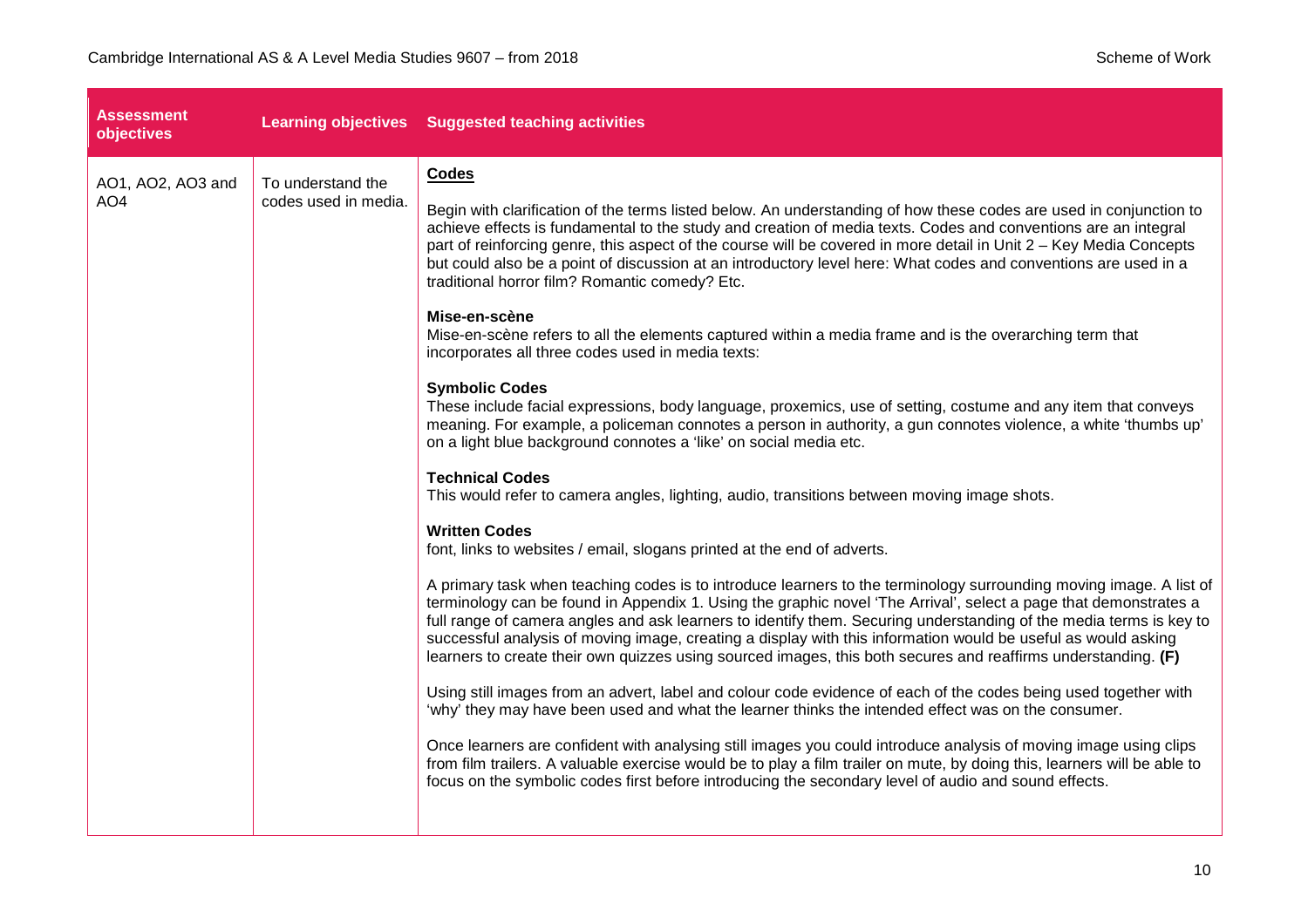|                                       | Learning objectives Suggested teaching activities                                                                                                                                                                                                                                                                            |
|---------------------------------------|------------------------------------------------------------------------------------------------------------------------------------------------------------------------------------------------------------------------------------------------------------------------------------------------------------------------------|
|                                       | Extension activity: ask learners to listen to a radio broadcast and ask them to make notes on how 'visual effects'<br>are achieved through the aural medium.                                                                                                                                                                 |
|                                       | A useful collection of archived advert stills can be found at:<br>http://www.advertisingarchives.co.uk/?service=category&action=show_content_page&language=en&category=14<br>$&$ pid=61                                                                                                                                      |
|                                       | A useful website for film stills and trailers can be found at:<br>http://www.imdb.com/?ref_=nv_home                                                                                                                                                                                                                          |
|                                       | Useful graphic novel for exampling camera angles:<br>The Arrival (Tan) Hodder Children's Books<br>ISBN: 978-0340969939                                                                                                                                                                                                       |
| To understand and<br>be able to apply | In order to encourage a familiarity and ability to use media language accurately and appropriately, exampling the<br>terms through referencing a media corporation is useful.                                                                                                                                                |
|                                       | Using the Disney Corporation learners could begin with researching how many films Disney has produced.<br>Allocating a film to each learner, they should then find out how many spin off products they could purchase for<br>their chosen film: t-shirts, music, stationery etc. These products are examples of synergy. (I) |
|                                       | Next learners should consider the interactivity between the media platforms:                                                                                                                                                                                                                                                 |
|                                       | Does Disney have an online website? TV programme?<br>$\bullet$                                                                                                                                                                                                                                                               |
|                                       | Where might adverts or interviews with actors/voiceovers have featured?<br>Would the film have been as successful without its media promotions?<br>$\bullet$                                                                                                                                                                 |
|                                       | Do the films draw on references to other Disney films?<br>$\bullet$                                                                                                                                                                                                                                                          |
|                                       | Is there any replication of the use of actors within the films made by Disney? Have the actors featured in<br>other children's films?                                                                                                                                                                                        |
|                                       | The presence of media products across a number of platforms is called cross media convergence. This is often<br>used to promote films to ensure success in the box office.                                                                                                                                                   |
|                                       | Watching three Disney trailers, what generic traits are identifiable across all of them? Bright colours? Childlike<br>characters? An underlying 'message' about global warming / ageing etc.? The things that learners identify are<br>likely to be the things that secure these films in the same genre.                    |
|                                       | media language                                                                                                                                                                                                                                                                                                               |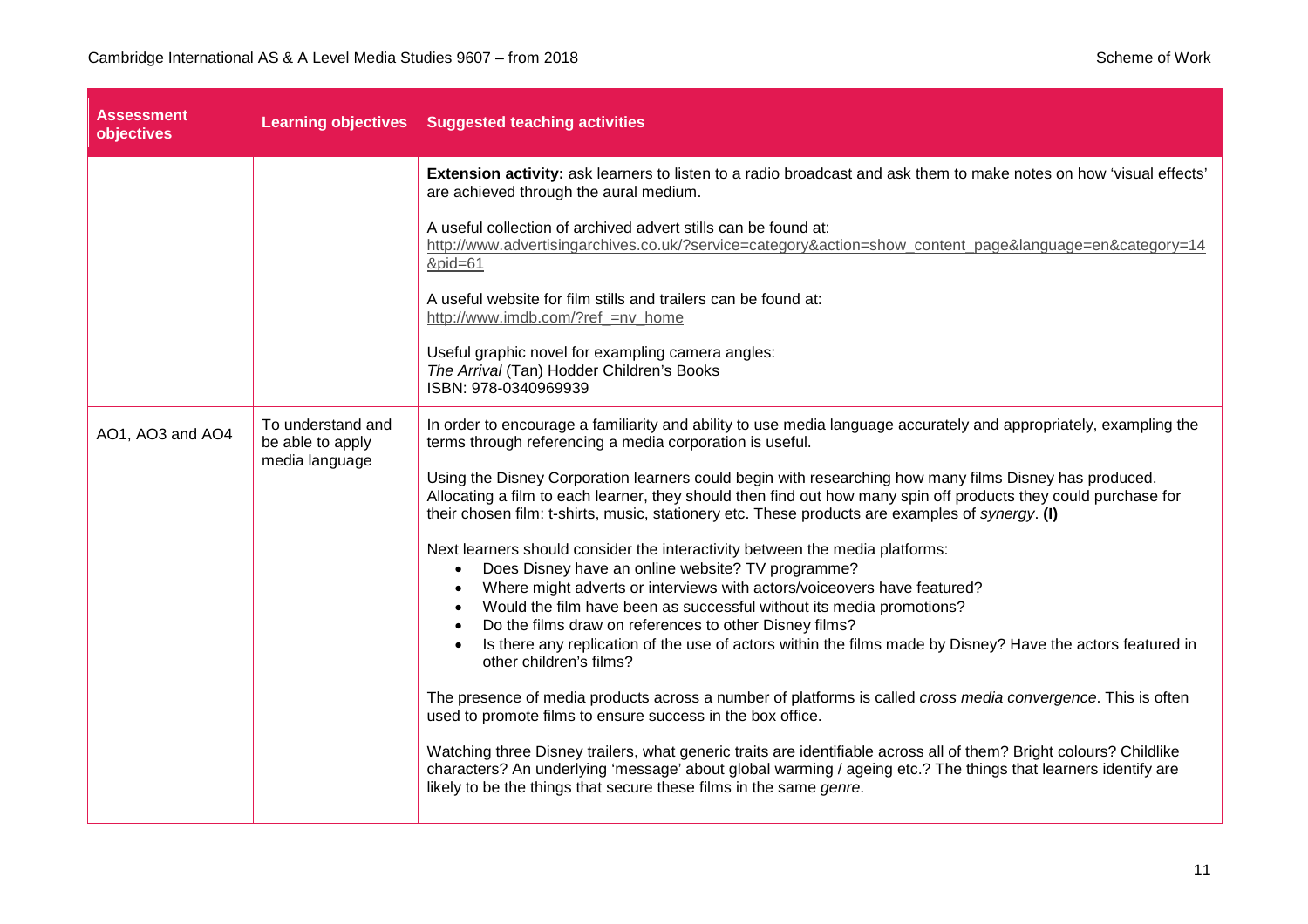| <b>Assessment</b><br>objectives |                                                                                                                 | Learning objectives Suggested teaching activities                                                                                                                                                                                                                                                                                                                                                                                                                                                                                                                                                                                                                                              |
|---------------------------------|-----------------------------------------------------------------------------------------------------------------|------------------------------------------------------------------------------------------------------------------------------------------------------------------------------------------------------------------------------------------------------------------------------------------------------------------------------------------------------------------------------------------------------------------------------------------------------------------------------------------------------------------------------------------------------------------------------------------------------------------------------------------------------------------------------------------------|
|                                 |                                                                                                                 | Create a montage of DVD cover images, and ask learners to identify what <i>iconography</i> makes all of these films<br>instantly recognisable as Disney?<br>Set learners a task to research films made by $20th$ Century Fox. (I)<br>They should:<br>Classify the films into different genres<br>Identify iconography<br>Engage with the representation of women across time.<br>Researching prior promotions can be difficult, although an interesting activity might be to ask learners to construct<br>a mind-map showing how they think these films might have been promoted.<br>Creating a display with the findings from these activities might help embed long term use of terminology. |
| <b>Past and specimen papers</b> |                                                                                                                 |                                                                                                                                                                                                                                                                                                                                                                                                                                                                                                                                                                                                                                                                                                |
|                                 | Past / specimen papers and mark schemes are available to download at www.cambridgeinternational.org/support (F) |                                                                                                                                                                                                                                                                                                                                                                                                                                                                                                                                                                                                                                                                                                |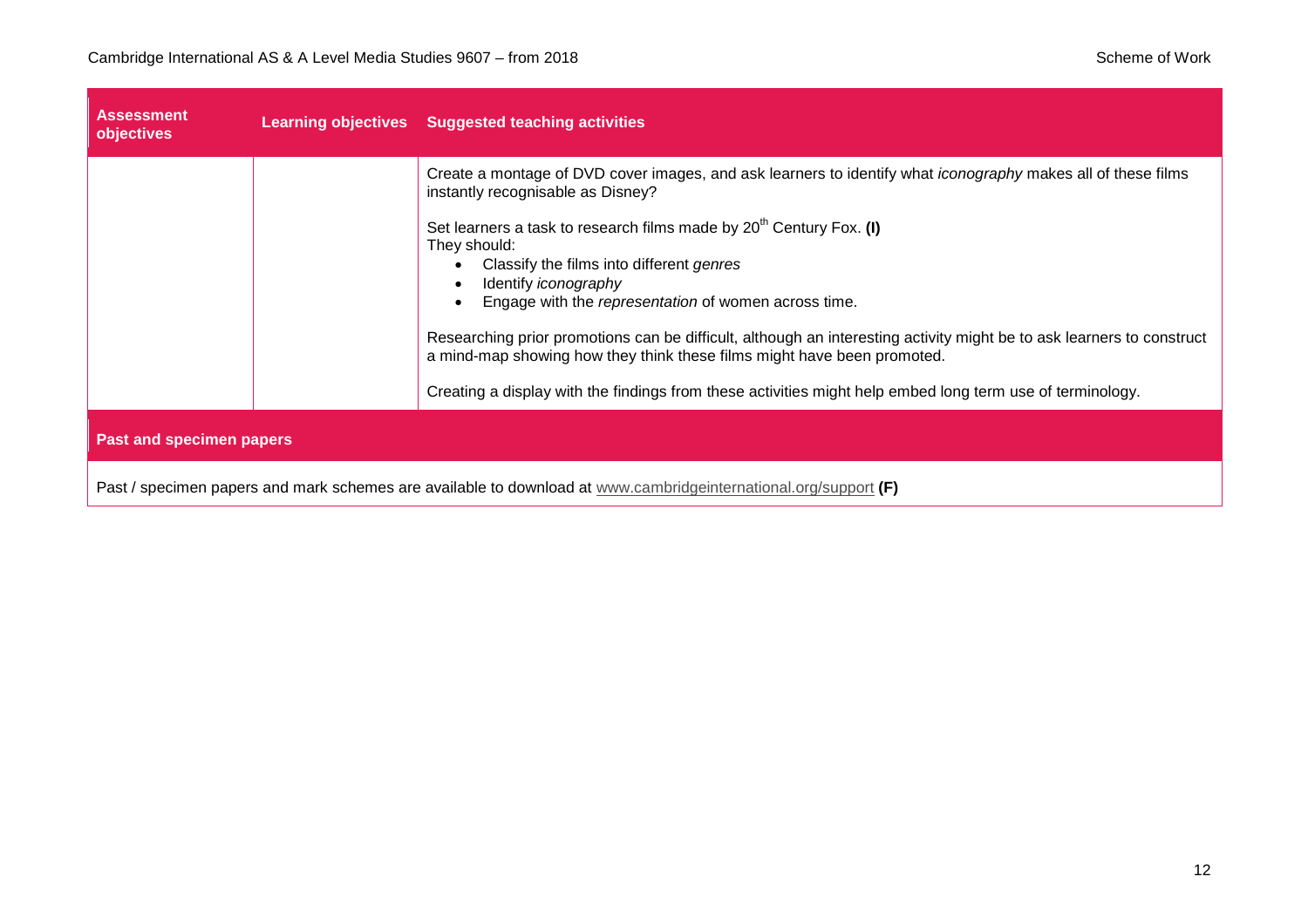### <span id="page-12-0"></span>Unit 2: Key Media Concepts

| <b>Assessment</b><br>objectives      |                                                                                                                                                                                                                                                                                                                                 | Learning objectives Suggested teaching activities                                                                                                                                                                                                                                                                                                                                                                                                                                                                                                                              |
|--------------------------------------|---------------------------------------------------------------------------------------------------------------------------------------------------------------------------------------------------------------------------------------------------------------------------------------------------------------------------------|--------------------------------------------------------------------------------------------------------------------------------------------------------------------------------------------------------------------------------------------------------------------------------------------------------------------------------------------------------------------------------------------------------------------------------------------------------------------------------------------------------------------------------------------------------------------------------|
| AO1, AO2, AO3 and<br>AO <sub>4</sub> | To understand that<br>the media represents<br>a mediated                                                                                                                                                                                                                                                                        | It is important that learners understand the concept that media products re-present ideas within a set of cultural<br>ideals and values. As a re-presentation media texts carry implicit meaning through signs that we, as consumers,<br>interpret. This is called Semiotics.                                                                                                                                                                                                                                                                                                  |
|                                      | interpretation of the<br>world                                                                                                                                                                                                                                                                                                  | Understanding the means through which these implied meanings are conveyed is key to both engaging with media<br>texts and the creation of effective media texts for the Foundation Portfolio.                                                                                                                                                                                                                                                                                                                                                                                  |
|                                      |                                                                                                                                                                                                                                                                                                                                 | Introduce learners to the key media concepts using the MIGRAINE acronym:<br>Media, Ideology, Genre, Representation, Audience, Institution, Narrative and Environment.                                                                                                                                                                                                                                                                                                                                                                                                          |
|                                      |                                                                                                                                                                                                                                                                                                                                 | Explain that the definition of the word 'media' means 'an intervening agency' or 'an intermediate layer'. Ask<br>learners what they understand this to infer about the role and place of media in our society.                                                                                                                                                                                                                                                                                                                                                                 |
|                                      |                                                                                                                                                                                                                                                                                                                                 | Using key terms promote the concept that media offers a re-presentation of ideas that subtly embeds societies<br>ideals and values (ideologies) surrounding emotional, physical or political concepts (environment).                                                                                                                                                                                                                                                                                                                                                           |
|                                      |                                                                                                                                                                                                                                                                                                                                 | In order to evidence this statement, learners should research a range of re-presentations of a world-renowned<br>leader such as Barack Obama, Vladimir Putin or Donald Trump. Mind map in pairs which images present a<br>positive / negative view and what elements of the image contribute to this opinion. Observations might include,<br>amongst others, facial expressions, dress, setting, body language, the shot or focus of the image or the positioning<br>of the image within the media text. What might a front page image infer that a page 15 image doesn't? (I) |
|                                      | Learners should choose a famous person that has risen to fame and then fallen in their celebrity status. Examples<br>include Amy Winehouse, Tiger Woods or Oscar Pistorius. Learners should then source a range of images of their<br>chosen person making a note of the source of the image and the date it was published. (I) |                                                                                                                                                                                                                                                                                                                                                                                                                                                                                                                                                                                |
|                                      |                                                                                                                                                                                                                                                                                                                                 | Using the images learners should create a timeline and underneath annotate on a scale of 1-10 the person's<br>status with 1 representing the peak of their career and 10 where they have lost the support of the public. Finally,<br>learners should make notes underneath each image about what elements contribute to and enhance the desired<br>re-presentation of that person, considering what implicit meanings are being conveyed.                                                                                                                                      |
|                                      |                                                                                                                                                                                                                                                                                                                                 | Refresh the media terminology: 'symbolic codes' reminding learners that this refers to anything in an image<br>(moving or still) that conveys meaning within a consumer's frame of reference.                                                                                                                                                                                                                                                                                                                                                                                  |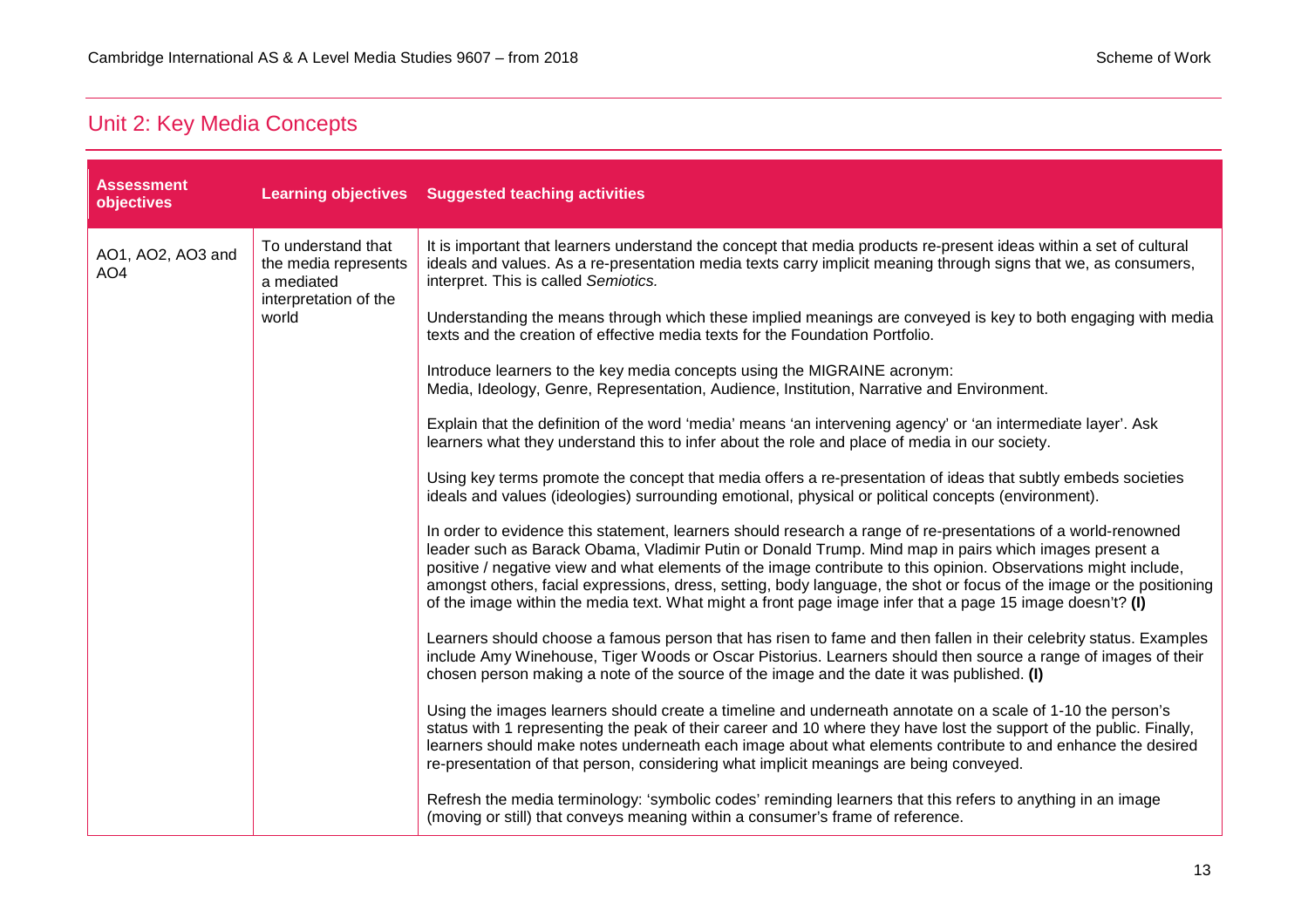| Assessment<br>objectives |                                                                                                                                             | <b>Learning objectives</b> Suggested teaching activities                                                                                                                                                                                                                                                                                                                                                                                                                                                                                                                                                                                                                                                                                                                                                                                                                                                                                                                                                                                                                                                                                                                                          |
|--------------------------|---------------------------------------------------------------------------------------------------------------------------------------------|---------------------------------------------------------------------------------------------------------------------------------------------------------------------------------------------------------------------------------------------------------------------------------------------------------------------------------------------------------------------------------------------------------------------------------------------------------------------------------------------------------------------------------------------------------------------------------------------------------------------------------------------------------------------------------------------------------------------------------------------------------------------------------------------------------------------------------------------------------------------------------------------------------------------------------------------------------------------------------------------------------------------------------------------------------------------------------------------------------------------------------------------------------------------------------------------------|
|                          |                                                                                                                                             | An interesting activity might be to ask learners to experiment with cameras to depict a political campaign / the rise<br>to fame of a musician / emergence of a new artist demonstrating their understanding of how symbolic codes can<br>be used effectively. (F)                                                                                                                                                                                                                                                                                                                                                                                                                                                                                                                                                                                                                                                                                                                                                                                                                                                                                                                                |
| AO1 and AO2              | To understand that<br>an ideology refers to<br>the set of cultural<br>beliefs and values<br>that is shared by a<br>society or<br>community. | Dominant ideologies are those beliefs that are reinforced by influential bodies in our communities (teachers,<br>church, legal system) and that we adopt on a day to day basis. These might include ideas on gender roles,<br>societal rules and the economy.<br>Learners, working in pairs, should outline the range of dominant ideologies they can identify from their own<br>societal experience.<br>Looking at / listening to a range of media texts learners should identify the dominant ideologies contained in the<br>texts. For example, The Crazy Stranger explores the dominant ideologies and stereotypes surrounding travellers,<br>The Bond films present a dominant ideology surrounding British Security.<br>IMDB link to The Crazy Stranger:<br>http://www.imdb.com/title/tt0122082/combined<br>IMDB link to some of The Bond films:<br>(Spectre) http://www.imdb.com/title/tt2379713/?ref_=kw_li_tt<br>(Skyfall) http://www.imdb.com/title/tt1074638/?ref_=kw_li_tt<br>(From Russia With Love) http://www.imdb.com/title/tt0057076/?ref_=kw_li_tt<br>Extension activity: Have any dominant ideologies changed / shifted over recent years? Prompts: gender roles,<br>politics? |
| AO1, AO2 and AO4         | To understand genre<br>and sub-genres                                                                                                       | In the introductory unit learners were introduced to the concept of different genres of media texts, these activities<br>will prompt learners to engage with the sub-genres within those media platforms.<br>Genre: a particular type of text<br>Sub-genre: a division within a genre<br>For example, in film you might have sub-genres of horror or romantic comedies whilst in television you might have<br>documentaries, news and reality TV. Each of these sub-genres use different conventions which makes them<br>identifiable as belonging to that sub-genre.                                                                                                                                                                                                                                                                                                                                                                                                                                                                                                                                                                                                                             |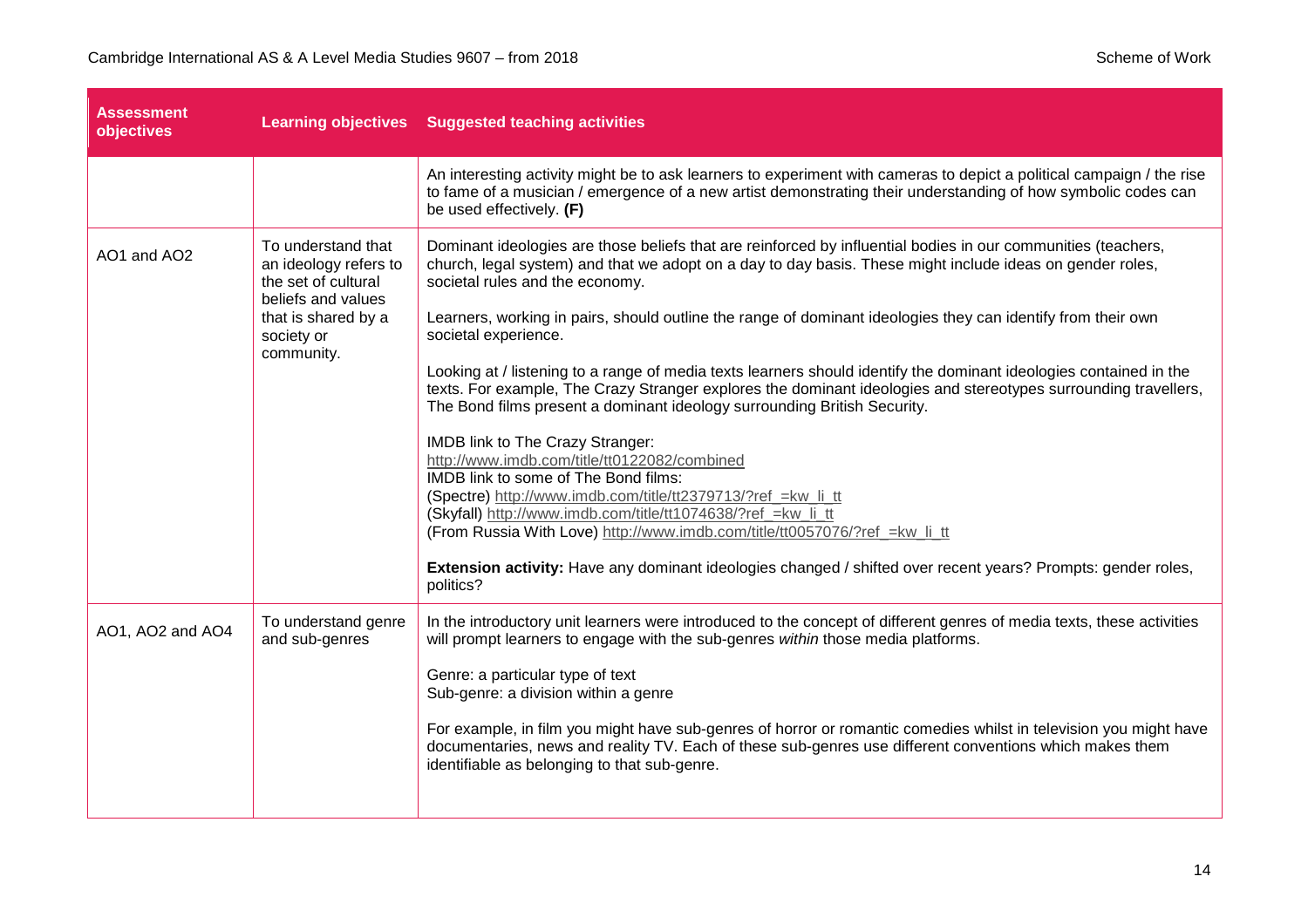| <b>Assessment</b><br>objectives |                                                    | Learning objectives Suggested teaching activities                                                                                                                                                                                                                                                                                                                                                                                                                                                                                                      |
|---------------------------------|----------------------------------------------------|--------------------------------------------------------------------------------------------------------------------------------------------------------------------------------------------------------------------------------------------------------------------------------------------------------------------------------------------------------------------------------------------------------------------------------------------------------------------------------------------------------------------------------------------------------|
|                                 |                                                    | It is important when discussing genre to acknowledge that genre is rarely clearly defined and can often present a<br>mix of elements from a range of genres. It is useful to instigate this discussion by allocating each learner a<br>laminated film poster and asking them to sort themselves into groups according to their film, (this could equally be<br>done using contemporary songs / music from a range of genres). Using discussion of the learners' choices is likely<br>to raise the observation that some films / songs traverse genres. |
|                                 |                                                    | Refresh knowledge of the range of media texts available to consumers in the 21 <sup>st</sup> century: radio, television, film,<br>adverts (print or commercial), online games, magazines, newspapers, social media pages and music. Using this<br>range of texts learners should research the range of sub-genres available within each genre. Using programme<br>schedules would be useful for this activity. (I)                                                                                                                                     |
|                                 |                                                    | Learners might like to create a display with their findings and more able learners could incorporate data on media<br>engagement, with each sub-genre, from within the group: including mathematical challenges to calculate<br>percentages of learners engaging with certain sub-genres might be good evidence of cross-curricular learning.                                                                                                                                                                                                          |
|                                 |                                                    | Using filming technology learners should recreate a one minute extract of a film in a sub-genre of their choice<br>making it clear through their use of mise-en-scène what sub-genre they chose. This could be completed over a<br>number of sessions culminating in an end of term competition: 'guess the sub-genre'. (I/F)                                                                                                                                                                                                                          |
| AO1 and AO2                     | To understand how<br>the media offers<br>different | 'The media does not just offer us a transparent 'window on the world' but a mediated version of the world. They<br>don't just present reality, they re-present it.' (Buckingham, 2003: 58)                                                                                                                                                                                                                                                                                                                                                             |
|                                 | representations of<br>the world.                   | Representation is usually concerned with how media presents: gender, age, ethnicity, social groups, places, time<br>periods and themes (e.g. the rise in crime / anti-social behaviour).                                                                                                                                                                                                                                                                                                                                                               |
|                                 |                                                    | The use of symbolic code is powerful in establishing representation, as are technical codes.                                                                                                                                                                                                                                                                                                                                                                                                                                                           |
|                                 |                                                    | Ask learners to engage with a range of online games: how does the re-presentation of nations, genders,<br>occupations etc. reinforce dominant ideologies?                                                                                                                                                                                                                                                                                                                                                                                              |
|                                 |                                                    | Are some genders, nations or occupations represented as marginalised or weaker than others? Are cultural<br>stereotypes being reinforced or challenged through this media form? What impact might these representations<br>have on continuing stereotypes / ideologies given the target audience for the product? In your research have you<br>found any exceptions to the dominant ideologies? (I)                                                                                                                                                    |
|                                 |                                                    |                                                                                                                                                                                                                                                                                                                                                                                                                                                                                                                                                        |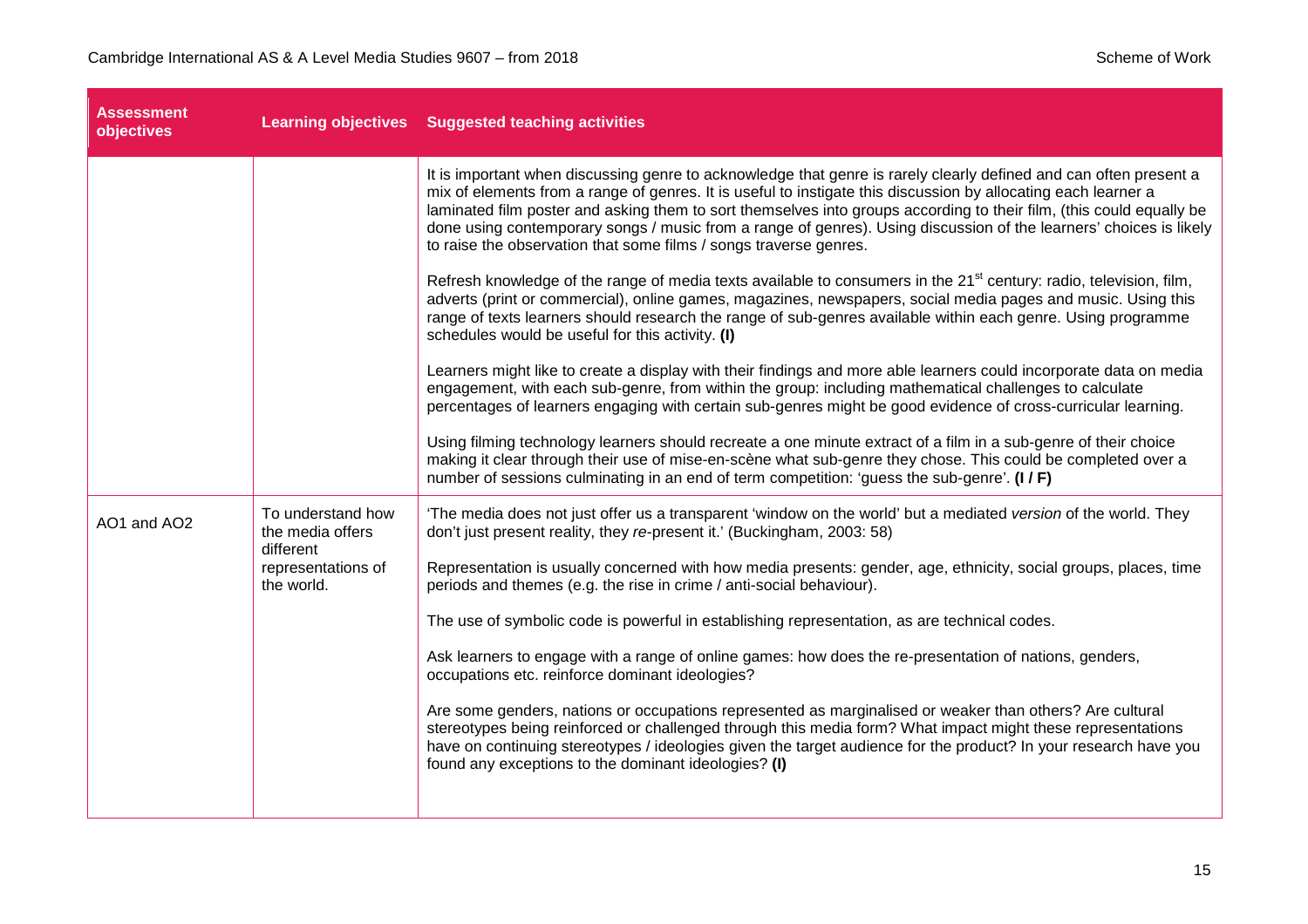| <b>Assessment</b><br>objectives |                                                                                                                                                                                                                                                                                                                   | Learning objectives Suggested teaching activities                                                                                                                                                                                                                                                                                                                                                                                                                                                                                                                                                                                                                                                                                                                                                                                                                                                                                                                                                                                                                                                                                                                                                                                                                                                                                                                                                                                                                                                                                                                                                                                                                                                                                                                                                                                                                                                                                                                                                                                                                                                                                                                                                                                                                                                                                                                                                                                                                      |
|---------------------------------|-------------------------------------------------------------------------------------------------------------------------------------------------------------------------------------------------------------------------------------------------------------------------------------------------------------------|------------------------------------------------------------------------------------------------------------------------------------------------------------------------------------------------------------------------------------------------------------------------------------------------------------------------------------------------------------------------------------------------------------------------------------------------------------------------------------------------------------------------------------------------------------------------------------------------------------------------------------------------------------------------------------------------------------------------------------------------------------------------------------------------------------------------------------------------------------------------------------------------------------------------------------------------------------------------------------------------------------------------------------------------------------------------------------------------------------------------------------------------------------------------------------------------------------------------------------------------------------------------------------------------------------------------------------------------------------------------------------------------------------------------------------------------------------------------------------------------------------------------------------------------------------------------------------------------------------------------------------------------------------------------------------------------------------------------------------------------------------------------------------------------------------------------------------------------------------------------------------------------------------------------------------------------------------------------------------------------------------------------------------------------------------------------------------------------------------------------------------------------------------------------------------------------------------------------------------------------------------------------------------------------------------------------------------------------------------------------------------------------------------------------------------------------------------------------|
|                                 |                                                                                                                                                                                                                                                                                                                   | Extension activity: Research the representation of the same groups in society across a wide range of media<br>products: magazines, TV adverts and TV dramas are all useful forms for this activity.                                                                                                                                                                                                                                                                                                                                                                                                                                                                                                                                                                                                                                                                                                                                                                                                                                                                                                                                                                                                                                                                                                                                                                                                                                                                                                                                                                                                                                                                                                                                                                                                                                                                                                                                                                                                                                                                                                                                                                                                                                                                                                                                                                                                                                                                    |
| AO1, AO2 and AO4                | To understand how<br>studying audiences<br>and their<br>engagement with<br>media products can<br>help to illustrate a<br>range of social<br>theories. For<br>example:<br>Katz' Uses and<br><b>Gratifications theory</b><br><b>Hypodermic Needle</b><br>Theory / Magic Bullet<br>Theory<br>Two Step Flow<br>Theory | A media 'audience' refers to the consumers of a media product.<br>Introduce learners to the Broadcasters' Audience Research Board (BARB) and the Radio Joint Audience<br>Research (RAJAR) who maintain data on viewing and listening figures. It is worth allowing learners some time to<br>read some of the studies performed by BARB and RAJAR as this can be useful in challenging preconceived ideas<br>about audiences and media products.<br>Introduce learners to the concept of categories of audiences according to socio-economic factors. A secondary<br>model that is also engaging is the Psychographic Audience Theory that identifies audiences according to their<br>responses to media products, for example Aggressive / Non Aggressive, Conformist / Non-Conformist.<br>Ask learners to determine their own 'audience category' according to socio-economic factors and then list any print<br>media they engage with on a frequent / infrequent basis.<br>Collate ideas from the whole group before setting each learner to research the Mission Statement and the target<br>audience for each of the print products mentioned by the group. This information should be readily available from<br>each of the publication's websites. (I)<br>A final task to secure understanding would be to write the audience demographic for a new release film, using the<br>trailer as stimulus before comparing the production company's intentions with their own ideas. (F)<br>Learning about audience categorisation offers an opportunity to conceptualise some elementary theories<br>regarding audiences use of media products:<br>Ask learners to list all the media products they engage with before asking them to read about Katz' theory and<br>categorise why they might enjoy the media products they've listed.<br>Researching Bandura's 'Bobo Doll Experiment', ask learners to summarise the links between this experiment and<br>societies use of media. An example of incited violence that is useful to discuss here is the James Holmes Case in<br>which he adopted the role of the 'Joker' letting off smoke bombs in a cinema. Learners should be aware that these<br>are very early and simplistic 'uses' theories and whilst they need to know about them they should not rely on them.<br>Because they are so simple learners tend to cling to them whilst ignoring the more complex but appropriate<br>theories introduced later. |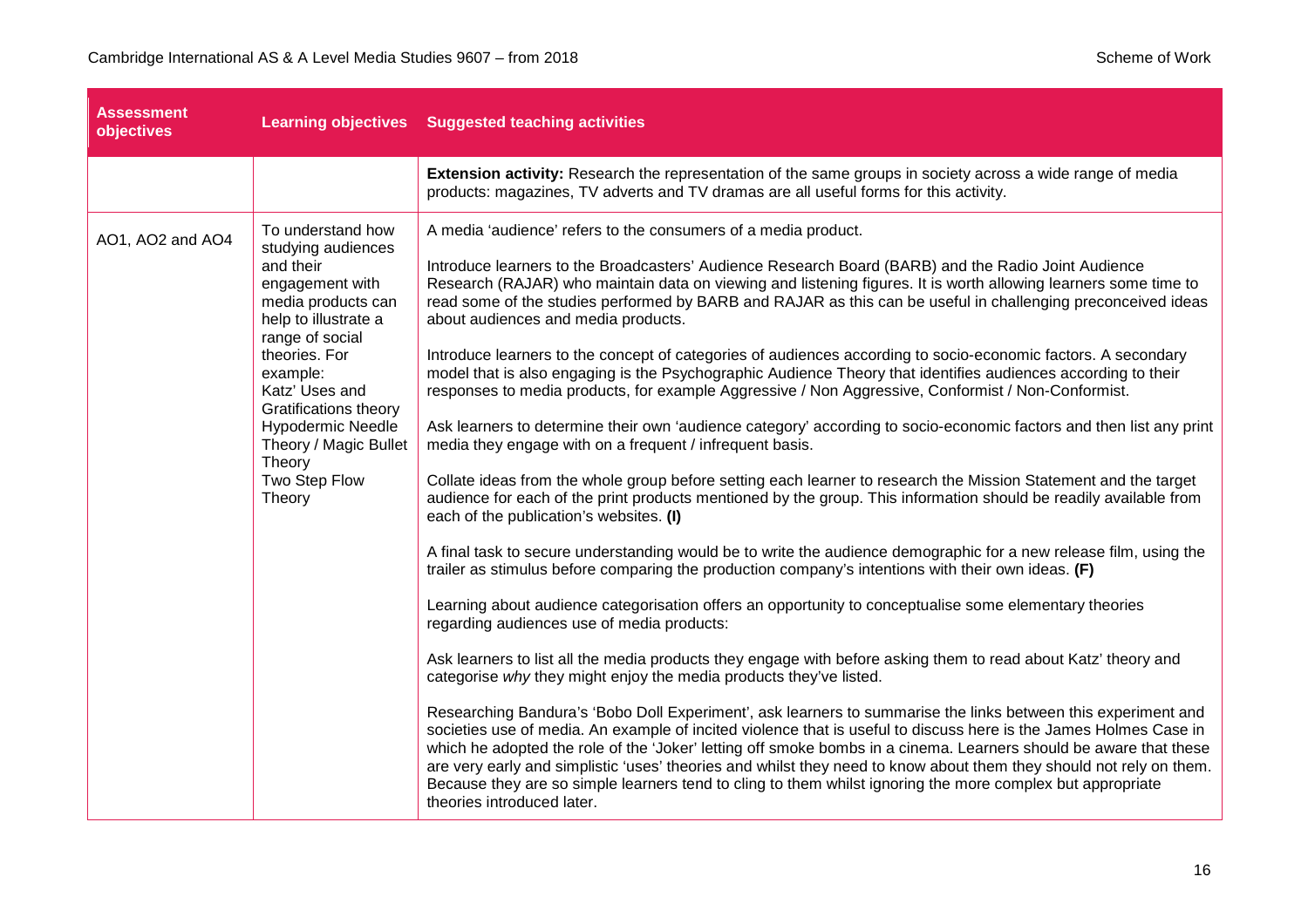| <b>Assessment</b><br>objectives      |                                                                                                   | Learning objectives Suggested teaching activities                                                                                                                                                                                                                                                                     |
|--------------------------------------|---------------------------------------------------------------------------------------------------|-----------------------------------------------------------------------------------------------------------------------------------------------------------------------------------------------------------------------------------------------------------------------------------------------------------------------|
|                                      |                                                                                                   | There are a number of cases of violence that have been attributed to media usage, researching some of these<br>cases might be useful as a means of evidencing the Hypodermic Needle Theory / Magic Bullet Theory. (I)                                                                                                 |
|                                      |                                                                                                   | Explaining the Two Step Flow Theory is a useful point to introduce your learners to critical analysis and exploring<br>how audience categorisation and engagement cannot be clearly defined. For every example of media influence<br>there are invariably counterarguments and methods that are deemed to emerge.     |
|                                      |                                                                                                   | A useful website for introductory media theories and audience classifications:<br>http://www.mediaknowall.com/as_alevel/alevkeyconcepts/alevelkeycon.php?pageID=audience                                                                                                                                              |
| AO1, AO2, AO3 and<br>AO <sub>4</sub> | To understand how<br>narrative structure<br>within media<br>products is very<br>closely linked to | Narrative structure is derived from the balance between conflict and resolution. As an audience we are given<br>sufficient information that in turn creates a sense of enigma. The drive to resolve the enigma is often what drives<br>the narrative forward.<br>Narrative is constructed through the conventions of: |
|                                      | genre.                                                                                            | Genre<br>Characters                                                                                                                                                                                                                                                                                                   |
|                                      | Learner should<br>understand that<br>these genres and                                             | Form<br>Time                                                                                                                                                                                                                                                                                                          |
|                                      | narrative traits are<br>not fixed and shift<br>over time creating                                 | In order to analyse the narrative structure used in a number of media forms it is worth setting learners in groups<br>focusing on: film, documentaries, news and radio broadcasts to establish a range of different narrative structures.                                                                             |
|                                      | hybrid products.                                                                                  | Initially introduce learners to the following terminology:<br>Self-contained narrative<br>Episodic                                                                                                                                                                                                                    |
|                                      |                                                                                                   | Chronological<br>Series Broadcast                                                                                                                                                                                                                                                                                     |
|                                      |                                                                                                   | Transitions<br>Zoo format                                                                                                                                                                                                                                                                                             |
|                                      |                                                                                                   | Audience Participation<br>Pre recorded                                                                                                                                                                                                                                                                                |
|                                      |                                                                                                   | Shot sequences<br>Flashbacks (linear and non-linear narratives)<br>Voiceover                                                                                                                                                                                                                                          |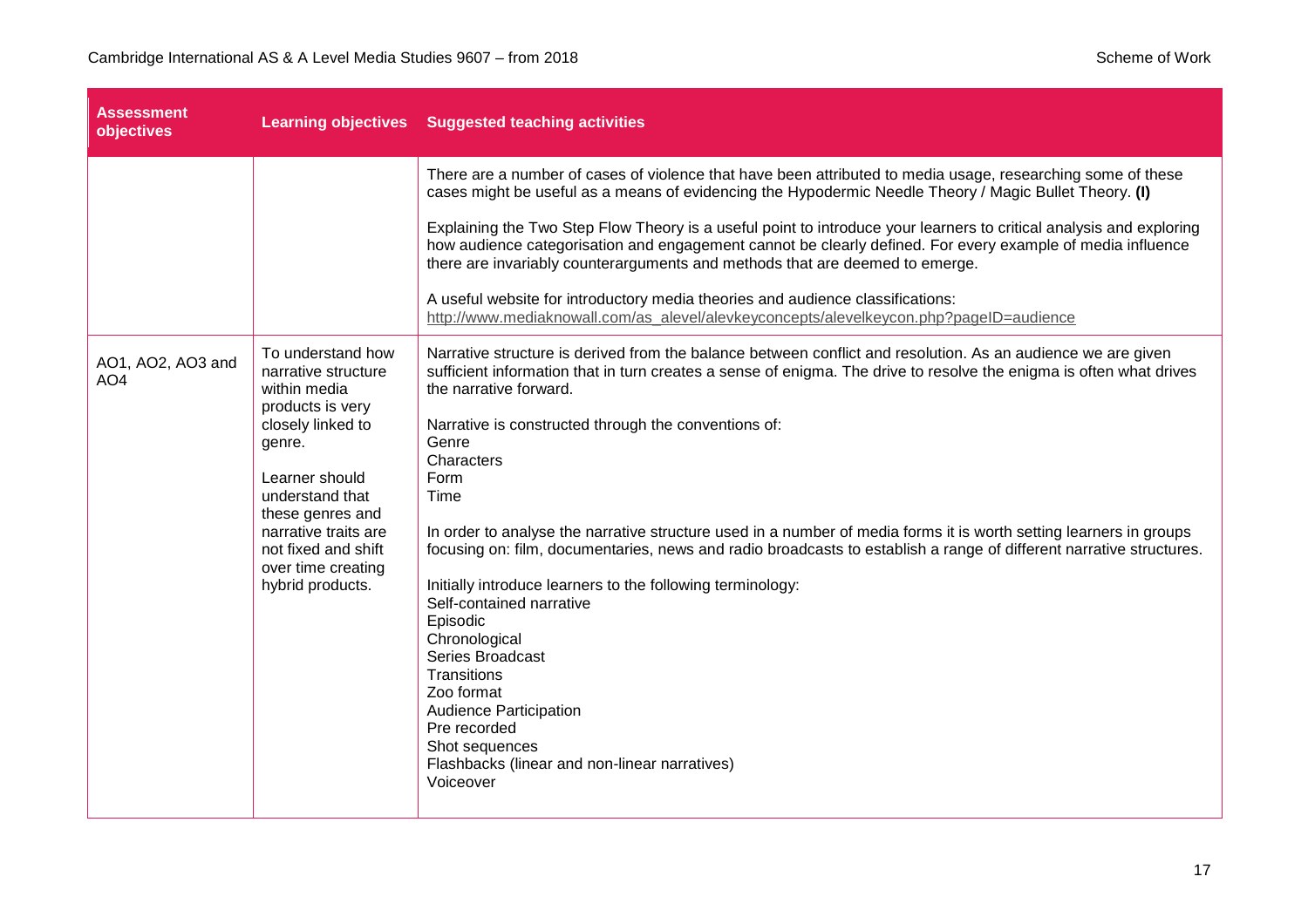| <b>Assessment</b><br>objectives |                                                               | Learning objectives Suggested teaching activities                                                                                                                                                                                                                                                                                                                                                                                                                                                                        |
|---------------------------------|---------------------------------------------------------------|--------------------------------------------------------------------------------------------------------------------------------------------------------------------------------------------------------------------------------------------------------------------------------------------------------------------------------------------------------------------------------------------------------------------------------------------------------------------------------------------------------------------------|
|                                 |                                                               | Learners at a basic level might find working on 'film' more accessible. To stretch these learners it is worth<br>explaining Vladimir Propp's theories on character types contained in media products and asking them to identify<br>these within their chosen film foci.<br>Learners at a slightly more advanced level might work on documentaries or news programmes, deconstructing the<br>elements that contribute to these forms.                                                                                    |
|                                 |                                                               | Extension activity: Learners seeking a higher challenge should be set to work on Radio Broadcasts, and<br>simultaneously apply Tvzetan Todorov's theory about the 'shape of a narrative' and Claude Levi Strauss'<br>argument about the use of binary opposition in media narratives in order to create a fundamental sense of conflict.                                                                                                                                                                                 |
|                                 |                                                               | Learners should be encouraged to present their findings to ensure all learners gain an appreciation of the narrative<br>constructs used within a varied range of products. (F)                                                                                                                                                                                                                                                                                                                                           |
|                                 |                                                               | As a precursor to constructing the Foundation Portfolio it would be useful for learners to plan a feasible narrative<br>structure for their chosen Portfolio form. (I)                                                                                                                                                                                                                                                                                                                                                   |
| AO1, AO2 and AO4                | To understand the<br>role of institutions<br>within the media | 'The word institution refers to the companies and organisations that provide media content, whether for profit,<br>public service or another motive' (Mcdougall: 2008)                                                                                                                                                                                                                                                                                                                                                   |
|                                 |                                                               | It is important to explain to learners that media institutions function on a number of levels: ownership,<br>convergence, technologies and globalisation.                                                                                                                                                                                                                                                                                                                                                                |
|                                 |                                                               | The best way of understanding the interrelationship between these factors and the institutions would be to<br>complete a Case Study based on a globally recognised media corporation such as Walt Disney, Comcast Corp or<br>Twentieth Century Fox. Initially learners should research the range of media products and platforms that the<br>corporation owns in part or in full, mapping out their findings in a visual mind map clearly identifying the three<br>primary media forms: print, broadcast and online. (I) |
|                                 |                                                               | Learners should then consider the convergence of media technologies within the media products produced by<br>their chosen corporation:                                                                                                                                                                                                                                                                                                                                                                                   |
|                                 |                                                               | Have apps been created to promote, advertise or enable access to media products created by this corporation?<br>Does the corporation own companies involved in the research or construction of technologies? Is there any<br>evidence of the ownership of technologies benefitting the marketing of the product itself? How has the internet<br>been utilised to further enhance the globalisation of the media product?                                                                                                 |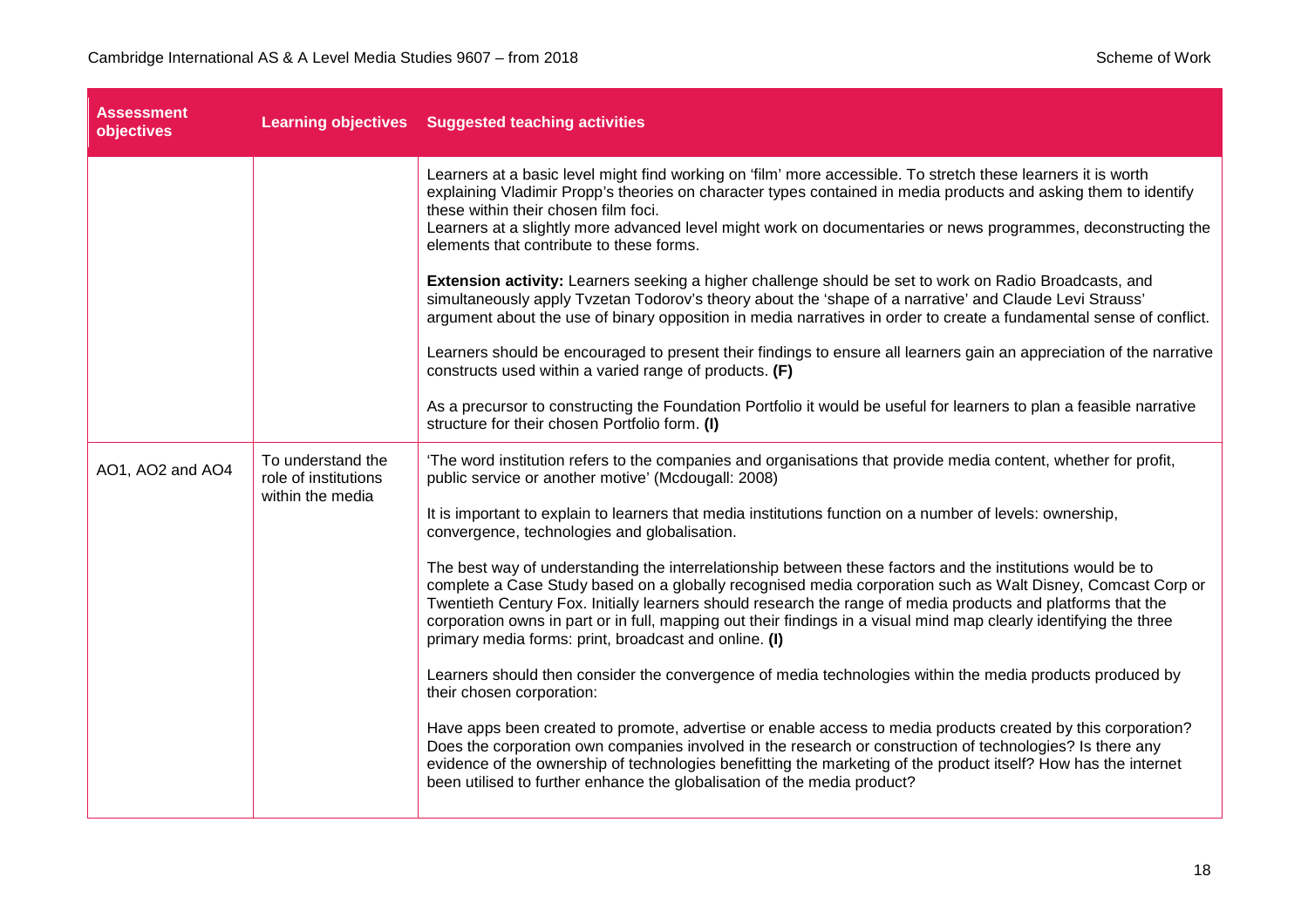| <b>Assessment</b><br>objectives                                                                                 |  | Learning objectives Suggested teaching activities                                                                                                                                                                                                                                                                                                                                               |
|-----------------------------------------------------------------------------------------------------------------|--|-------------------------------------------------------------------------------------------------------------------------------------------------------------------------------------------------------------------------------------------------------------------------------------------------------------------------------------------------------------------------------------------------|
|                                                                                                                 |  | A useful and easily differentiated activity would be to allocate key media terms / theories to learners and ask them<br>to construct a written exploration of how this concept can be evidenced in their findings. Key media terms might<br>include:<br>Hegemony<br>Marxism<br>Vertical Integration<br>Convergence<br>Intertextuality<br>Interactive<br>Democracy<br>Globalisation<br>Copyright |
| <b>Past and specimen papers</b>                                                                                 |  |                                                                                                                                                                                                                                                                                                                                                                                                 |
| Past / specimen papers and mark schemes are available to download at www.cambridgeinternational.org/support (F) |  |                                                                                                                                                                                                                                                                                                                                                                                                 |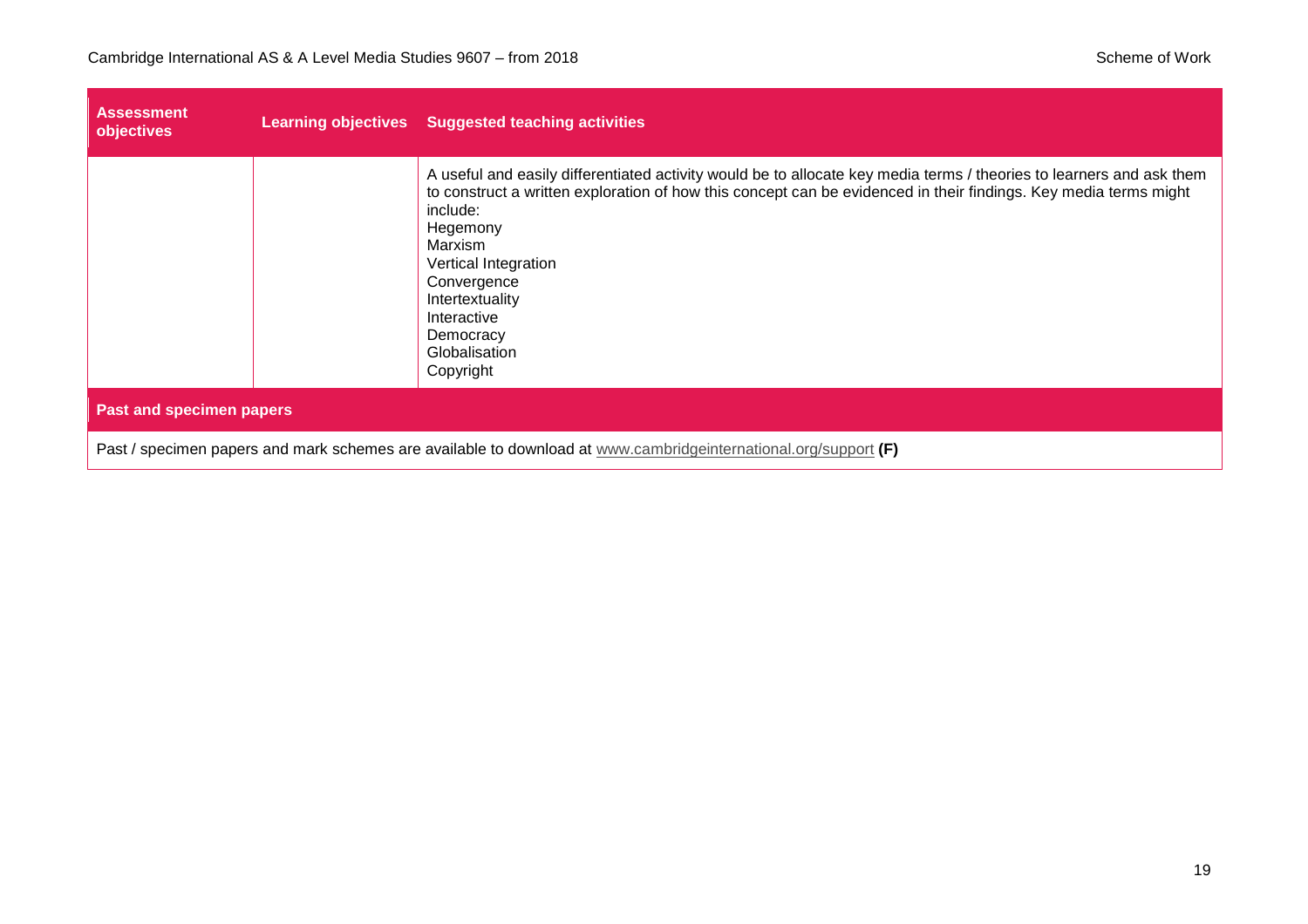#### <span id="page-19-0"></span>Unit 3: Foundation Portfolio

| <b>Assessment</b><br>objectives |                                                                                                                                                            | Learning objectives Suggested teaching activities                                                                                                                                                                                                                                                                                                                                                                                                                                                                                                                                                                                                                                                                                                                                                                                                                                                                                                                                                                                                                                                                                                                                                                                                                                                                                                                                                  |
|---------------------------------|------------------------------------------------------------------------------------------------------------------------------------------------------------|----------------------------------------------------------------------------------------------------------------------------------------------------------------------------------------------------------------------------------------------------------------------------------------------------------------------------------------------------------------------------------------------------------------------------------------------------------------------------------------------------------------------------------------------------------------------------------------------------------------------------------------------------------------------------------------------------------------------------------------------------------------------------------------------------------------------------------------------------------------------------------------------------------------------------------------------------------------------------------------------------------------------------------------------------------------------------------------------------------------------------------------------------------------------------------------------------------------------------------------------------------------------------------------------------------------------------------------------------------------------------------------------------|
| AO3 and AO4                     | To understand how<br>regular<br>commentaries on<br>their creative process<br>can help learners to<br>demonstrate their<br>understanding of<br>conventions. | <b>Blogging</b><br>Learners could be encouraged to explore the concept of blogging and what they can do with a blog before setting<br>up their own. Whilst dedicating a weekly time slot for blogging is useful for those who find time-management<br>difficult, learners could be encouraged to blog as they go - everything they do towards their final product should<br>be recorded. The blog is vital in showing the development of a product from initial idea to final product and finally<br>creative critical reflection. It should provide a running commentary on the creative processes learners have<br>followed and justification of their creative decisions.<br>It might also be used to confirm an awareness of the media conventions in cases where learners have decided to<br>intentionally challenge these.                                                                                                                                                                                                                                                                                                                                                                                                                                                                                                                                                                   |
| AO1, AO3 and AO4                | To be able to use<br>research skills in<br>order to successfully<br>analyse the<br>recognised format of<br>the brief they have<br>chosen.                  | <b>Research</b><br><b>Film</b><br>Learners should first determine the genre of the film they are going to reproduce and research a number of films<br>making notes on:<br>How many titles are displayed during the opening sequences to the film?<br>$\bullet$<br>What images are prioritised in the opening sequence? What connotations do the images carry?<br>$\bullet$<br>How is genre reinforced through symbolic and technical codes from the outset?<br>$\bullet$<br>How does the film establish an enigma from the outset?<br>$\bullet$<br>What strategies are used to ensure the film appeals to its target audience?<br>$\bullet$<br>How has technology been used effectively? You might want to consider camera angles, transitions and<br>$\bullet$<br>editing techniques.<br>In order to ensure that the opening sequences contain production company names that are relevant to the<br>learners chosen genre, it is worthwhile researching the institutional relationships with particular genres: for<br>example, displaying Disney in the film titles would be entirely inappropriate for a horror film.<br>Using this research as the premise for constructing their own production, learners should next determine a<br>narrative that fits with their chosen genre along with a soundtrack that would enhance the atmosphere and tone,<br>establishing an appropriate ambience. |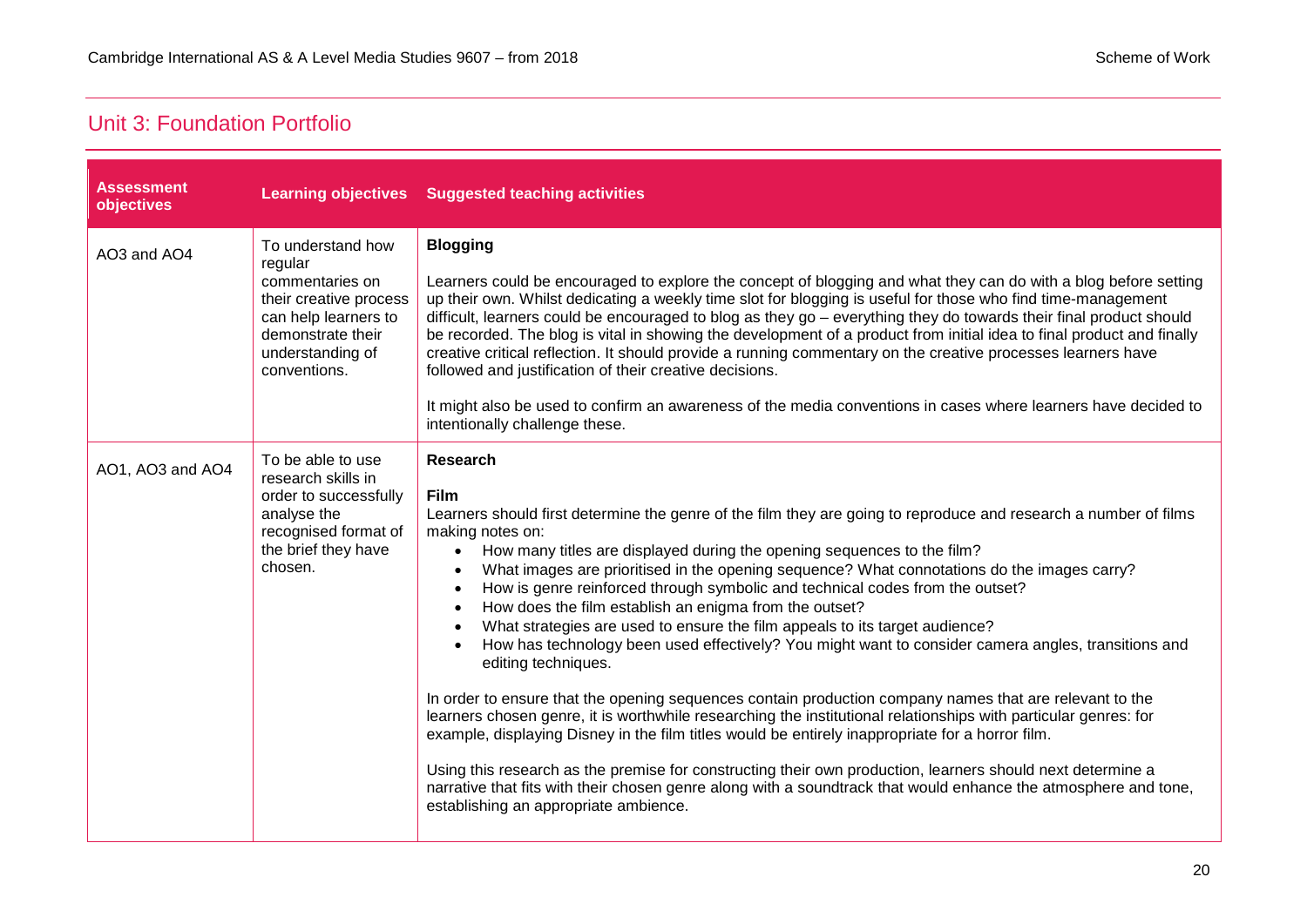| <b>Assessment</b><br>objectives |                                                                                                            | Learning objectives Suggested teaching activities                                                                                                                                                                                                                                                                                                                                                                                                                                                                                                                                          |
|---------------------------------|------------------------------------------------------------------------------------------------------------|--------------------------------------------------------------------------------------------------------------------------------------------------------------------------------------------------------------------------------------------------------------------------------------------------------------------------------------------------------------------------------------------------------------------------------------------------------------------------------------------------------------------------------------------------------------------------------------------|
|                                 |                                                                                                            | Encourage learners to research widely as investment in research at this stage often translates into a more<br>judicious production.                                                                                                                                                                                                                                                                                                                                                                                                                                                        |
|                                 |                                                                                                            | Learners should be encouraged to adopt research roles or specialisms in order to be able to demonstrate their<br>individual contribution towards the group effort.                                                                                                                                                                                                                                                                                                                                                                                                                         |
|                                 |                                                                                                            | <b>Magazine</b><br>Learners should first research a range of magazines and determine what target audience they are creating a<br>magazine for. Copying a range of front covers and labelling the entries is useful in terms of identifying the<br>conventions used.                                                                                                                                                                                                                                                                                                                        |
|                                 |                                                                                                            | In producing a magazine it is important to understand the concept of 'house style' to ensure that each production<br>has a clear and consistent style demonstrated through the colours used, the layout, fonts, page numbering and<br>borders.                                                                                                                                                                                                                                                                                                                                             |
|                                 |                                                                                                            | If learners are producing a niche magazine, it is worth discussing the use of appropriate technical terminology<br>within the articles.                                                                                                                                                                                                                                                                                                                                                                                                                                                    |
|                                 |                                                                                                            | Pairing learners to carry out question and answer sessions for inclusion in articles supports learners who are<br>working at a basic level. (F)                                                                                                                                                                                                                                                                                                                                                                                                                                            |
|                                 |                                                                                                            | An engaging activity in teaching magazines is to 'show' and ask learners to 'draw from memory' the layout of a<br>double page srpead, this implicitly reinforces the conventions that they should attempt to replicate in their<br>production work.                                                                                                                                                                                                                                                                                                                                        |
|                                 |                                                                                                            | In the case of both film and magazine productions, the cross references to other media platforms (social media,<br>Facebook, Twitter) is inherently important within the contemporary media landscape.                                                                                                                                                                                                                                                                                                                                                                                     |
| AO2 and AO3                     | To be able to use<br>knowledge to<br>symbolic and<br>technical codes to<br>inform the planning<br>process. | <b>Planning</b>                                                                                                                                                                                                                                                                                                                                                                                                                                                                                                                                                                            |
|                                 |                                                                                                            | This is an essential part of the process that needs blogging on a regular basis. Techniques for idea generation,<br>scripting / drafting, photo-shoots, risk assessments, recce reports, casting, test shots etc. should all be included.<br>Learners should create a storyboard of the narrative / mock-up of magazine pages or film they intend to produce in<br>order to enable them to visualise the end product. Images included in the storyboard / mock up should be<br>annotated with the camera angles they will use / images and the transitions they will apply between scenes. |
|                                 |                                                                                                            | Learners should be encouraged to edit their original storyboards / mock ups in a different colour pen if they decide                                                                                                                                                                                                                                                                                                                                                                                                                                                                       |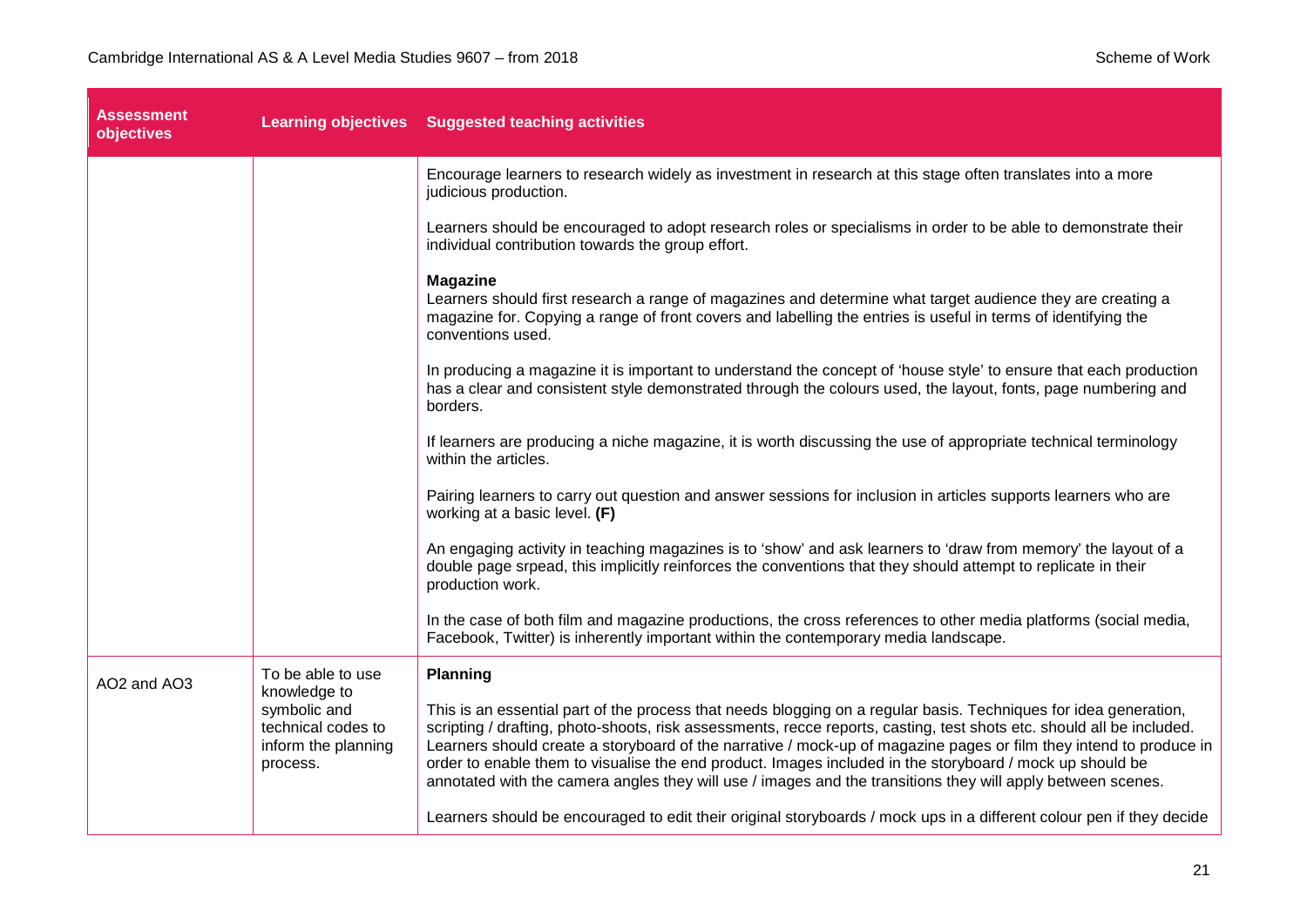| <b>Assessment</b><br>objectives |                                                                                                                               | Learning objectives Suggested teaching activities                                                                                                                                                                                                                                                                                                                                                                                                                                                                                                                                                                                                                                                                                                                                                                                                                                                                                                                                                                                                                                                                                                                                                                                                                                                                                      |
|---------------------------------|-------------------------------------------------------------------------------------------------------------------------------|----------------------------------------------------------------------------------------------------------------------------------------------------------------------------------------------------------------------------------------------------------------------------------------------------------------------------------------------------------------------------------------------------------------------------------------------------------------------------------------------------------------------------------------------------------------------------------------------------------------------------------------------------------------------------------------------------------------------------------------------------------------------------------------------------------------------------------------------------------------------------------------------------------------------------------------------------------------------------------------------------------------------------------------------------------------------------------------------------------------------------------------------------------------------------------------------------------------------------------------------------------------------------------------------------------------------------------------|
|                                 |                                                                                                                               | to use different angles / transitions once they are underway in the creative stage as this will prove to be valuable<br>evidence of their reflective engagement and progression of application of the media concepts in their post-<br>production critical reflection.                                                                                                                                                                                                                                                                                                                                                                                                                                                                                                                                                                                                                                                                                                                                                                                                                                                                                                                                                                                                                                                                 |
| AO2 and AO3                     | To understand how<br>editing offers<br>learners an<br>opportunity to reflect<br>on productions and<br>how to improve<br>them. | Editing<br>Advising learners on editing requirements is often instinctive. As a teacher you will need to consider:<br>Are the sequences logically ordered?<br>$\bullet$<br>Is there any sudden shift in focus or cuts in music that need fading in / out more carefully?<br>$\bullet$<br>Have symbolic codes been used consistently? (If using a room as a setting, is it set up in the same way in<br>$\bullet$<br>every scene?)<br>In magazines, has the house style been applied consistently and appropriately for the genre of the<br>production?<br>Is the language used appropriate for the target audience?<br>$\bullet$<br>If working on a print brief, have the photos been appropriately edited?<br>Are spellings, grammar and punctuation accurate?<br>$\bullet$<br>Whilst teacher feedback is key to leading constructive feedback to learners, allowing learners to peer assess each<br>other's work can also prove useful. As such, it is worth having a 'workshop' lesson in which all learners are given<br>sticky notes and leave comments on each other's work, taking photographic images of this process and<br>developing the production to either meet or challenge the recommendations would also supply additional evidence<br>for inclusion in both the on-going blog and the final critical reflection. (F) |
| AO2 and AO3                     | To be able to<br>critically evaluate<br>their own work                                                                        | <b>Creative critical reflection</b><br>This work can be presented in a number of formats such as: a director commentary, slideshows with voiceover,<br>podcast, Prezi or screencast presentation and must answer the following questions:<br>1. How does your product use or challenge conventions and how does it represent social groups or issues?<br>2. How does your product engage with audiences and how would it be distributed as a real media text?<br>3. How did your production skills develop throughout this project?<br>4. How did you integrate technologies - software, hardware and online - in this project?<br>Learners should be reassured that admissions of ineffective choices (as long as they have explained how these<br>were rectified, or what was learnt from them) made in the production process are seen as highly reflective qualities<br>and would not, in its own right, impact on the marks awarded.                                                                                                                                                                                                                                                                                                                                                                                              |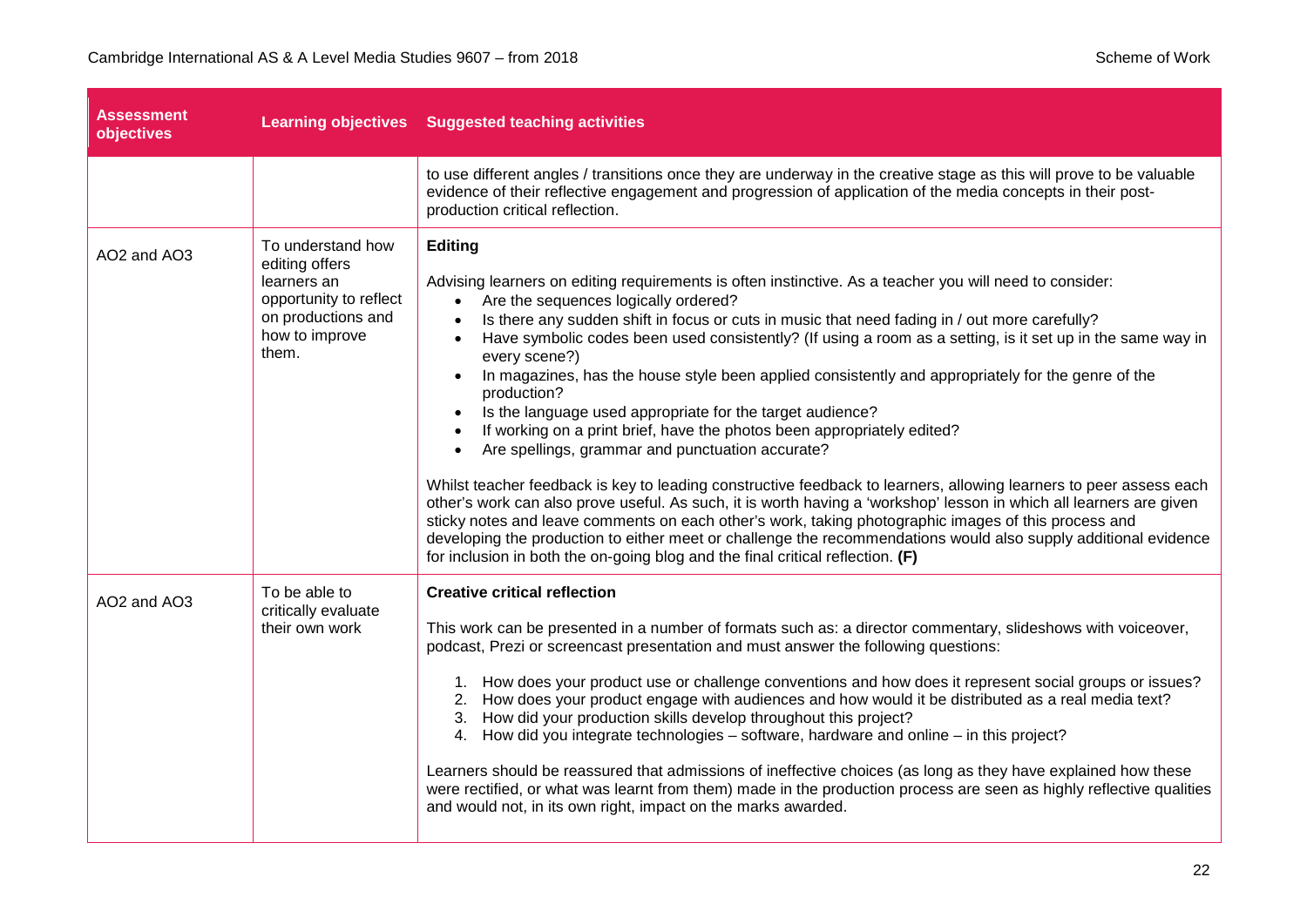| <b>Assessment</b><br>objectives | <b>Learning objectives</b> Suggested teaching activities                                                                                                                                                                                                                                                                                                                                                                                                                                      |
|---------------------------------|-----------------------------------------------------------------------------------------------------------------------------------------------------------------------------------------------------------------------------------------------------------------------------------------------------------------------------------------------------------------------------------------------------------------------------------------------------------------------------------------------|
|                                 | NB. Guidance for writing the critical reflection at A Level is included in Unit 6.                                                                                                                                                                                                                                                                                                                                                                                                            |
|                                 | At a basic level learners might choose to answer each question drawing on the research they undertook and using<br>key media terms covered in earlier units.                                                                                                                                                                                                                                                                                                                                  |
|                                 | At a higher challenge level learners could create a visual journey of their research that includes images taken for<br>their blog entries. The journey should clearly show how other producers met the remit of the questions and how in<br>turn the learner met or challenged the same conventions. This visual journey could then be photographed, or<br>recorded, experimenting with camera angles and pacing to accelerate / slow the footage in line with the focus of<br>the voiceover. |
|                                 | Using colour coding can help to highlight where the learner has 'met' the generic conventions and if applicable<br>where they have 'challenged' the generic conventions. In both cases the learner should reach a conclusion about<br>the effectiveness of their choices.                                                                                                                                                                                                                     |
|                                 | Representation of social groups could consider how groups are represented within the product, but also what the<br>production as a whole infers about certain social groups / issues.                                                                                                                                                                                                                                                                                                         |
|                                 | When considering how the product engages its audience learners might like to consider how the narrative<br>structure hooks the audience's attention. Alternatively presentation, iconic generic traits and references to other<br>media platforms could also prove to be useful discussion topics.                                                                                                                                                                                            |
|                                 | Evaluation of the production skills might include recording / layering sound, use of editing programmes / software,<br>filming and print skills such as designing the layout, inclusion of QR codes and the use of a consistent house style.                                                                                                                                                                                                                                                  |
|                                 | When considering the integrated technologies, this might explore the use of a valid bar code, use of<br>images, QR codes, reference to social media and links to other generically similar products.                                                                                                                                                                                                                                                                                          |
| <b>Past and specimen papers</b> |                                                                                                                                                                                                                                                                                                                                                                                                                                                                                               |
|                                 |                                                                                                                                                                                                                                                                                                                                                                                                                                                                                               |

Past / specimen papers and mark schemes are available to download at [www.cambridgeinternational.org/support](http://www.cambridgeinternational.org/support) **(F)**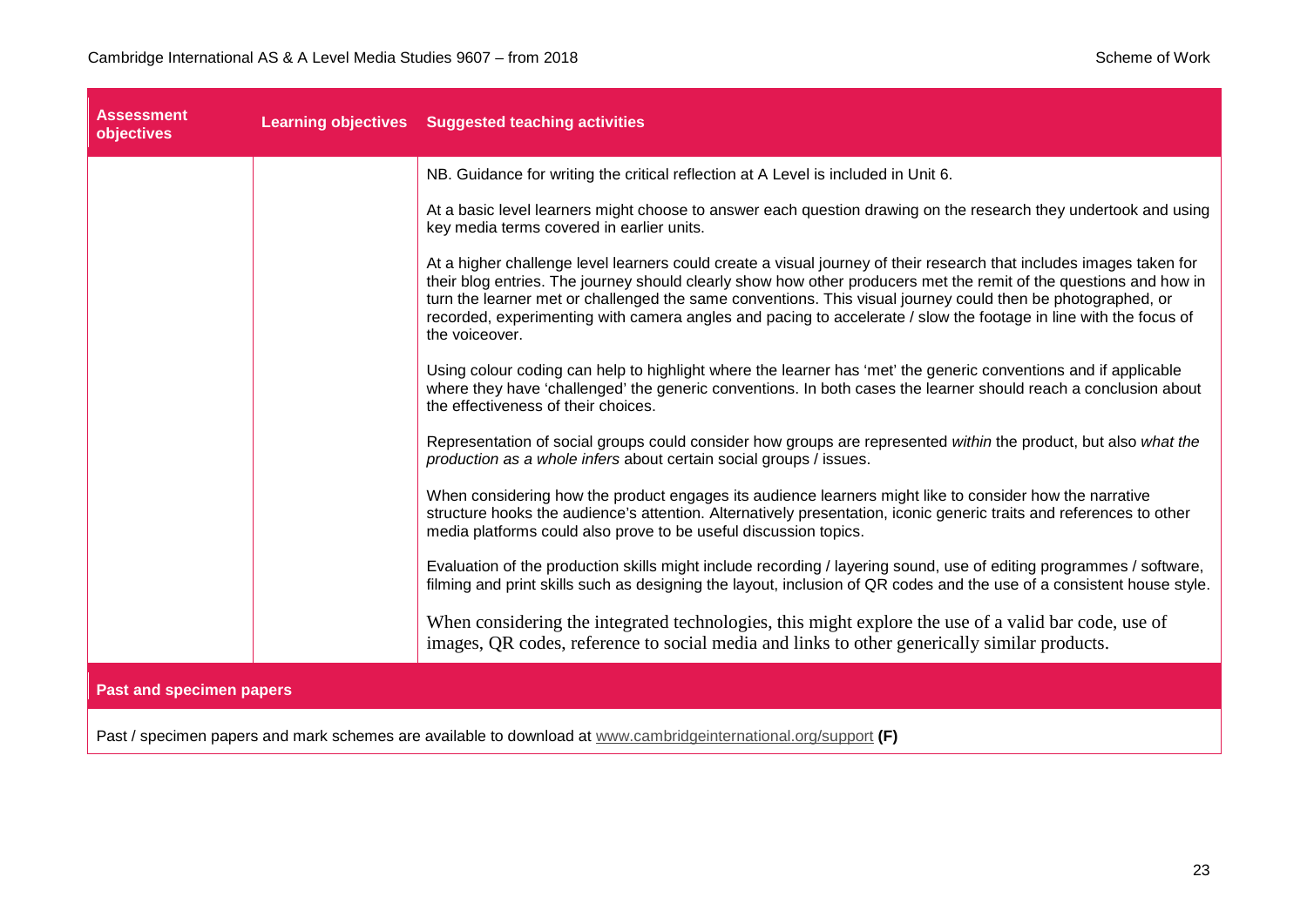#### <span id="page-23-0"></span>Unit 4: Advanced Portfolio Production

| <b>Assessment</b><br>objective | <b>Learning objective</b>                                                                                              | <b>Suggested teaching activities</b>                                                                                                                                                                                                                                                                                                                                                                                                                                                                                                                                                                                                                                                                                   |
|--------------------------------|------------------------------------------------------------------------------------------------------------------------|------------------------------------------------------------------------------------------------------------------------------------------------------------------------------------------------------------------------------------------------------------------------------------------------------------------------------------------------------------------------------------------------------------------------------------------------------------------------------------------------------------------------------------------------------------------------------------------------------------------------------------------------------------------------------------------------------------------------|
|                                |                                                                                                                        | Component 4 - Section A                                                                                                                                                                                                                                                                                                                                                                                                                                                                                                                                                                                                                                                                                                |
| AO2, AO3 and AO4               | To evaluate<br>production skills<br>development                                                                        | In preparation for this externally examined component learners will review and evaluate their production skills<br>development. In the examination they will be expected to respond to a two-part question. Part (a) will require<br>learners to discuss their skills development in relation to one or two specific production practices: their use of<br>digital technology; their creativity; their research and planning; their use of conventions from real media texts. Part<br>(b) will require them to select one of their own productions (foundation or advanced) and evaluate it in relation to<br>one of the following media concepts: genre; narrative; representation; audience; media language.         |
|                                |                                                                                                                        | Learners could review their blogs and produce timelines, using <b>TimeToast or Time.Graphics</b> to show how their<br>production skills have developed from the beginning of the Foundation Portfolio to the end of the Advanced (if<br>applicable).                                                                                                                                                                                                                                                                                                                                                                                                                                                                   |
|                                |                                                                                                                        | They could focus on different skills in separate timelines, so one timeline could focus on cinematography /<br>photography whilst another could focus on sound or desk-top publishing etc.                                                                                                                                                                                                                                                                                                                                                                                                                                                                                                                             |
|                                |                                                                                                                        | It is important to encourage learners to not simply describe what, but rather explain how and why they did it. So for<br>example rather than simply saying that 'I learnt how to pull focus' they could explain that they learnt how to pull<br>focus to quickly change the point of view of a shot, and then give an example, possibly hyperlinked to their blog.<br>Learners could be asked to prepare and present a presentation of how their skills have developed over the course<br>highlighting how they have put these skills into practice and to what effect. This could be linked to Question 3 of<br>the Foundation Portfolio Creative Critical Reflection (and extended to cover the Advanced Portfolio). |
| AO2, AO3 and AO4               | To discuss skills<br>development in<br>relation to digital<br>technology,<br>creativity, research<br>and planning, and | Learners should discuss their skills development across both of their Portfolios as appropriate.<br>They could revisit their blogs, creative critical reflections, and earlier learning activities and compile a scrapbook of<br>notes using an application such as note.ly, focussing on the four areas specified: digital technology; creativity;<br>research and planning; conventions. Even though learners will only be asked a question on one or two of the focus<br>areas it is advisable to cover all.                                                                                                                                                                                                        |
|                                | conventions.                                                                                                           | Using Prezi learners could return to the question 'How did you integrate technologies – software, hardware and<br>online – in this project?' They could show how digital technology was used to develop their constructions and how<br>they learnt how to use the appropriate technology effectively. They should remember that the production process<br>includes idea generation, research, planning, construction, and evaluation.                                                                                                                                                                                                                                                                                  |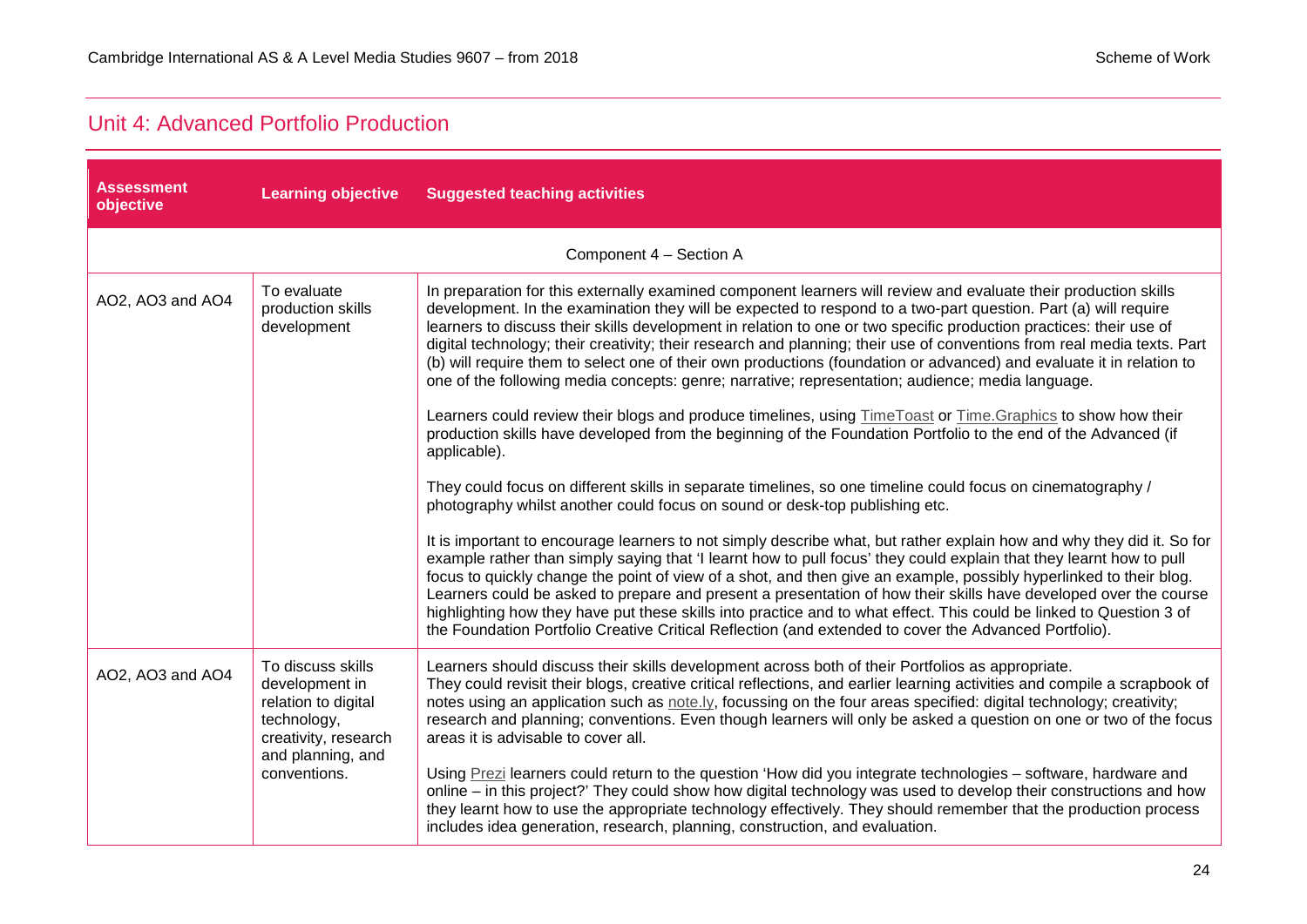| <b>Assessment</b><br>objective | <b>Learning objective</b> | <b>Suggested teaching activities</b>                                                                                                                                                                                                                                                                                                                                                                                                                                                                                                                                        |
|--------------------------------|---------------------------|-----------------------------------------------------------------------------------------------------------------------------------------------------------------------------------------------------------------------------------------------------------------------------------------------------------------------------------------------------------------------------------------------------------------------------------------------------------------------------------------------------------------------------------------------------------------------------|
|                                |                           | Learners could explore the concept of creativity. They could look at the definitions offered at<br>https://www.csun.edu/~vcpsy00h/creativity/define.htm. In small groups they should produce a mind map focusing<br>on what creativity is. Their ideas could be presented to the whole group. Learners could then work backwards and<br>explain how they had been creative in their own productions.                                                                                                                                                                        |
|                                |                           | In pairs learners who have not worked together on their productions could compare the methods used to research<br>and plan their respective productions. What methods were used? Were they similar or different? How did research<br>and planning help produce the final construction? Can they point to evidence of research applied in any of their<br>productions?                                                                                                                                                                                                       |
|                                |                           | Returning to previous learning learners could revise their knowledge and understanding of representation. They<br>could then create Pinterest boards showing different social groups and / or issues. Viewing the models they used<br>as the basis for their productions (their research) they could add images and / or text illustrating how the<br>professional products represent social groups and/or issues. Finally, they could add images / text / sound from<br>their own production(s). The Pinterest boards could then be shared and discussed around the group. |
|                                |                           | Learners could work in small groups, possibly those who they have worked with on their productions, to discuss<br>the exemplar question below:                                                                                                                                                                                                                                                                                                                                                                                                                              |
|                                |                           | 'Digital technology turns media consumers into media producers.' In your own experience, how has your creativity<br>developed through using digital technology to complete your coursework productions?                                                                                                                                                                                                                                                                                                                                                                     |
|                                |                           | Learners should write a response to the question. The group can peer mark the response using the specimen<br>mark scheme for Paper 4 which can be found on the School Support Hub.                                                                                                                                                                                                                                                                                                                                                                                          |
|                                |                           | The group could discuss the strengths of each response and how they could be improved.                                                                                                                                                                                                                                                                                                                                                                                                                                                                                      |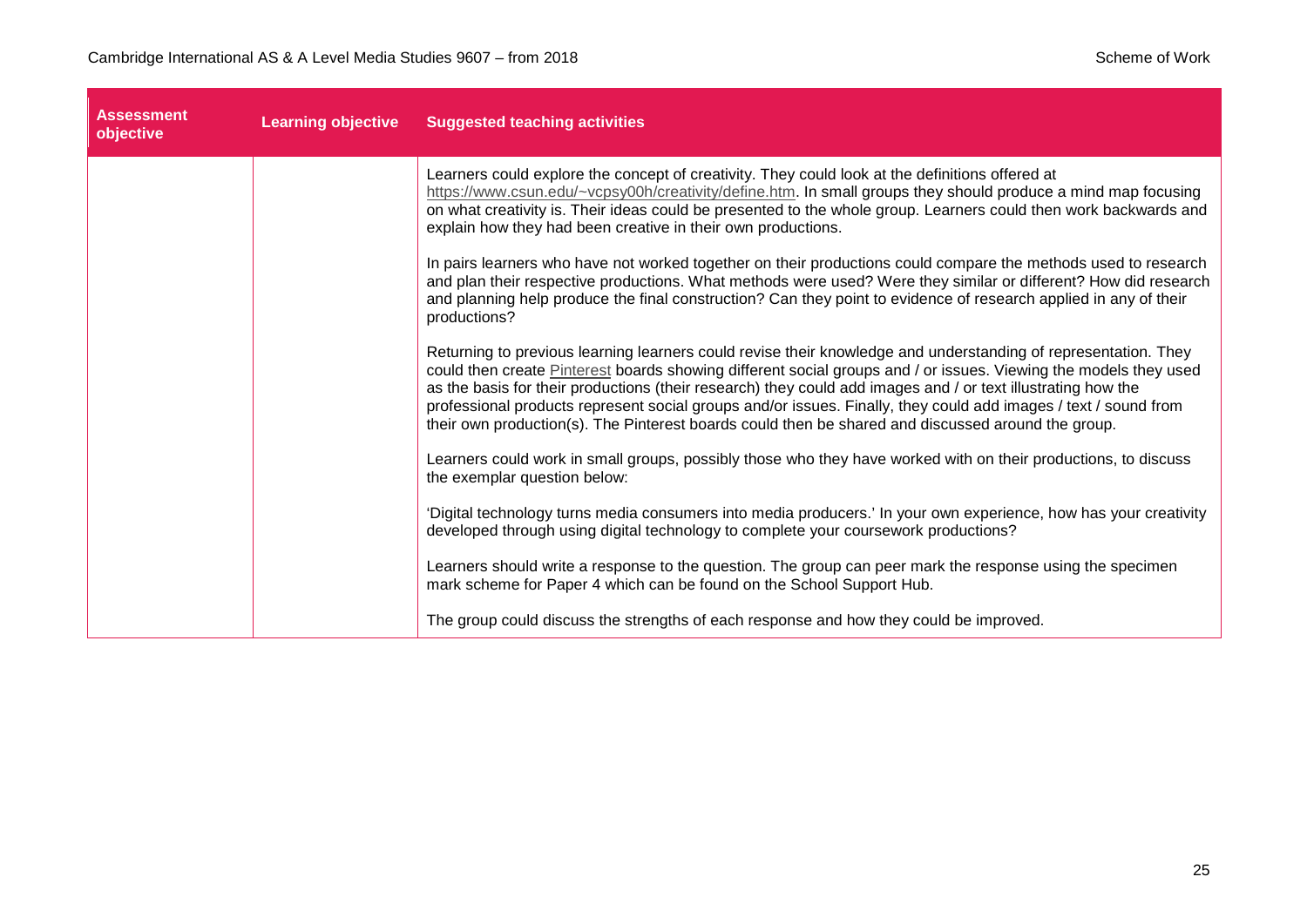| <b>Assessment</b><br>objective | <b>Learning objective</b>                                                                                                        | <b>Suggested teaching activities</b>                                                                                                                                                                                                                                                                                                                                                                                                                                                                                                                                                                                                                                                                                                                                                                                                                                                                                                                                                                                                                                                                                                                                                                                                                                                                                                                                                                                                                                                                                                                                                                                                                                                                                                                                                                                                                                                                                                                                                                                                                                                                                                                                                                                                                                                                                                                                                                                                                                                                                                                                                                                                                                                                                                                                                                        |
|--------------------------------|----------------------------------------------------------------------------------------------------------------------------------|-------------------------------------------------------------------------------------------------------------------------------------------------------------------------------------------------------------------------------------------------------------------------------------------------------------------------------------------------------------------------------------------------------------------------------------------------------------------------------------------------------------------------------------------------------------------------------------------------------------------------------------------------------------------------------------------------------------------------------------------------------------------------------------------------------------------------------------------------------------------------------------------------------------------------------------------------------------------------------------------------------------------------------------------------------------------------------------------------------------------------------------------------------------------------------------------------------------------------------------------------------------------------------------------------------------------------------------------------------------------------------------------------------------------------------------------------------------------------------------------------------------------------------------------------------------------------------------------------------------------------------------------------------------------------------------------------------------------------------------------------------------------------------------------------------------------------------------------------------------------------------------------------------------------------------------------------------------------------------------------------------------------------------------------------------------------------------------------------------------------------------------------------------------------------------------------------------------------------------------------------------------------------------------------------------------------------------------------------------------------------------------------------------------------------------------------------------------------------------------------------------------------------------------------------------------------------------------------------------------------------------------------------------------------------------------------------------------------------------------------------------------------------------------------------------------|
| AO2, AO3 and AO4               | To evaluate own<br>media production in<br>relation to genre,<br>narrative,<br>representation,<br>audience, and media<br>language | For this section learners need to choose one of their final productions (Foundation or Advanced). They should<br>then revisit their blogs, creative critical reflection, earlier learning activities, and the note.ly from above and<br>focussing on the five areas specified (genre, narrative, representation, audience, and media language) prepare an<br>article for publication in a specialist publication, for example Sight and Sound (filmed productions).<br>Even though learners will only be asked a question on one of the focus areas it is advisable to cover all.<br>Learners could create photo or video montages of generic conventions used in their professional models and one<br>of their own productions. They could produce a voice over offering an analysis for later use.<br>Using a range of narrative theories studied earlier in the course learners could offer explanations of how their<br>production conforms to different aspects of the theories. Can they choose a narrative model that best explains<br>their work? Did they use a model when they were first developing their ideas?<br>Learners could develop their Pinterest board focussing on one of their productions, theories about representation,<br>and examples from professional products. They could produce a written piece answering the following question:<br>'How does your product use or challenge conventions and how does it represent social groups or issues?'<br>You could return to audience response theories covered earlier in the course and ask learners to choose two or<br>three ideas to explore further. They can then work in pairs to analyse each other's productions in light of their<br>research.<br>Learners could produce Component 2 Section A style exam questions based on one of their productions. In small<br>groups they should use their knowledge and understanding of Media Language to respond to the questions, either<br>orally or written.<br>You could use an exemplar production, either live or from a past series, and invite group discussion and analysis.<br>If it is a live production the producers could also present their analysis of their own work.<br>Individually, learners could then attempt the exemplar question below using the exemplar production rather than<br>their own work:<br>'Media texts rely on cultural experiences in order for audiences to easily make sense of narratives.' Explain how<br>you used conventional and/or experimental narrative approaches in one of your production pieces.<br>The response could be self, peer, or teacher marked using the specimen mark scheme for Paper 4 available from<br>the School Support Hub. This exercise could then be repeated with the learner's own chosen production. |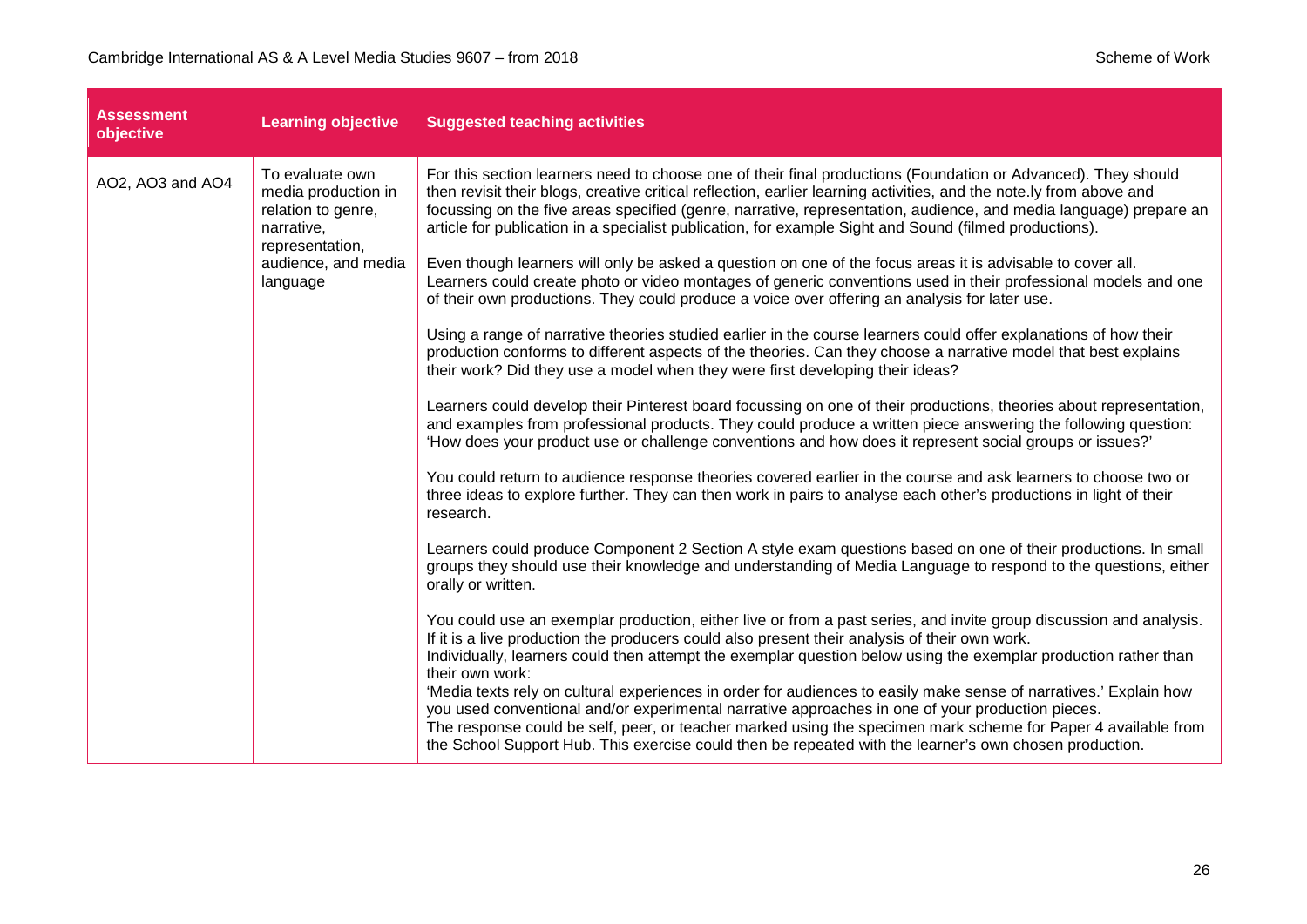| Assessment<br>objective         | <b>Learning objective</b>                                                                                                                                          | <b>Suggested teaching activities</b>                                                                                                                                                                                                                                                                                                                                                                                                                                                                                                                                                                                                                                                                                                                                                                                                                                                                                                                                                                                                                                                                                                                                                                                                                                                                                                                                                                                                                                                                                                                                                                                                                                                                                                                                                                                                                                                                                                                                                                                                                                                                                                                                                                                                                                                                                                                                                                                                                  |
|---------------------------------|--------------------------------------------------------------------------------------------------------------------------------------------------------------------|-------------------------------------------------------------------------------------------------------------------------------------------------------------------------------------------------------------------------------------------------------------------------------------------------------------------------------------------------------------------------------------------------------------------------------------------------------------------------------------------------------------------------------------------------------------------------------------------------------------------------------------------------------------------------------------------------------------------------------------------------------------------------------------------------------------------------------------------------------------------------------------------------------------------------------------------------------------------------------------------------------------------------------------------------------------------------------------------------------------------------------------------------------------------------------------------------------------------------------------------------------------------------------------------------------------------------------------------------------------------------------------------------------------------------------------------------------------------------------------------------------------------------------------------------------------------------------------------------------------------------------------------------------------------------------------------------------------------------------------------------------------------------------------------------------------------------------------------------------------------------------------------------------------------------------------------------------------------------------------------------------------------------------------------------------------------------------------------------------------------------------------------------------------------------------------------------------------------------------------------------------------------------------------------------------------------------------------------------------------------------------------------------------------------------------------------------------|
|                                 |                                                                                                                                                                    | Please note: This section of the scheme of work concentrates on the major task for Option 1: A music production package.                                                                                                                                                                                                                                                                                                                                                                                                                                                                                                                                                                                                                                                                                                                                                                                                                                                                                                                                                                                                                                                                                                                                                                                                                                                                                                                                                                                                                                                                                                                                                                                                                                                                                                                                                                                                                                                                                                                                                                                                                                                                                                                                                                                                                                                                                                                              |
|                                 |                                                                                                                                                                    | There are other options available, and for the details of these, you should refer to the syllabus.                                                                                                                                                                                                                                                                                                                                                                                                                                                                                                                                                                                                                                                                                                                                                                                                                                                                                                                                                                                                                                                                                                                                                                                                                                                                                                                                                                                                                                                                                                                                                                                                                                                                                                                                                                                                                                                                                                                                                                                                                                                                                                                                                                                                                                                                                                                                                    |
|                                 |                                                                                                                                                                    | For all options, continuous updates of tasks should be compiled in an online blog.                                                                                                                                                                                                                                                                                                                                                                                                                                                                                                                                                                                                                                                                                                                                                                                                                                                                                                                                                                                                                                                                                                                                                                                                                                                                                                                                                                                                                                                                                                                                                                                                                                                                                                                                                                                                                                                                                                                                                                                                                                                                                                                                                                                                                                                                                                                                                                    |
| AO2, AO3 and<br>AO <sub>4</sub> | Option 1: Music<br>promotion package<br>To understand the<br>conventions and<br>codes of music video<br>and how they can<br>judge their own work<br>against these. | As part of the process of researching music videos, it is important that learners are critical in their judgement of<br>techniques used in music videos: What has been used, why, and does it achieve the right effect? How could the<br>impact have been enhanced? It is important that learners avoid looking for similarities on a literal level and instead<br>look for the techniques used to infer meaning. In order to determine a focus that creates the potential for a good<br>assessment, learners must be prepared to challenge themselves technically, and critically review and edit their<br>assessment piece in order to ensure that the end product is judicious and controlled in its application of the key<br>media concepts.<br>As an introduction to music videos invite learners to take part in a silent mind mapping activity in which they write<br>down the names of as many genres of music as they can and in turn to list as many music videos that they<br>particularly like under each genre. This task could be done in small groups, or as a whole class activity. Collate<br>ideas on a central mind map / A3 piece of paper / sticky notes on a wall for reference later in the lesson.<br>Show learners the first 20 seconds of the music video: 'Wall of Glass' by Liam Gallagher.<br>How have setting and lighting been used to create a certain ambience?<br>What camera angle and camera movement has been used in the opening scenes in this music video?<br>Making reference to the use of symbolic codes, what genre of music does this music video best fit?<br>In what way has the title been connected to the narrative contained in the video?<br>Ask learners, if they were to record a song called 'Break Out' what setting, images, symbolic codes and narrative<br>might they draw on to link with the title?<br>Extension Activity: What images might you use to create an initial enigma? In what ways might you challenge<br>the conventions of music videos?<br>Next watch the music video 'New Rules' by Dua Lipa, ask learners to write down three media techniques that are<br>used in the first minute of filming that they feel are crucially important to the opening scenes in a music video.<br>Ideally learners should work individually, then pair up to share ideas, then discuss more broadly as a whole group<br>in order to nurture independent engagement with this topic. (F) |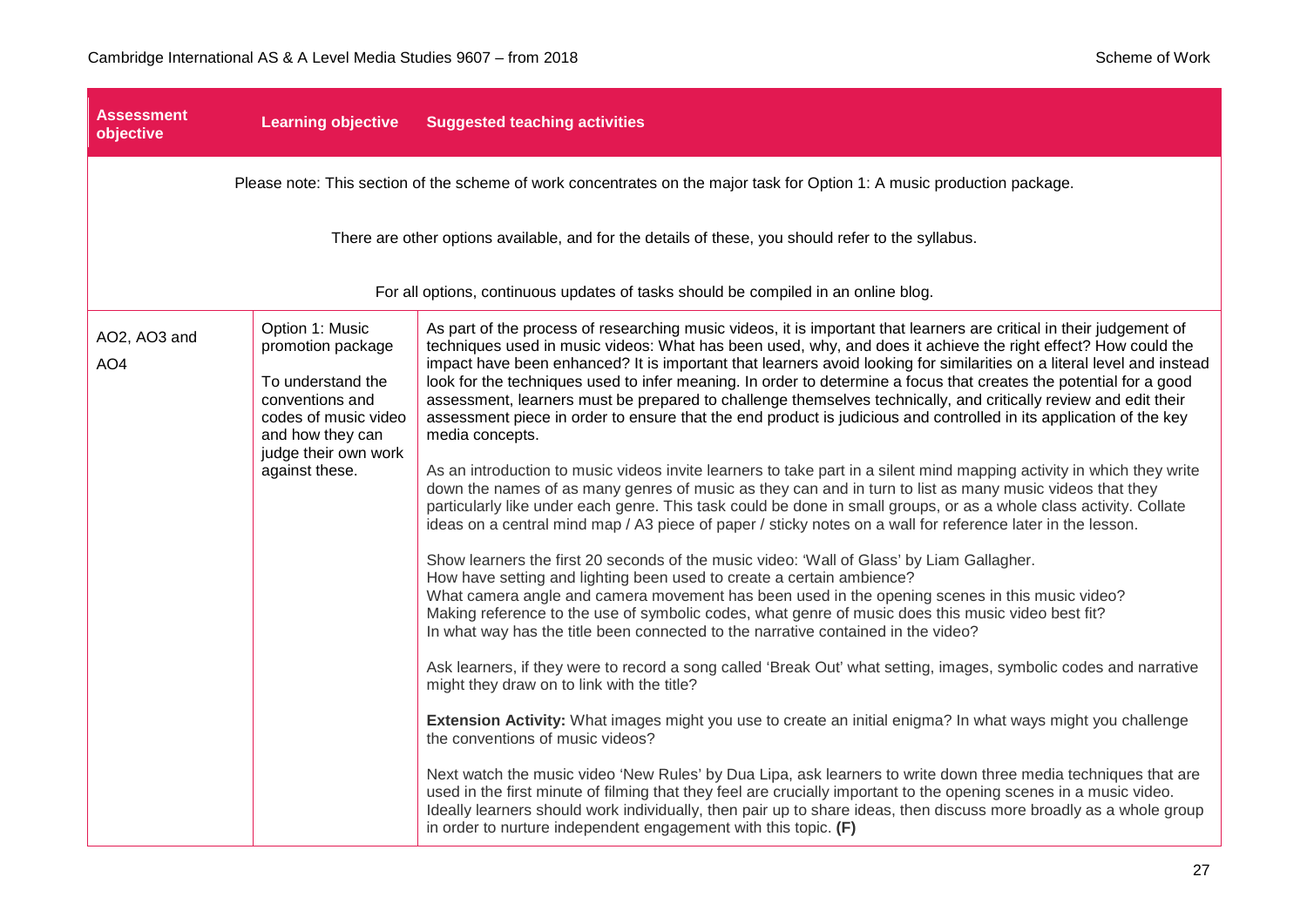| <b>Assessment</b><br>objective | <b>Learning objective</b>                                                                                                                   | <b>Suggested teaching activities</b>                                                                                                                                                                                                                                                                                                                                                                                                                                                                                                                                                                                                                                                                                                                                                                                                                                                                                                   |
|--------------------------------|---------------------------------------------------------------------------------------------------------------------------------------------|----------------------------------------------------------------------------------------------------------------------------------------------------------------------------------------------------------------------------------------------------------------------------------------------------------------------------------------------------------------------------------------------------------------------------------------------------------------------------------------------------------------------------------------------------------------------------------------------------------------------------------------------------------------------------------------------------------------------------------------------------------------------------------------------------------------------------------------------------------------------------------------------------------------------------------------|
|                                |                                                                                                                                             | Use The White Stripes music video, 'Hardest button to button', to demonstrate technical creativity and discuss with<br>learners the most likely genres to use these kinds of effects. Ask learners to come up with a 'special effect' that<br>would be recordable in schools / colleges that they think would work well in a music video. In order to ensure all<br>learners are supported it would be worth pairing learners in mixed ability pairings to discuss this first before<br>allowing learners to work in bigger groups.                                                                                                                                                                                                                                                                                                                                                                                                    |
|                                |                                                                                                                                             | Ask learners to return to the notes that were made in the starter activity. They should now select a preferred<br>'genre' of music and, drawing on the ideas raised during the lessons so far, should research the media techniques<br>used in their chosen genre. Findings should be shared in a presentation that includes extracts from the music<br>video, analysis and a critical judgement of the effect of certain techniques. Creating a montage of findings for an A<br>Level display / open evening might also be useful for current and potential media learners. (I)<br>Music Video links:                                                                                                                                                                                                                                                                                                                                 |
|                                |                                                                                                                                             | https://www.youtube.com/watch?v=YdJc7-ZEuT0 ('Wall of Glass' Liam Gallagher)<br>https://www.youtube.com/watch?v=k2qgadSvNyU ('New Rules' by Dua Lipa)<br>https://uk.video.search.yahoo.com/yhs/search?hsimp=yhs-<br>btyuser&hspart=bt&p=you+tube+white+stripes+hardest+button+to+button#id=1&vid=14158103b9114d147476569<br>c863f19a8&action=click ('Hardest button to button' by The White Stripes)                                                                                                                                                                                                                                                                                                                                                                                                                                                                                                                                   |
|                                |                                                                                                                                             | Learners should research songs in the genre they feel they identify with most that also allows them to be creative<br>whilst giving them the opportunity to showcase their technical skills through their production work. They should<br>also set up their blog and outline the process they follow in determining their song choice. (I)                                                                                                                                                                                                                                                                                                                                                                                                                                                                                                                                                                                             |
| AO2, AO3 and AO4               | To understand how<br>their chosen<br>narrative affects the<br>creative process, and<br>the way they select<br>techniques to convey<br>this. | This lesson will focus on creating a believable backstory to the music chosen for the production work. As such it<br>might be worth determining whether learners will work individually or as groups for their production work before<br>continuing with this lesson.                                                                                                                                                                                                                                                                                                                                                                                                                                                                                                                                                                                                                                                                  |
|                                |                                                                                                                                             | Learners should share their chosen song choices (homework from the last lesson) with the rest of their groups and<br>attempt to come to a decision about which one might work best. If groups remain undecided, learners could<br>continue working on more than one choice and narrow down their decision after the next activity: this research and<br>planning offers opportunities for learners to demonstrate critical views in their blog and should not be discouraged<br>but instead be seen as an investigatory part of the process.<br>Learners should print the lyrics to their song choices, reading them through several times. They should sum up a<br>narrative / images that could work on a piece of paper no bigger than a postcard. On the postcard, learners should<br>now annotate the media techniques they would use to ensure the inference / narrative is conveyed as effectively<br>as possible, considering: |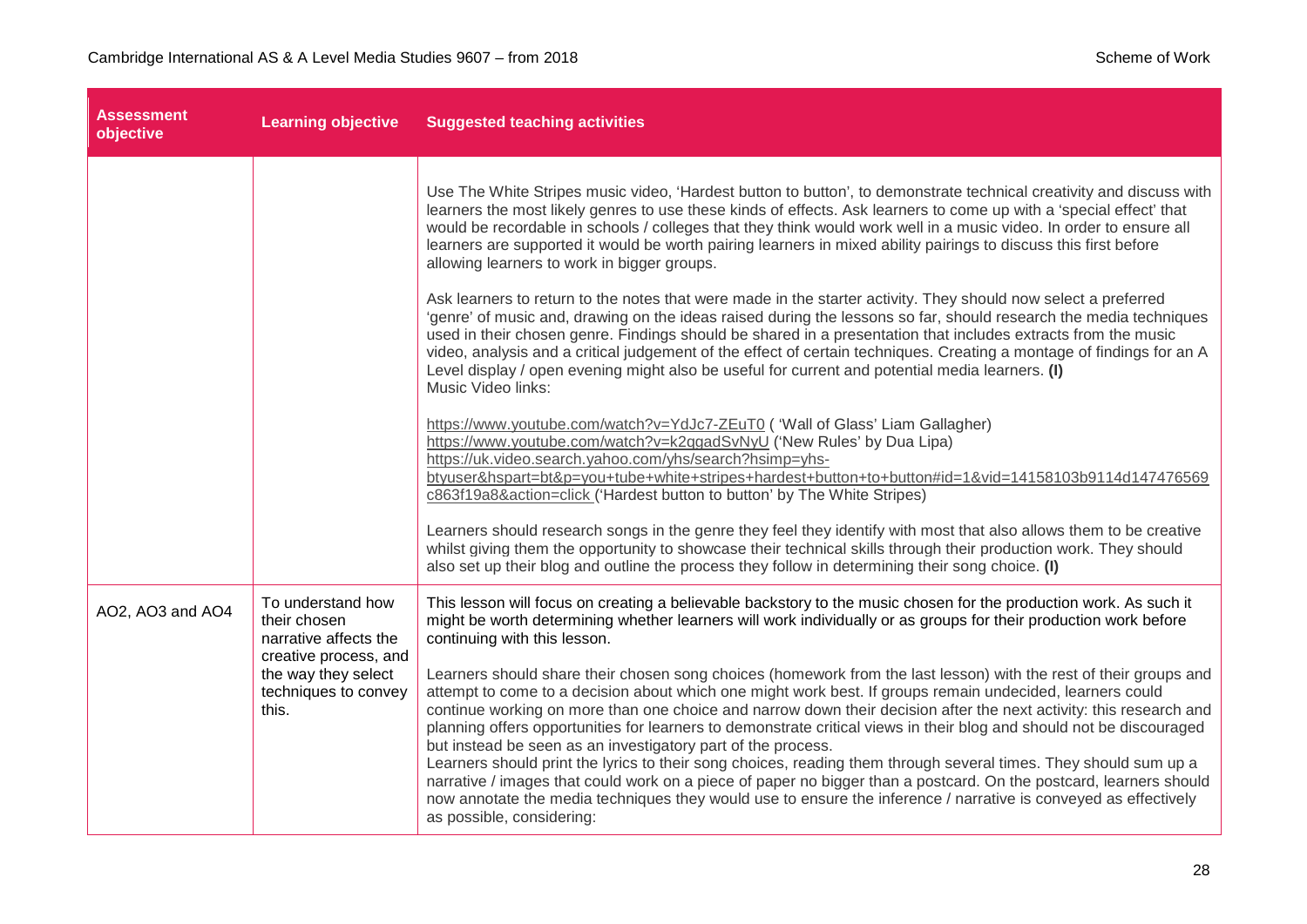| <b>Assessment</b><br>objective | <b>Learning objective</b>                                                                                                               | <b>Suggested teaching activities</b>                                                                                                                                                                                                                                                                                                                                                                                                                                                                                                                                                                                                                                                                                                                                                                                                                                                                                                                                                                                                                                                                                                                                                                                                                                                                                                                                                                                                                                                                 |
|--------------------------------|-----------------------------------------------------------------------------------------------------------------------------------------|------------------------------------------------------------------------------------------------------------------------------------------------------------------------------------------------------------------------------------------------------------------------------------------------------------------------------------------------------------------------------------------------------------------------------------------------------------------------------------------------------------------------------------------------------------------------------------------------------------------------------------------------------------------------------------------------------------------------------------------------------------------------------------------------------------------------------------------------------------------------------------------------------------------------------------------------------------------------------------------------------------------------------------------------------------------------------------------------------------------------------------------------------------------------------------------------------------------------------------------------------------------------------------------------------------------------------------------------------------------------------------------------------------------------------------------------------------------------------------------------------|
|                                |                                                                                                                                         | Pace – how could you vary pace to match the tempo of the music or the dramatic tension in the narrative?<br>Camera angles - how might the camera angles reinforce emotions?<br>Mise-en-scène – have you planned for clothing, setting and makeup to be in keeping with the genre of music<br>video?<br>Lighting – if your narrative is uplifting does the lighting match that? What lighting strategies could you incorporate<br>that shows enhanced technical skills? Strobe effect? Black and white photographs/shots? Shadows?<br>Camera movement - Is there a better choice of camera movement to showcase your creativity and add implicit<br>meaning to the video?<br>Transitions – whilst the music track will be continuous, the transitions between shots need to be varied but not<br>intrusive, what strategies could you experiment with? Include a time lapse video that plays in slow motion between<br>shots? Have a 'holding image'? Fade out?<br>Extension activity: How can you make your music video unique and demonstrate a high level of technical flair?<br>Visit this website for some additional creative ideas: http://www.izzyvideo.com/video-ideas/<br>A final decision regarding song choice will need to be made prior to storyboarding / listing the shots for the music<br>video production, then filming and editing can begin.<br>As with the AS production, allow learners regular time slots to update their online blogs as they produce their<br>music videos. |
| AO2, AO3 and AO4               | To understand how<br>websites should offer<br>a place that fulfils<br>consumers' needs<br>and helps to develop<br>an audience identity. | This website is a really useful place to start if you have never attempted to build a website, the instructions are<br>clear and precise:<br>http://www.bbc.co.uk/webwise/guides/building-websites<br>Alternatively Wix.com, Weebly.com or Wordpress allow learners to create a website 'for free, for life' and are all<br>relatively straightforward to use.<br>Explain to learners that creating a website is about offering an online place that fulfils all of the consumer's needs:<br>It needs to be informative, engaging, create an audience identity that is relatable, interactive, safe/conforming to<br>industry standards and easily navigated.<br>Share Gauntlett's thesis on internet and disappointment (Web Studies) it is worth discussing the importance of<br>avoiding what Gauntlett refers to as a 'walled garden' approach that only offers internal website links. As both an A<br>Level learner and in the context of the contemporary media landscape, interactive links to external websites is an<br>important part of demonstrating advanced level production skills.                                                                                                                                                                                                                                                                                                                                                                                                  |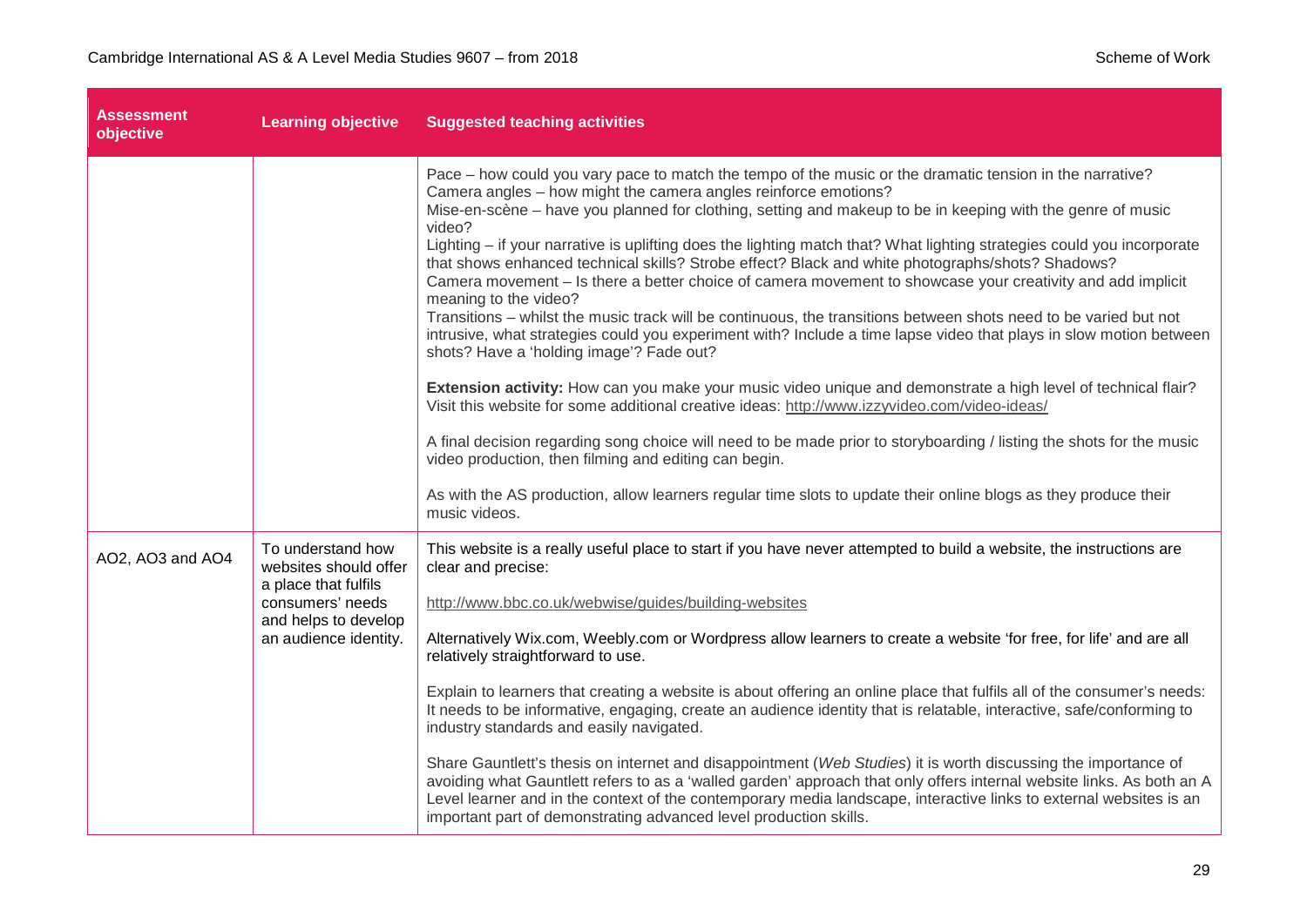| Assessment<br>objective | <b>Learning objective</b>                                                                                   | <b>Suggested teaching activities</b>                                                                                                                                                                                                                                                                                                                                                                                                                                                                                                                                                                                                                                                                                                                                                                                                                                                                                                                                                                                                                                                                                                                                                                                                                                                                                        |  |
|-------------------------|-------------------------------------------------------------------------------------------------------------|-----------------------------------------------------------------------------------------------------------------------------------------------------------------------------------------------------------------------------------------------------------------------------------------------------------------------------------------------------------------------------------------------------------------------------------------------------------------------------------------------------------------------------------------------------------------------------------------------------------------------------------------------------------------------------------------------------------------------------------------------------------------------------------------------------------------------------------------------------------------------------------------------------------------------------------------------------------------------------------------------------------------------------------------------------------------------------------------------------------------------------------------------------------------------------------------------------------------------------------------------------------------------------------------------------------------------------|--|
|                         |                                                                                                             | Give learners either a printed copy of the front webpage of Justin Timberlake's website or ask them to access the<br>website at https://justintimberlake.com/releases together with a copy of Appendix 4 and ask them to annotate the<br>features of the website.<br>Set learners an independent research task to find the top 5 most interesting things found on a music website. The<br>list of music websites is useful in offering a wide variation of different techniques used: (I)<br>http://francescamusic.com/ (Francesca Battistelli)<br>http://www.decemberists.com/ (The Decemberists)<br>http://www.brokenbells.com/ (Broken Bells)<br>http://jamiecullum.com/ (Jamie Cullum)<br>https://www.aliceinchains.com/ (Alice in Chains)<br>http://www.eminem.com/ (Eminem)<br>https://www.ladygaga.com/ (Lady Gaga)<br>http://www.rihannanow.com/ (Rihanna)<br>http://www.rollingstones.com/ (The Rolling Stones)<br>With the information collated from the above activity learners should create a montage of images from their<br>research to use as a springboard for ideas to include in their own websites.<br>Asking learners to peer assess each other's work often proves valuable, this could be carried out at any point(s)<br>during the production process and is useful when updating blog entries. (F) |  |
| AO2, AO3 and AO4        | To understand the<br>features required for<br>a digipack and how<br>this might relate to<br>their own work. | Explain that a digipack is the printed card packaging and / or multi gatefold sleeve and info / photo booklet / insert<br>in which one or more CDs can be held. Learners should research digipacks relevant to their genre of music,<br>annotating printed copies of digipacks with features that are generically found on these products Learners should<br>look to replicate the layout whilst drawing on some of the mise-en-scène contained in the major and other minor<br>production. It is important to ensure that all products cross reference each other and contain a clear and consistent<br>brand image (something that is likely to be established by the time learners are on their final production piece).<br>A good test of branding of the production work can be carried out by photographing website front pages, digipacks<br>and taking screen shots from the moving image and displaying the entire groups in one montage (after blanking<br>out the band names). Ask the learners to marry up the images: any that are not readily matched accurately are<br>unlikely to have a clear brand image.                                                                                                                                                                                                 |  |
| AO2, AO3 and AO4        | To understand the<br>elements required for                                                                  | This unit of work can be presented in a number of formats such as: a director commentary, slideshows with<br>voiceover, podcast, prezi or screencast presentation and must answer the following questions:                                                                                                                                                                                                                                                                                                                                                                                                                                                                                                                                                                                                                                                                                                                                                                                                                                                                                                                                                                                                                                                                                                                  |  |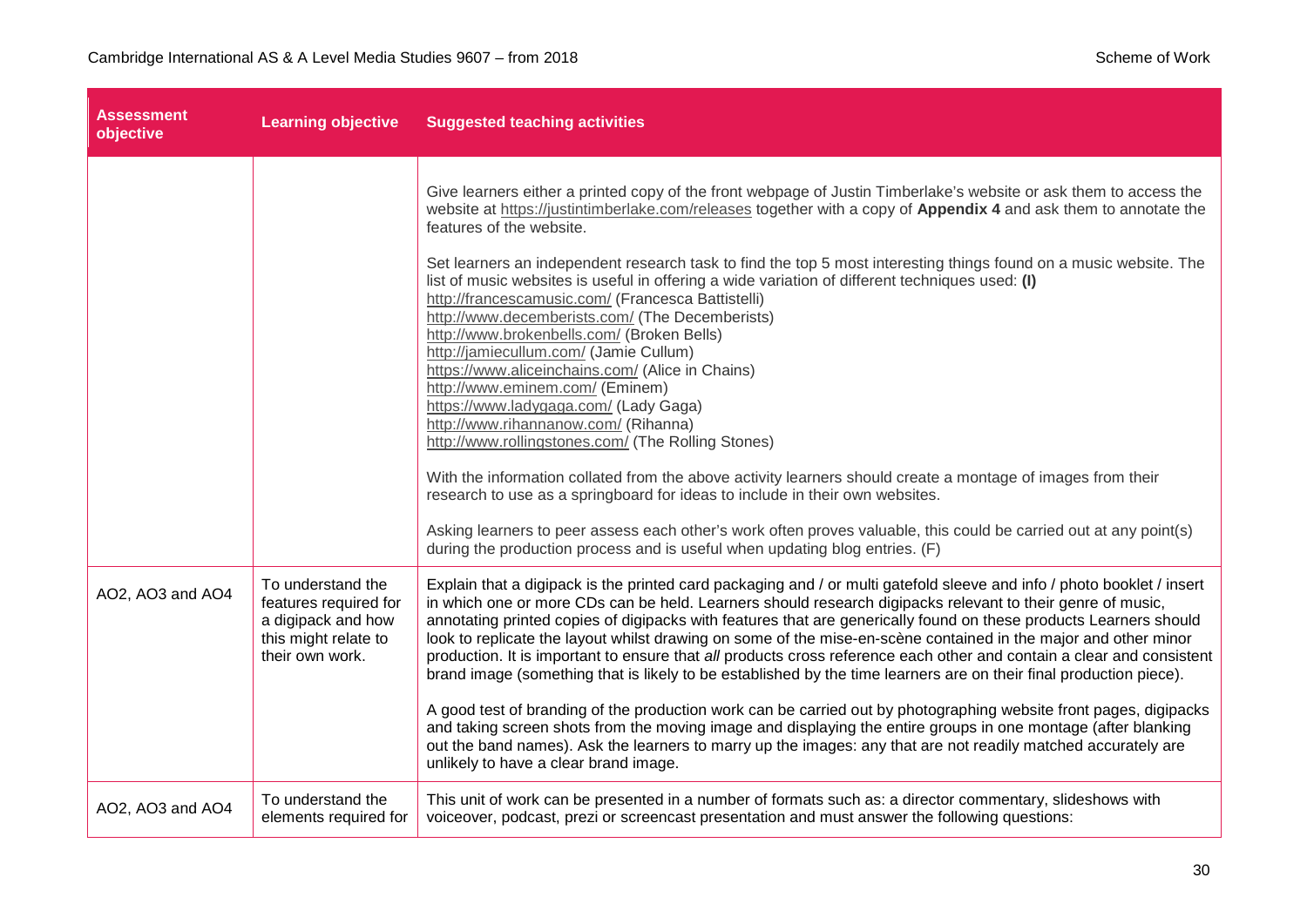| <b>Assessment</b><br>objective  | <b>Learning objective</b>                            | <b>Suggested teaching activities</b>                                                                                                                                                                                                                                                                                                                                                                                                                                                                                                                                                                                                                                                                                                                                                                                                                                                                                                                                                                                                                                                                                                                                                                                                                                                                                                                                                                                                                                                                                                                                                                                                                                                                                                                                                                                                                                                                                                                                                                                                                                                                                                                                                                                                                                                                                                                                                                                                                                                                                                                                                                                                                                                                                                                                                           |
|---------------------------------|------------------------------------------------------|------------------------------------------------------------------------------------------------------------------------------------------------------------------------------------------------------------------------------------------------------------------------------------------------------------------------------------------------------------------------------------------------------------------------------------------------------------------------------------------------------------------------------------------------------------------------------------------------------------------------------------------------------------------------------------------------------------------------------------------------------------------------------------------------------------------------------------------------------------------------------------------------------------------------------------------------------------------------------------------------------------------------------------------------------------------------------------------------------------------------------------------------------------------------------------------------------------------------------------------------------------------------------------------------------------------------------------------------------------------------------------------------------------------------------------------------------------------------------------------------------------------------------------------------------------------------------------------------------------------------------------------------------------------------------------------------------------------------------------------------------------------------------------------------------------------------------------------------------------------------------------------------------------------------------------------------------------------------------------------------------------------------------------------------------------------------------------------------------------------------------------------------------------------------------------------------------------------------------------------------------------------------------------------------------------------------------------------------------------------------------------------------------------------------------------------------------------------------------------------------------------------------------------------------------------------------------------------------------------------------------------------------------------------------------------------------------------------------------------------------------------------------------------------------|
|                                 | an effective critical<br>refelction of their<br>work | 1. How does your product use or challenge conventions and how does it represent social groups or issues?<br>2. How do the elements of your production work together to create a sense of 'branding'?<br>3. How do your products engage with the audience and how would they be distributed as real media<br>products?<br>4. How did you integrate technologies -software, hardware and online - in this project?<br>Learners should be reassured that admissions of ineffective choices (as long as they have explained how they<br>rectified them, or what they learnt from them) made in the production process are seen as highly reflective<br>qualities and would not, in its own right, impact on the marks awarded.<br>1. In order to correlate the use or challenge of conventions, as with AS, learners could create a visual<br>journey of their research that includes images taken for their blog entries. The journey should clearly show<br>how other producers met the remit of the questions and how in turn the learner met or challenged the<br>same conventions. This visual journey could then be photographed, or recorded, experimenting with<br>camera angles and pacing to accelerate/slow the footage in line with the focus of the voiceover. Using<br>colour coding can help to highlight where the learner has 'met' the generic conventions and if applicable<br>where they have 'challenged' the generic conventions. In both cases the learner should reach a<br>conclusion about the effectiveness of their choices.<br>2. At a basic level branding can be discussed as an exploration of the iconic elements that are used across<br>the entire package. At an advanced level learners will acknowledge that branding within media products<br>applies on more than one level. Branding correlates initially to genre, and then secondly to the individuality<br>of the band/film/programme or game. Encouraging learners to separate these aspects of branding will<br>nurture a more critical engagement with this question.<br>3. Who is the intended audience for your product? In what way is this evident? What strategies have learners<br>used to appeal to a specific audience? This could consider techniques used within the media products or<br>in terms of marketing. The reflection should be grounded in research regarding how other media<br>producers market their products. Mapping the marketing strategies of a new product in the same media<br>form is useful as a springboard to answering this question.<br>4. When considering integrated technologies, learners might consider the technical aspects within the media<br>product or in the marketing processes. The best responses will also consider the global media landscape |
| <b>Past and specimen papers</b> |                                                      | and how media platforms converge through online technologies.                                                                                                                                                                                                                                                                                                                                                                                                                                                                                                                                                                                                                                                                                                                                                                                                                                                                                                                                                                                                                                                                                                                                                                                                                                                                                                                                                                                                                                                                                                                                                                                                                                                                                                                                                                                                                                                                                                                                                                                                                                                                                                                                                                                                                                                                                                                                                                                                                                                                                                                                                                                                                                                                                                                                  |

Past / specimen papers and mark schemes are available to download at [www.cambridgeinternational.org/support](http://www.cambridgeinternational.org/support) **(F)**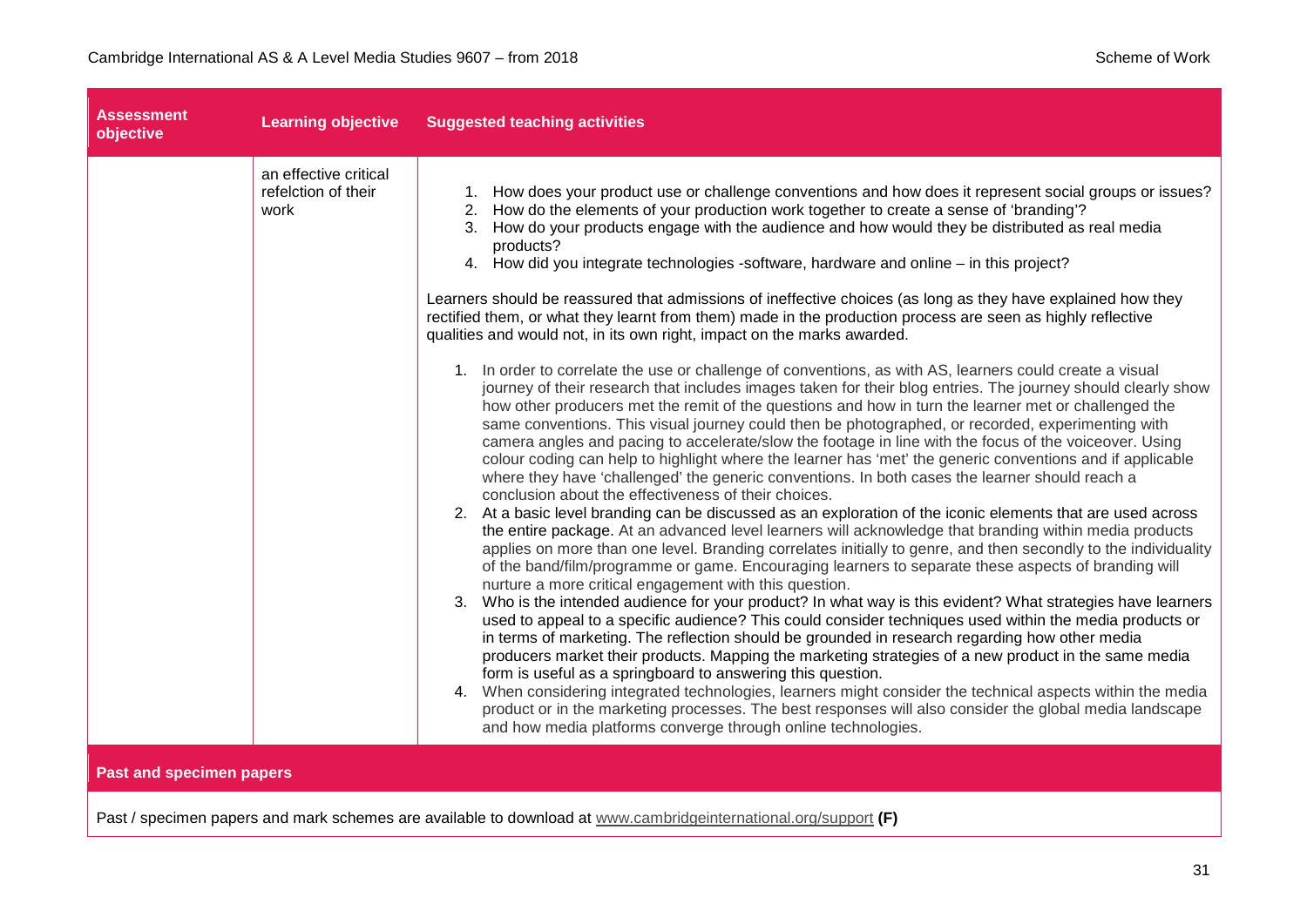### <span id="page-31-0"></span>Unit 5: Exam preparation

| <b>Component</b>          | <b>Element of</b><br>assessment                                                                                                                                                                                                                                             | <b>Suggested teaching activities</b>                                                                                                                                                                                                                                                                                                                                                                                                                                                                                                                                                                                                                                                                                                                                                                                                                                                                                                                                                                                                                                                                                                                                                                                                                                                                      |
|---------------------------|-----------------------------------------------------------------------------------------------------------------------------------------------------------------------------------------------------------------------------------------------------------------------------|-----------------------------------------------------------------------------------------------------------------------------------------------------------------------------------------------------------------------------------------------------------------------------------------------------------------------------------------------------------------------------------------------------------------------------------------------------------------------------------------------------------------------------------------------------------------------------------------------------------------------------------------------------------------------------------------------------------------------------------------------------------------------------------------------------------------------------------------------------------------------------------------------------------------------------------------------------------------------------------------------------------------------------------------------------------------------------------------------------------------------------------------------------------------------------------------------------------------------------------------------------------------------------------------------------------|
| Component 2:<br>Section A | Media Language<br>(Camera Shots /<br>Angles)<br>See Appendix 2 for<br>a complete list of<br>terms learners<br>should be able to<br>apply with regard to<br>camera angles and<br>shots.<br>See Appendix 3 for<br>a list of camera<br>movements used in<br>media productions. | Refresh learner's understanding of the media language surrounding the use of camera angles and shots<br>introduced in Unit 1. For basic level learners this could be modelled using shots from American TV Dramas. If a<br>challenge activity is better suited to your learners this could be done through creating a quiz with images on<br>PowerPoint / Prezi. A supported activity might be to pair a lower achieving learner with a higher achieving one and<br>create a 'treasure hunt' of images for them to match to the terminology.<br>Give the learners the list of 'movements' and challenge them to write a correct definition of each movement before<br>finding an example of at least three of them using the American TV Drama genre for research. Learners should<br>then discuss their findings and clarify their understanding of each term whilst you construct a Kahoot Quiz using<br>the trailer clips sourced by the learners.<br>(Kahoot Quizzes are constructed at the website: https://create.kahoot.it/login)<br>The quiz created can be used to check understanding and for revision. It is worth asking learners to use their real<br>names when signing in to play the game so that you can track the results and see if any learners are less secure<br>than others. $(F)$ |
| Component 2:<br>Section A | Sound in Media                                                                                                                                                                                                                                                              | Explain that 'reading media images' is about understanding camera angles, shots and movements alongside the<br>use of sound in media:<br>Provide examples of this and explain the following terms using the American TV Drama '24: Legacy':<br>Diegetic and non-diegetic sound, synchronous sound, sound effects, sound motif, sound bridge, dialogue,<br>voiceover, mode of address/direct address, sound mixing, sound perspective, score, incidental music, themes and<br>stings, ambient sound.<br>Using the trailer for 'Homeland', watch the trailer on mute whilst asking learners to predict the sounds you might be<br>able to hear. Playing the trailer twice through on mute is beneficial as processing time for this activity can vary<br>across learner groups. Once learners have had a fair attempt at predicting the sounds used play the trailer with the<br>sound on and compare their ideas to the actual use of sound:<br>How close were they to being correct?<br>$\bullet$<br>What made them anticipate the sounds they had?<br>Which aspects of the mise-en-scène had aided to their thought processes?<br>$\bullet$                                                                                                                                                              |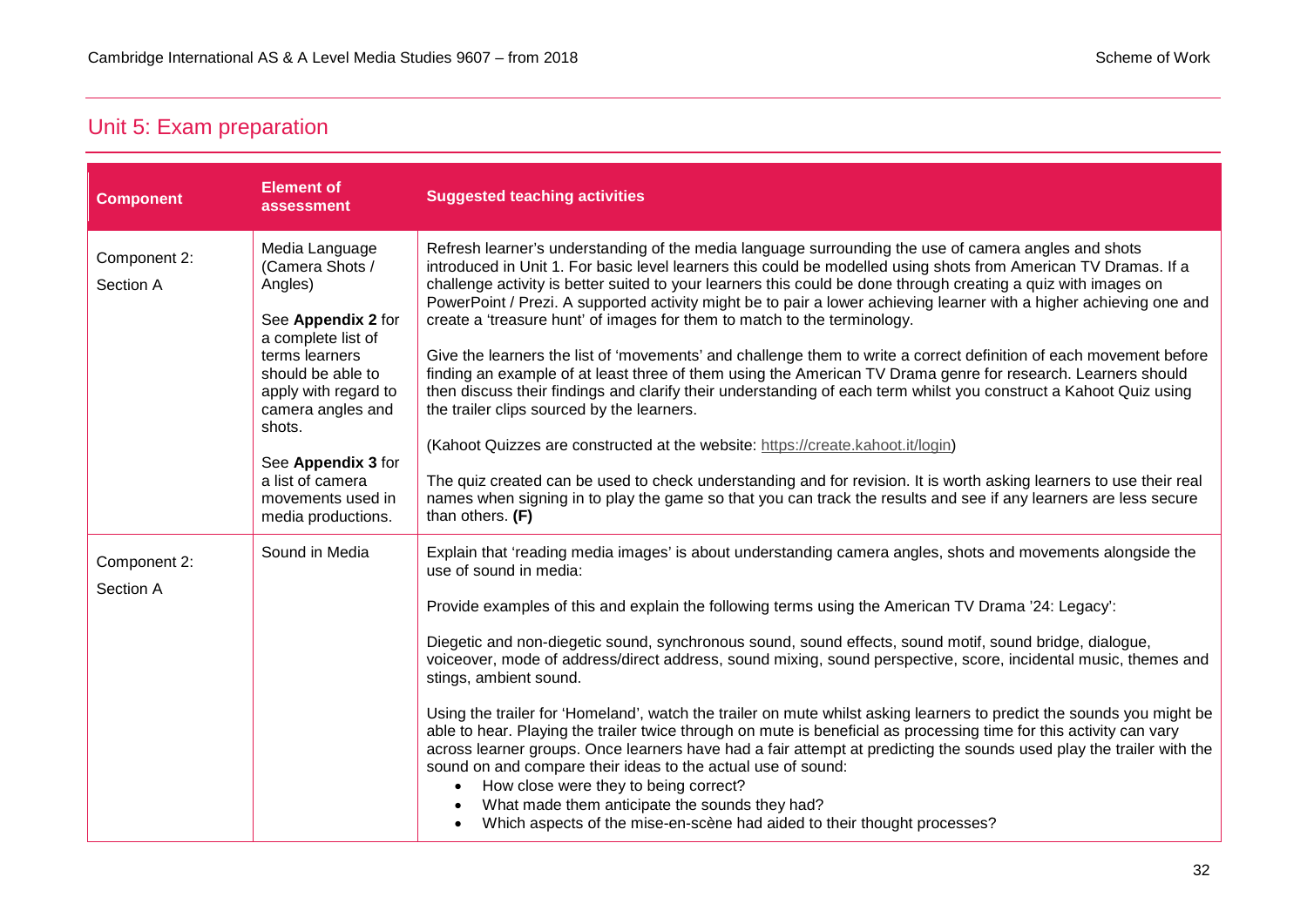| <b>Component</b>          | <b>Element of</b><br>assessment | <b>Suggested teaching activities</b>                                                                                                                                                                                                                                                                                                                                                                                                                                                                                                                                                                                                                                                                                                                                                                                                                                                                                                                                                                                                                                                                                                                                                                                                                                                                                                                                                                                                                                                                                                                                                                                                                                                                                                                                                                                                                                                                                                                                                                                                                                                                                                                                                                            |  |
|---------------------------|---------------------------------|-----------------------------------------------------------------------------------------------------------------------------------------------------------------------------------------------------------------------------------------------------------------------------------------------------------------------------------------------------------------------------------------------------------------------------------------------------------------------------------------------------------------------------------------------------------------------------------------------------------------------------------------------------------------------------------------------------------------------------------------------------------------------------------------------------------------------------------------------------------------------------------------------------------------------------------------------------------------------------------------------------------------------------------------------------------------------------------------------------------------------------------------------------------------------------------------------------------------------------------------------------------------------------------------------------------------------------------------------------------------------------------------------------------------------------------------------------------------------------------------------------------------------------------------------------------------------------------------------------------------------------------------------------------------------------------------------------------------------------------------------------------------------------------------------------------------------------------------------------------------------------------------------------------------------------------------------------------------------------------------------------------------------------------------------------------------------------------------------------------------------------------------------------------------------------------------------------------------|--|
|                           |                                 | If this was to be re-filmed as a comedy, how might sound be used to convey the genre instead? (It may be<br>$\bullet$<br>worth replaying the trailer on mute whilst the learners adlib the sound effects.)<br>A useful homework task is to write a commentary about a scene from an American TV Drama exploring how mise-<br>en-scène, filming techniques and sound have been used for effect. (I)                                                                                                                                                                                                                                                                                                                                                                                                                                                                                                                                                                                                                                                                                                                                                                                                                                                                                                                                                                                                                                                                                                                                                                                                                                                                                                                                                                                                                                                                                                                                                                                                                                                                                                                                                                                                              |  |
| Component 2:<br>Section A | Representation in<br>Media      | In order to ensure that learners have the broadest experience of analysing representation in media products it<br>would be useful to use a range of genres across:<br>Police Drama<br>$\bullet$<br><b>Hospital Drama</b><br>$\bullet$<br>Soap Drama<br>Latin American Drama<br>Teen Drama<br>$\bullet$<br>Using short clips from a wide range of American TV Dramas allocate learners one key 'focus' / question at a time:<br>1. What groups / places are being represented in this clip? What stereotypes are being drawn on in the<br>media production? Do you think the producers have reinforced or challenged society's ideals about that<br>certain group in society?<br>2. How has mise-en-scène been used to reinforce or challenge the representation of the group / place they<br>have identified? How do the choice of camera angles and editing impact on who / where is being<br>represented? If, for example, you are considering the representation of a fugitive, have camera movement<br>been used effectively to add pace and a sense of panic to the scenes? Have sound effects added to the<br>tension and therefore do they subliminally increase our fear of this group in society? Have high and low<br>camera angles been used to reinforce the police as being in a position of power? How might this reinforce<br>society's beliefs and values about the legal system?<br>In the preparation for the final exam it is worth setting tasks for learners to repeat this process gradually building to<br>replicate the timed conditions that the exam itself will follow: watching the media footage 4 times with 3 minutes in<br>between each viewing to make notes, then 45 minutes to construct a written response that analyses the use of<br>media techniques to reinforce the representation of a key group in society within the footage.<br>In the early stages of exam preparation it is useful to consider breaking down the timing and focus: the first<br>attempt only analyses the representation of a key group, the second attempt analyses the representation and<br>mise-en-scène and the third attempt brings in all the media facets covered by this specification. |  |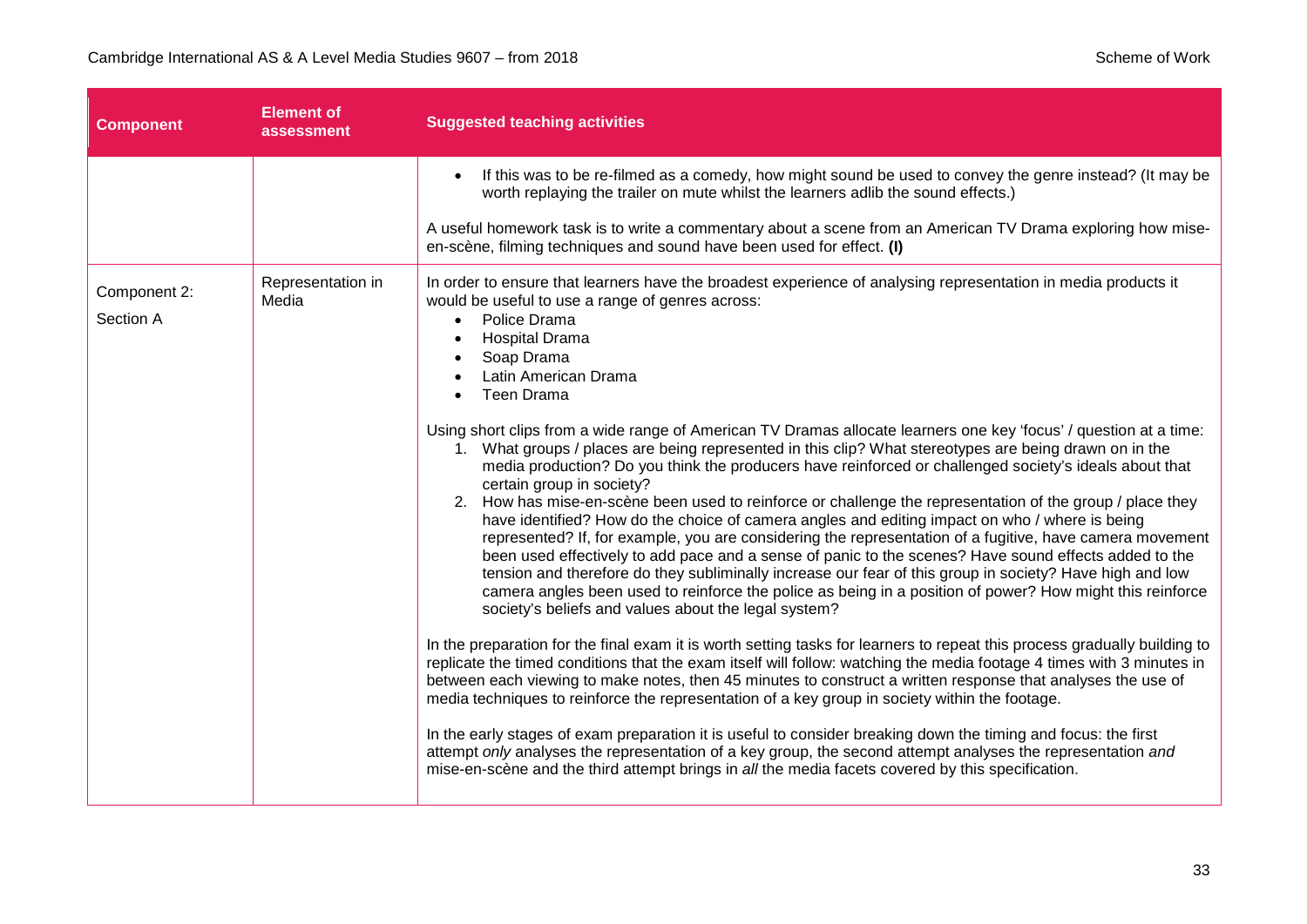| <b>Component</b>                                                                                                                                   | <b>Element of</b><br>assessment              | <b>Suggested teaching activities</b>                                                                                                                                                                                                                                                                                                                                                                                                                                                                                                                                                                                                                                                                                                                                                                                                                                                                                                                                                                                                                                                                                                                                                                                                                                                                                                                                                                                                                                                                                                                                                                                                                                                                                                                                                                                                                                                                                                                                                                                                                                                                                                                                                                                                                                                        |
|----------------------------------------------------------------------------------------------------------------------------------------------------|----------------------------------------------|---------------------------------------------------------------------------------------------------------------------------------------------------------------------------------------------------------------------------------------------------------------------------------------------------------------------------------------------------------------------------------------------------------------------------------------------------------------------------------------------------------------------------------------------------------------------------------------------------------------------------------------------------------------------------------------------------------------------------------------------------------------------------------------------------------------------------------------------------------------------------------------------------------------------------------------------------------------------------------------------------------------------------------------------------------------------------------------------------------------------------------------------------------------------------------------------------------------------------------------------------------------------------------------------------------------------------------------------------------------------------------------------------------------------------------------------------------------------------------------------------------------------------------------------------------------------------------------------------------------------------------------------------------------------------------------------------------------------------------------------------------------------------------------------------------------------------------------------------------------------------------------------------------------------------------------------------------------------------------------------------------------------------------------------------------------------------------------------------------------------------------------------------------------------------------------------------------------------------------------------------------------------------------------------|
| Component 2:<br>Section B                                                                                                                          | Example of the case<br>study (based on film) | Using an iconic film director, such as Tim Burton, model how learners can develop their own case studies using<br>the following stages:<br>1) Show a range of films directed by Tim Burton (without his name being shown) and ask learners what<br>connects all of the films.<br>Ask learners to research which production companies have managed these films.<br>2)<br>3) Which four key actors have featured in these films, are there any 'favourites' that help build the identity of<br>the films directed by Tim Burton?<br>What genre do Tim Burton's films best adhere to? Show iconic images from the films and ask learners to<br>4)<br>play 'genre bingo'.<br>What might you expect if you were going to see a film directed by Tim Burton?<br>5)<br>What marketing strategies have/might have been used when the films were being released? Showing<br>6)<br>some options: advertising on radio, interviews in magazines, money off coupons on the reverse of parking<br>tickets, reality TV interviews with key actors, ask learners which are most effective. A secondary task<br>might be for learners to name a film of their own choice and rewrite the main actors and advertising<br>strategies that would work least well for it.<br>Ask learners to research the links between Tim Burton, film producers, actors and other productions<br>7)<br>(books, magazines, news programmes, radio shows). How have the production companies influenced the<br>success of the films?<br>Research an independent cinema and a chain of cinemas and map the films they show across a<br>8)<br>weekend, how many screenings do the films have? How are they promoted within the cinema, on their<br>website, TV etc.? How has cinema advertising influenced the consumption of the production?<br>How has synergy been used to promote the film through other manufactured products? What else can be<br>9)<br>bought in connection with the film? T-shirts? Games? Music soundtrack? Cups? Stationery?<br>10) What technology has been used within the film to enhance its success? 3D, 4D, special effects? Wide<br>screen? Animation?<br>Once a complete Case Study has been modelled ask learners to complete a similarly detailed study of one of the<br>Case Study choices. |
| <b>Past and specimen papers</b><br>Past / specimen papers and mark schemes are available to download at www.cambridgeinternational.org/support (F) |                                              |                                                                                                                                                                                                                                                                                                                                                                                                                                                                                                                                                                                                                                                                                                                                                                                                                                                                                                                                                                                                                                                                                                                                                                                                                                                                                                                                                                                                                                                                                                                                                                                                                                                                                                                                                                                                                                                                                                                                                                                                                                                                                                                                                                                                                                                                                             |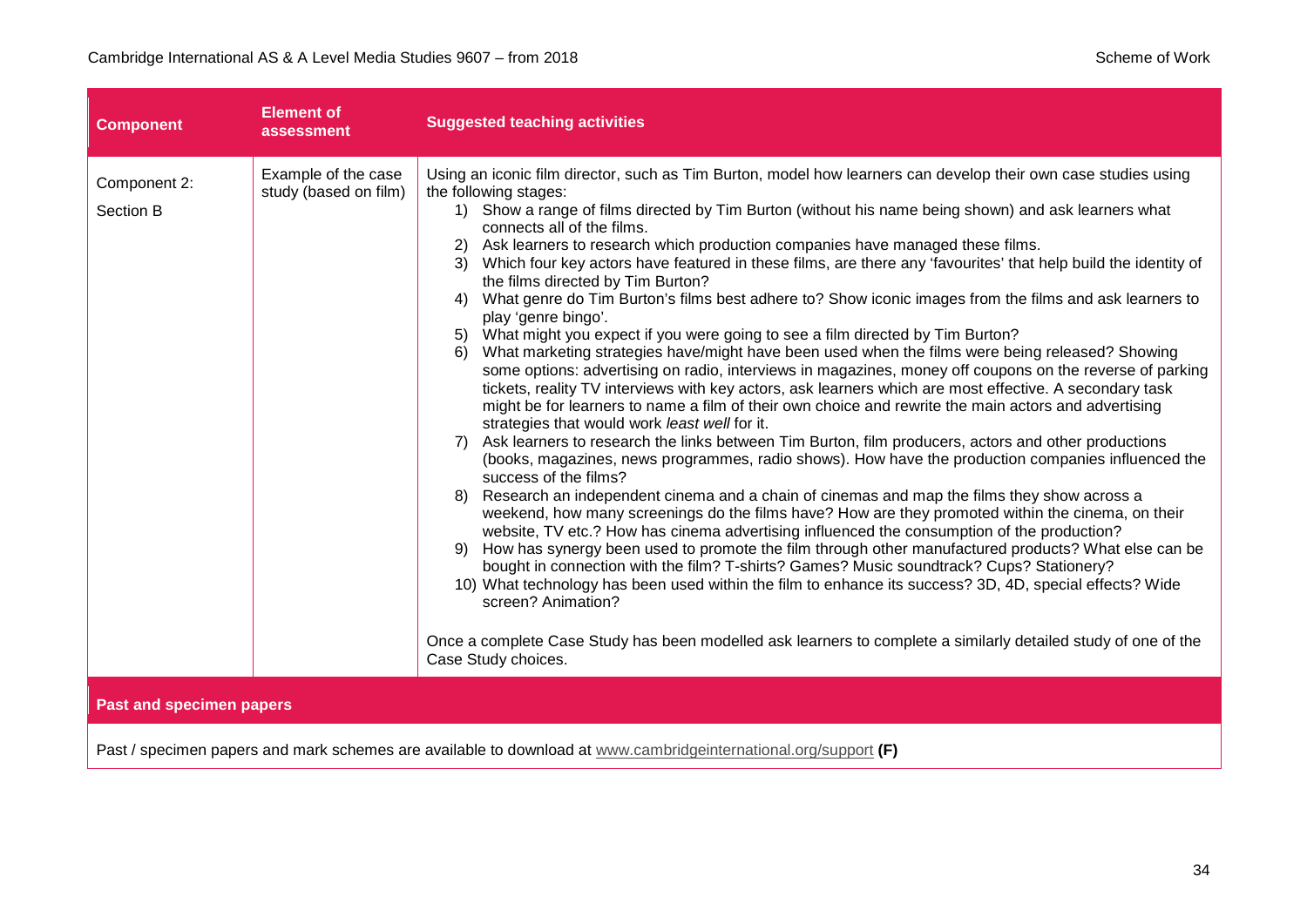### <span id="page-34-0"></span>Unit 6: Contemporary Media Issues

| <b>Component</b>         | <b>Learning objective</b>                                     | <b>Suggested teaching activities</b>                                                                                                                                                                                                                                                                                                                                                                                                                                                                                                                                                                                                                                                                                                                                                                                                                                                                                                                                                                                                                                                                                                                                                                                                                                               |
|--------------------------|---------------------------------------------------------------|------------------------------------------------------------------------------------------------------------------------------------------------------------------------------------------------------------------------------------------------------------------------------------------------------------------------------------------------------------------------------------------------------------------------------------------------------------------------------------------------------------------------------------------------------------------------------------------------------------------------------------------------------------------------------------------------------------------------------------------------------------------------------------------------------------------------------------------------------------------------------------------------------------------------------------------------------------------------------------------------------------------------------------------------------------------------------------------------------------------------------------------------------------------------------------------------------------------------------------------------------------------------------------|
| Component 4<br>Section B | To understand how<br>online media has<br>developed over time. | Media in the Online Age (Online gaming and fan generated content)<br>Begin by defining 'online gaming' as 'a game that is played in real time using technology such as computers,<br>televisions etc'. Open a discussion by asking:<br>How has online gaming changed game playing?<br>$\bullet$<br>How has technologically progressed?<br>$\bullet$<br>What effect has online gaming had on the global gaming community?<br>$\bullet$<br>Next allocate a period of time from:<br>$1940s - 1950$<br>$1950 - 1960$<br>$1960 - 1975$<br>$1975 - 1984$<br>$1984 - 2000$<br>$2000 - 2005$<br>$2005 - 2009$<br>$2009 - 2013$<br>Ask learners to research the developments in gaming during the period they have been given. Their findings<br>should be used to create a visual timeline of the historical context of gaming, ensuring that you leave at least half<br>the available space for a section on 'contemporary online gaming'.<br>Learners should research the following games, finding out as much as they can about these games in terms of<br>how they have developed, technologically, narratively and what they bring to the gaming market that is new. (I)<br><b>Gran Turismo Series</b><br>Planetside 2<br>Dota 2<br>Everquest<br>Maplestory<br>Second Life<br>Onverse |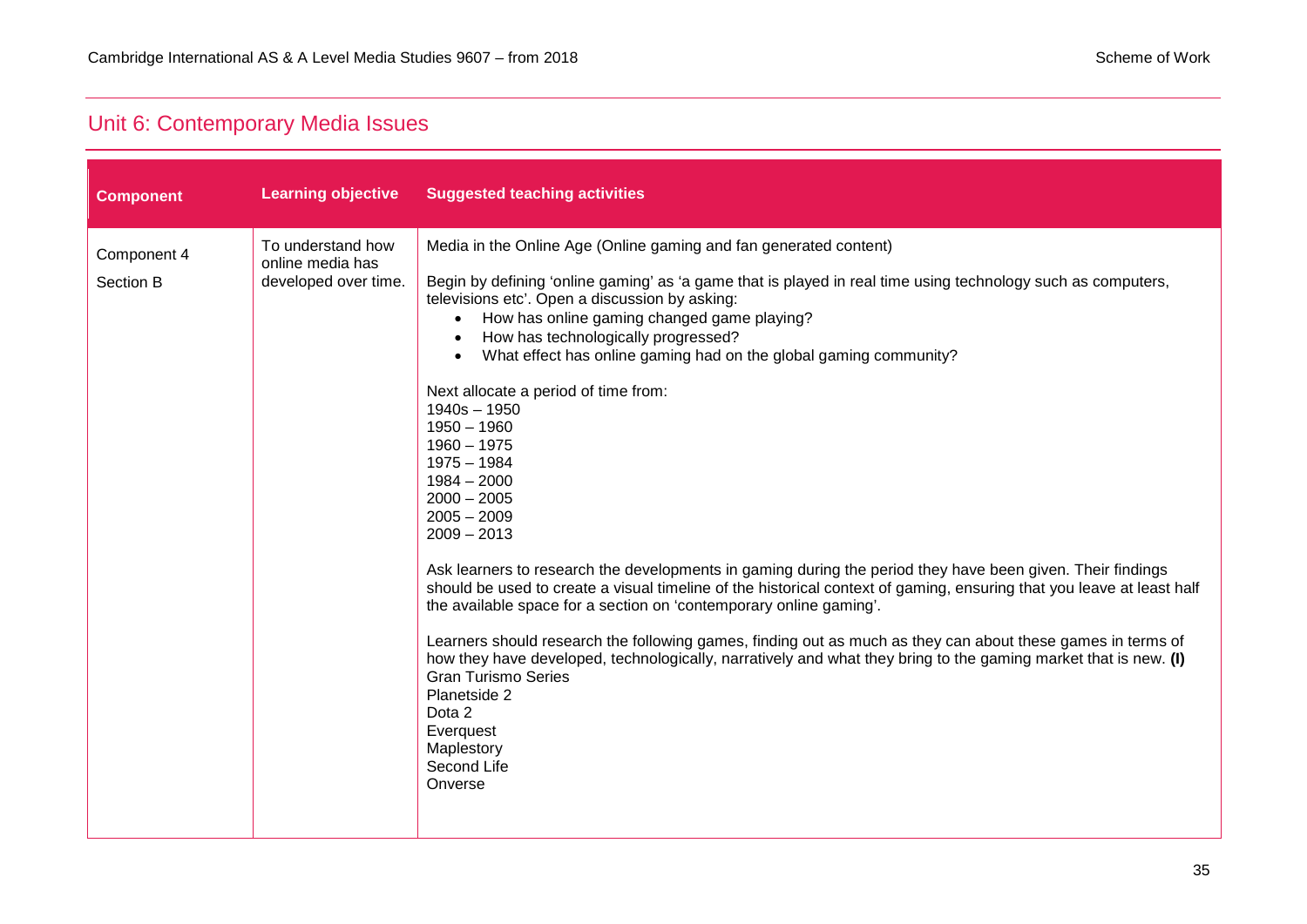a sa kacamatan ing Kabupatèn Kabupatèn Ing

| <b>Component</b>         | <b>Learning objective</b>                                                                       | <b>Suggested teaching activities</b>                                                                                                                                                                                                                                                                                                                                                                                                                                                                                                            |
|--------------------------|-------------------------------------------------------------------------------------------------|-------------------------------------------------------------------------------------------------------------------------------------------------------------------------------------------------------------------------------------------------------------------------------------------------------------------------------------------------------------------------------------------------------------------------------------------------------------------------------------------------------------------------------------------------|
|                          |                                                                                                 | Depending on the age of learners you might also include World of Warcraft and Call of Duty to this list, although<br>these suggestions should be made within the remit of safeguarding policies.<br>Findings from these tasks should be included in the display and could be used as a reference point to answer the<br>question: How has online gaming changed over time but in particular over the last 5 years?                                                                                                                              |
| Component 4<br>Section B | To understand how<br>the internet has<br>impacted online<br>gaming and fan<br>generated content | What has the impact of the internet been on media production?<br>Revisit Bulmer and Katz' Uses and Gratifications Theory and ask learners how this can be applied to online<br>gaming.                                                                                                                                                                                                                                                                                                                                                          |
|                          |                                                                                                 | Explain that as contemporary online gaming is increasingly interactive, this makes Bulmer and Katz' theory a little<br>outdated.                                                                                                                                                                                                                                                                                                                                                                                                                |
|                          |                                                                                                 | Mind map what else gamers might gain from contemporary online gaming using examples from the 'contemporary<br>games' list researched for homework. Ideas that might surface are the fact that consumers can recreate their<br>gaming identities, they can connect globally with like-minded gamers using a pseudonym, they can recreate their<br>lives and create an alter ego who may be entirely different to their actual identity: gender, age, attitudes and above<br>all they can interact with the game and other people using the game. |
|                          |                                                                                                 | Extension activity: To consider whether contemporary online gaming empowers or disempowers consumers.                                                                                                                                                                                                                                                                                                                                                                                                                                           |
|                          |                                                                                                 | Explain that another impact of the internet on media production is the difficulty with regulating the gaming industry.<br>Explore the Direct Effect Theory in light of the game 'Doom' (2016 video game).                                                                                                                                                                                                                                                                                                                                       |
|                          |                                                                                                 | Ask learners to research the Columbine High School shootings, how might a game be linked to these effects<br>through the Direct Effect Theory?                                                                                                                                                                                                                                                                                                                                                                                                  |
|                          |                                                                                                 | Discuss the potential loop holes in online gaming censorship and link this to the Moral Panic Theory and the<br>Desensitisation Argument.                                                                                                                                                                                                                                                                                                                                                                                                       |
|                          |                                                                                                 | Set half the group to explore Ferguson's study of the impact of gaming at<br>http://www.christopherjferguson.com/Clinically%20Elevated.pdf whilst the other half read Koojiman's study and<br>theories at http://www.personalityresearch.org/papers/kooijmans.html. Set up a debate about the impact of online<br>gaming in society.                                                                                                                                                                                                            |
|                          |                                                                                                 |                                                                                                                                                                                                                                                                                                                                                                                                                                                                                                                                                 |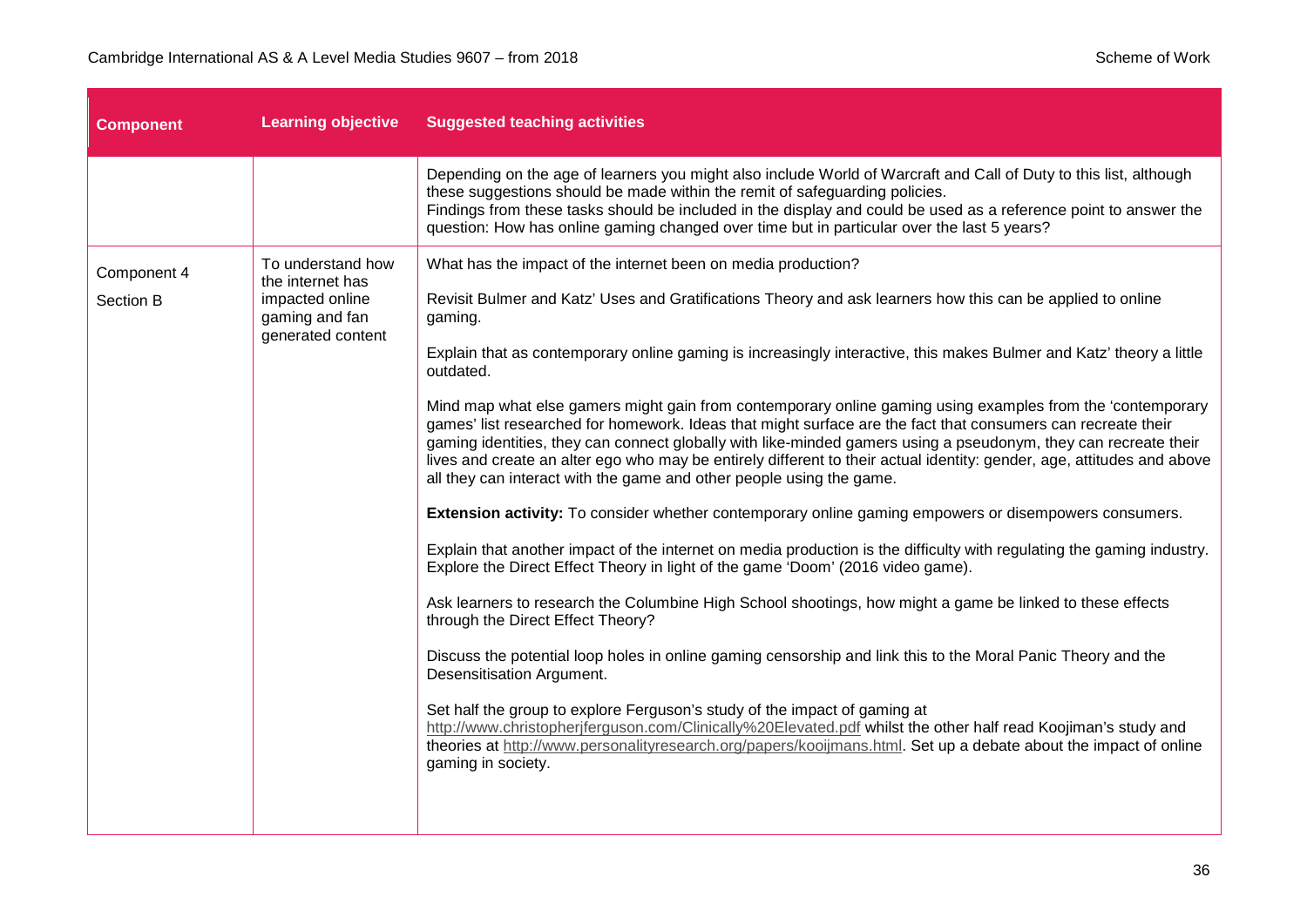| <b>Component</b>         | <b>Learning objective</b>                                                                                 | <b>Suggested teaching activities</b>                                                                                                                                                                                                                                                                                                                                                                                                                                                                                                                                                                                                                                                                                                                                                                                                                                                                                                                                                                                                                                                                                                                                                                                                                                                                                                                                                                                                                                                                                                                                                                                                                                                                                                                                         |
|--------------------------|-----------------------------------------------------------------------------------------------------------|------------------------------------------------------------------------------------------------------------------------------------------------------------------------------------------------------------------------------------------------------------------------------------------------------------------------------------------------------------------------------------------------------------------------------------------------------------------------------------------------------------------------------------------------------------------------------------------------------------------------------------------------------------------------------------------------------------------------------------------------------------------------------------------------------------------------------------------------------------------------------------------------------------------------------------------------------------------------------------------------------------------------------------------------------------------------------------------------------------------------------------------------------------------------------------------------------------------------------------------------------------------------------------------------------------------------------------------------------------------------------------------------------------------------------------------------------------------------------------------------------------------------------------------------------------------------------------------------------------------------------------------------------------------------------------------------------------------------------------------------------------------------------|
|                          |                                                                                                           | Link the discussion about the audience responses to online gaming becoming more / less violent to other<br>audience responses including:<br>Alternative scripting of games<br>$\bullet$<br>Game walkthroughs /spoilers /solutions<br>$\bullet$<br>Level editing<br>$\bullet$<br>Cheat guides and patches<br>Modding (audience modification of games)<br>Machinima<br>Set a challenge for the learning group to find examples of each of these within the contemporary media landscape.<br>(1)                                                                                                                                                                                                                                                                                                                                                                                                                                                                                                                                                                                                                                                                                                                                                                                                                                                                                                                                                                                                                                                                                                                                                                                                                                                                                |
| Component 4<br>Section B | To be able to discuss<br>how far has the world<br>wide web had a<br>democratising effect<br>for audiences | Ask learners to look up the meaning of 'democratising' before asking them to answer this lesson's 'big question'<br>from their current knowledge base. For lower ability learners you might ask them how the world wide web has<br>changed online gaming and do the changes put the audiences in an equally powerful position to the game<br>producers?<br>Introduce learners to the term Web 2.0 coined by Tim O'Reilly and the idea of technological determinism (the idea<br>that technology will bring about revolutionary social change) before exploring the idea of a digital divide: that<br>despite the broader availability of technology, not everyone uses it / has access to it depending on a number of<br>factors such as age, gender, location, broadband width, income etc.<br>Give the following article on the following webpage to all learners and ask them to read and highlight the key<br>arguments in light of the impact of democratising the world wide web in relation to online gaming and audience<br>productions.<br>https://www.msn.com/en-gb/news/other/gaming-for-a-good-cause/ar-AAsRz9A<br>Divide the group into two groups and issue them each one of the following articles, ask them to create an 'oral<br>essay' in which they critically compare the ideas contained in the first article and their second article. It is helpful<br>for learners to make notes as their peers are giving feedback on their reading. (F)<br>The final activity is for all learners to read the final article and create a postcard size response that directly<br>answers the 'big question' for the lesson drawing on quotations from these articles.<br>http://www.gamesindustry.biz/articles/2016-03-17-why-vr-is-not-the-important-trend-at-gdc |
|                          |                                                                                                           | https://www.theguardian.com/technology/2015/jul/23/16-trends-that-will-change-the-games-industry                                                                                                                                                                                                                                                                                                                                                                                                                                                                                                                                                                                                                                                                                                                                                                                                                                                                                                                                                                                                                                                                                                                                                                                                                                                                                                                                                                                                                                                                                                                                                                                                                                                                             |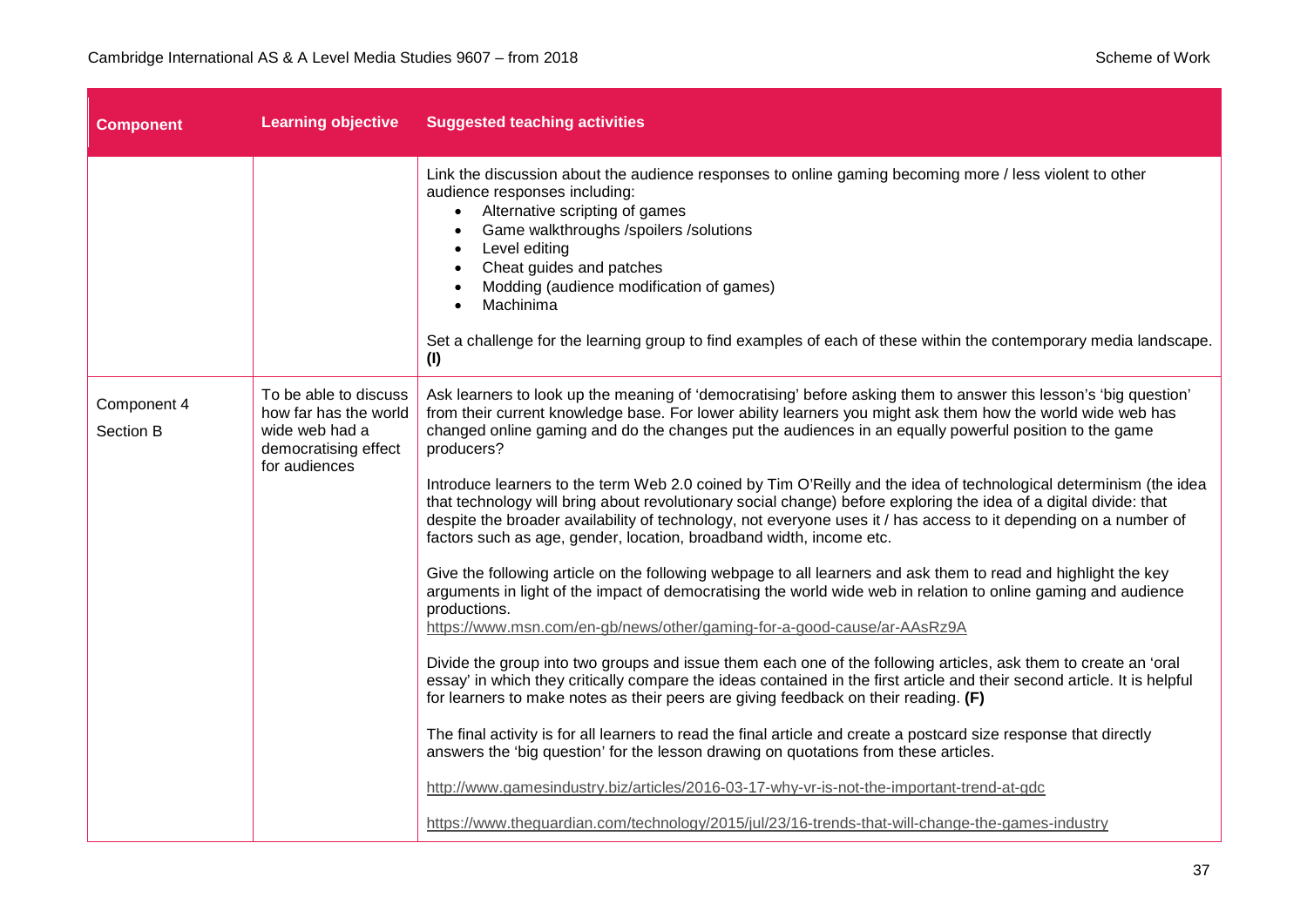| <b>Component</b>         | <b>Learning objective</b>                                                                              | <b>Suggested teaching activities</b>                                                                                                                                                                                                                                                                                                                                                                                                                                                                                                                                                                                                                                                                                                                                                                               |  |
|--------------------------|--------------------------------------------------------------------------------------------------------|--------------------------------------------------------------------------------------------------------------------------------------------------------------------------------------------------------------------------------------------------------------------------------------------------------------------------------------------------------------------------------------------------------------------------------------------------------------------------------------------------------------------------------------------------------------------------------------------------------------------------------------------------------------------------------------------------------------------------------------------------------------------------------------------------------------------|--|
|                          |                                                                                                        | Learners should continue to research critical debates around the concept of the world wide web creating a<br>democratic space for corporations, audiences and prosumers (producers / consumers) alike. For learners that<br>need a little guidance you might suggest that they start researching the phenomenon of the 'Let's Play' videos that<br>show gamers walkthroughs of games to help / entertain other gamers. (I)                                                                                                                                                                                                                                                                                                                                                                                         |  |
| Component 4<br>Section B | To be able to discuss<br>the extent<br>convergence has<br>had on the<br>transformation of the<br>media | 'Convergence' means the blending of media forms and platforms.<br>Use the article on James Bond found here: http://bigdesignevents.com/2012/07/design-convergence-and-james-<br>bond/ to demonstrate the way that gaming benefits from the convergence of media forms and platforms.<br>This could be done using a PowerPoint / Prezi, or through setting research tasks, a treasure hunt or an                                                                                                                                                                                                                                                                                                                                                                                                                    |  |
|                          |                                                                                                        | independent task. You could print the article and create a jigsaw puzzle with it that your learners need to make,<br>doubly reinforcing the sense and meaning of convergence.<br>It is worth pointing out that convergence can be separated into at least two categories:<br>1. Technical convergence – in which technologies are used to pair media products: TVs with gaming<br>consoles, PCs with CDs, Virtual reality kits with gaming consoles etc.<br>2. Corporate convergence – where companies converge to maintain control over ownership/rights and to<br>maximise royalties.                                                                                                                                                                                                                            |  |
|                          |                                                                                                        | Push the desks in your classroom together and on three A3 pieces of paper write down Wii, Playstation and Xbox.<br>Learners should be challenged to then write down as many media technologies they can think of: radio, TV, PC,<br>mobile phone etc. and write these on A4 pieces of paper in an outer circle around the middle three. Challenge the<br>learners to link the gaming consoles with the technological options through as many 'fact based' ways they can,<br>this task should be research based and not built on prior knowledge to ensure the accuracy of the data collated in<br>this task. This task creates a highly visual image of the role of convergence will in turn will support lower level<br>learners. Taking photos of the end visual mind map might be useful for revision purposes. |  |
|                          |                                                                                                        | <b>Extension activity:</b> recreate this activity using a recently launched online game.                                                                                                                                                                                                                                                                                                                                                                                                                                                                                                                                                                                                                                                                                                                           |  |
|                          |                                                                                                        | Using Apple as a model example, discuss the convergence of Apple with IOS in order to monopolise the gaming<br>app market.                                                                                                                                                                                                                                                                                                                                                                                                                                                                                                                                                                                                                                                                                         |  |
|                          |                                                                                                        | Set learners to research the range of companies that Electronic Arts own. (I)                                                                                                                                                                                                                                                                                                                                                                                                                                                                                                                                                                                                                                                                                                                                      |  |
|                          |                                                                                                        | In groups, learners should come up with a gaming idea and using their research of Electronic Arts to promote the<br>game across each corporate interest they own.                                                                                                                                                                                                                                                                                                                                                                                                                                                                                                                                                                                                                                                  |  |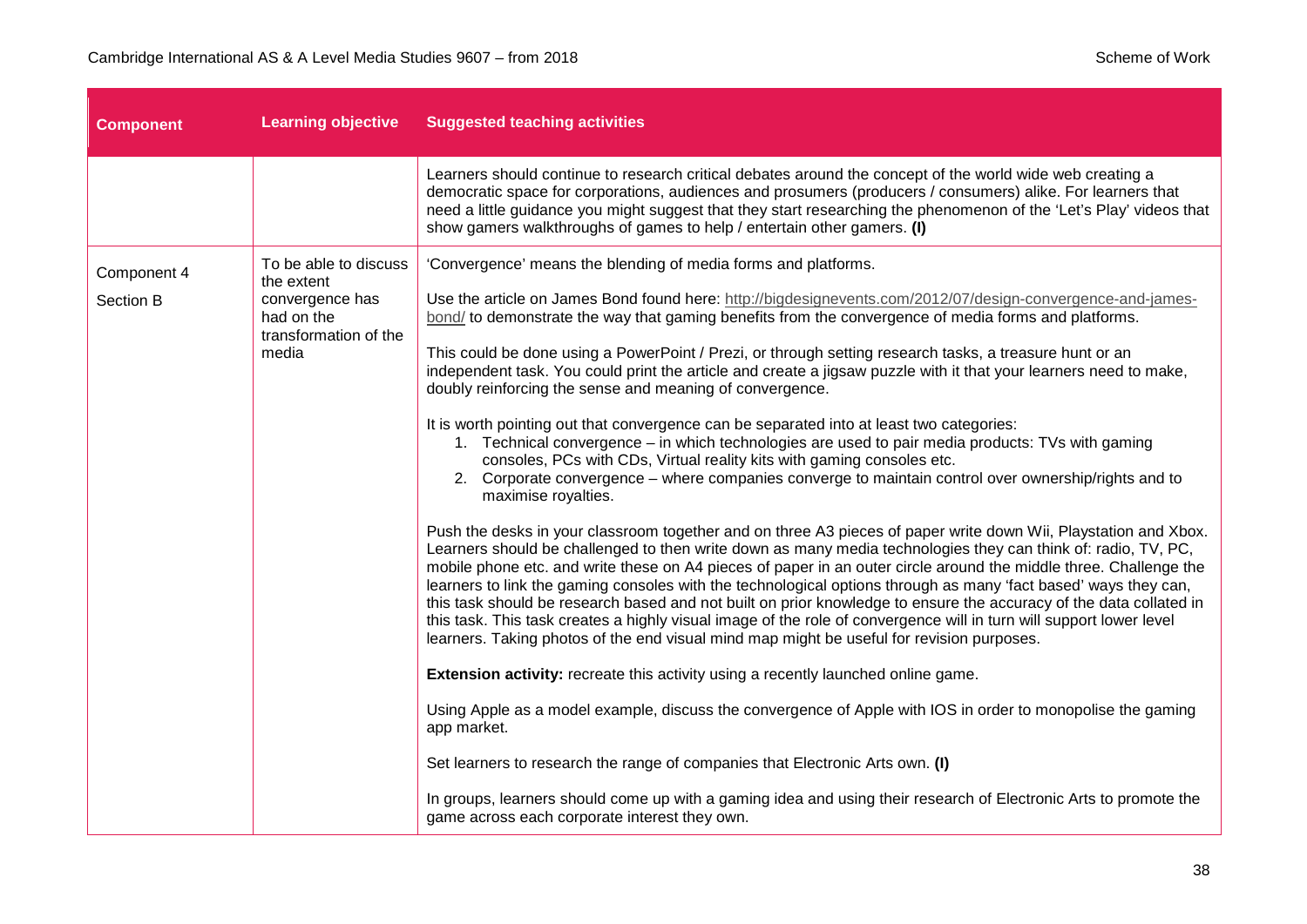| <b>Component</b>                                                                                                | <b>Learning objective</b> | <b>Suggested teaching activities</b>                                                                                                                                                                                                                                                                                                                                                                                                                                                                                                                                                                                                                                                                                                                                                                                                                                          |
|-----------------------------------------------------------------------------------------------------------------|---------------------------|-------------------------------------------------------------------------------------------------------------------------------------------------------------------------------------------------------------------------------------------------------------------------------------------------------------------------------------------------------------------------------------------------------------------------------------------------------------------------------------------------------------------------------------------------------------------------------------------------------------------------------------------------------------------------------------------------------------------------------------------------------------------------------------------------------------------------------------------------------------------------------|
|                                                                                                                 |                           | A final independent / paired research task could be for learners to establish how corporate convergence is utilised<br>by the following current manufacturing leaders in gaming:<br>Sony<br>Nvidia<br>Ubitus<br>Crytek GmbH<br>PlayKey<br>Liquidsky<br><b>Tencent Cloud</b><br>Ideally it would be useful for the learner's findings to be shared, which could be done through blog entries,<br>presentations, handouts or vlogs of their research.<br>Conclude this unit of work with exam style questions. It is often useful to instigate exam responses using a pairs<br>system in which learners sit with one other person to mind map responses to a question before moving to a<br>different question with a different partner. By approaching exam questions in this way learners feel supported and<br>gain skills at responding quickly to previously unseen tasks. |
| <b>Past and specimen papers</b>                                                                                 |                           |                                                                                                                                                                                                                                                                                                                                                                                                                                                                                                                                                                                                                                                                                                                                                                                                                                                                               |
| Past / specimen papers and mark schemes are available to download at www.cambridgeinternational.org/support (F) |                           |                                                                                                                                                                                                                                                                                                                                                                                                                                                                                                                                                                                                                                                                                                                                                                                                                                                                               |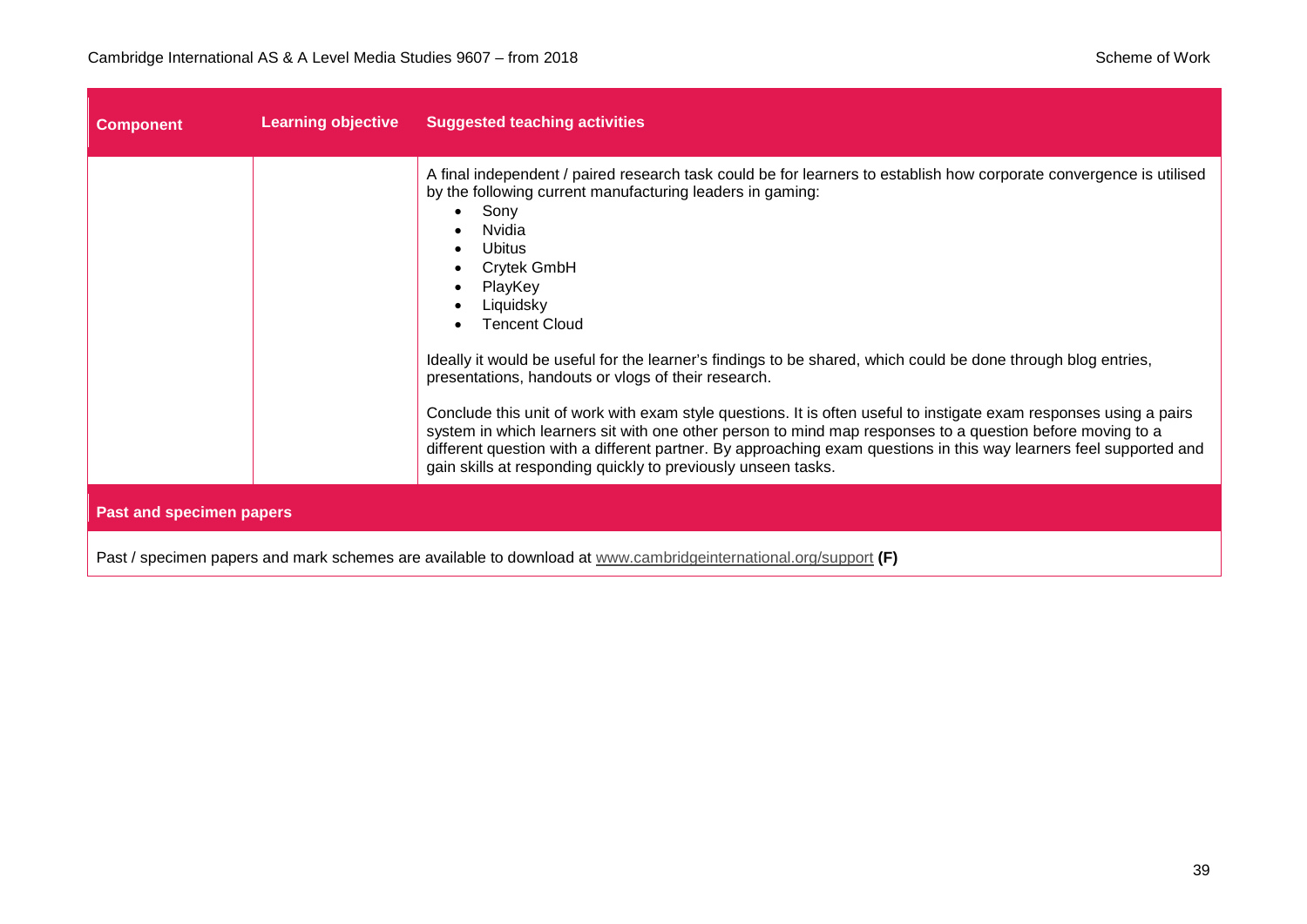### <span id="page-39-0"></span>Appendix 1: Introductory Media Language

| <b>Media Forms</b>     | The distinguishing characteristics of types of media products: Radio, Television, Gaming etc.                                     |  |
|------------------------|-----------------------------------------------------------------------------------------------------------------------------------|--|
| <b>Media Platforms</b> | The technology through which we receive media products: E-media, Print and Broadcast                                              |  |
| <b>Synergy</b>         | The process through which a series of media products derived from the same text is promoted in and through<br>each other          |  |
| <b>Representation</b>  | Media texts are artificial versions of reality                                                                                    |  |
| Mise-en-scène          | The overarching description of everything that contributes to meaning in a media text                                             |  |
| <b>Media Franchise</b> | The capacity to extend the life of characters, settings or trademarks by producing further products                               |  |
| <b>Iconography</b>     | Particular signs we associate with particular genres                                                                              |  |
| <b>Intertextuality</b> | Within a text, visual or audio references are made to other texts. It is expected that audiences will recognise<br>such reference |  |
| Genre                  | A term of classification which groups media texts of a particular type together                                                   |  |
| Convergence            | The coming together of media technologies                                                                                         |  |
|                        |                                                                                                                                   |  |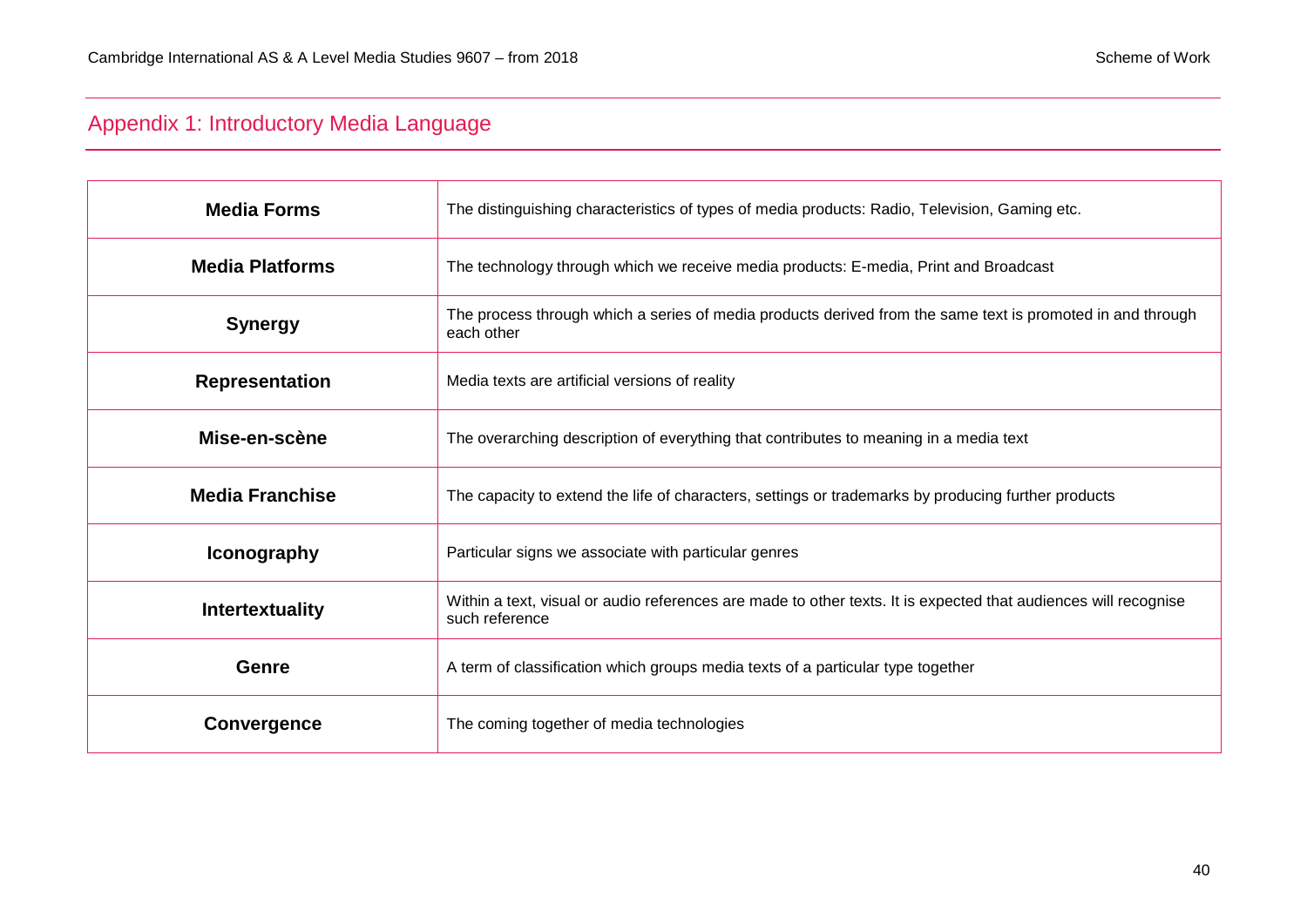### <span id="page-40-0"></span>Appendix 2: Camera Shots and Angles

| <b>Shot type</b>                             | <b>Description</b>                                                                                                                                                                                                                                                      | <b>Example</b> |
|----------------------------------------------|-------------------------------------------------------------------------------------------------------------------------------------------------------------------------------------------------------------------------------------------------------------------------|----------------|
| <b>Extreme Long /</b><br><b>Establishing</b> | Used to set the scene or as an establishing shot, often outside.<br>This shot can be taken from as far away as a quarter of a mile.                                                                                                                                     |                |
| <b>Master</b>                                | This shot, like the Establishing Shot also sets up the scene<br>through showing key signifiers, however, whilst the<br>Establishing Shot leans towards showing the setting and<br>location, the Master Shot contains the main characters for the<br>length of the shot. |                |
| Long                                         | This shot shows images in 'life size' in the context of the<br>distance between the cinema screen and the image: for<br>example, the height of a child might appear to be 3-4 feet.<br>Usually this contains a full body shot.                                          |                |
| <b>Medium / Mid</b>                          | A shot that shows a character from the waist up. An alternative<br>to this shot is a two shot (includes two people) and a three shot<br>(includes three people).                                                                                                        |                |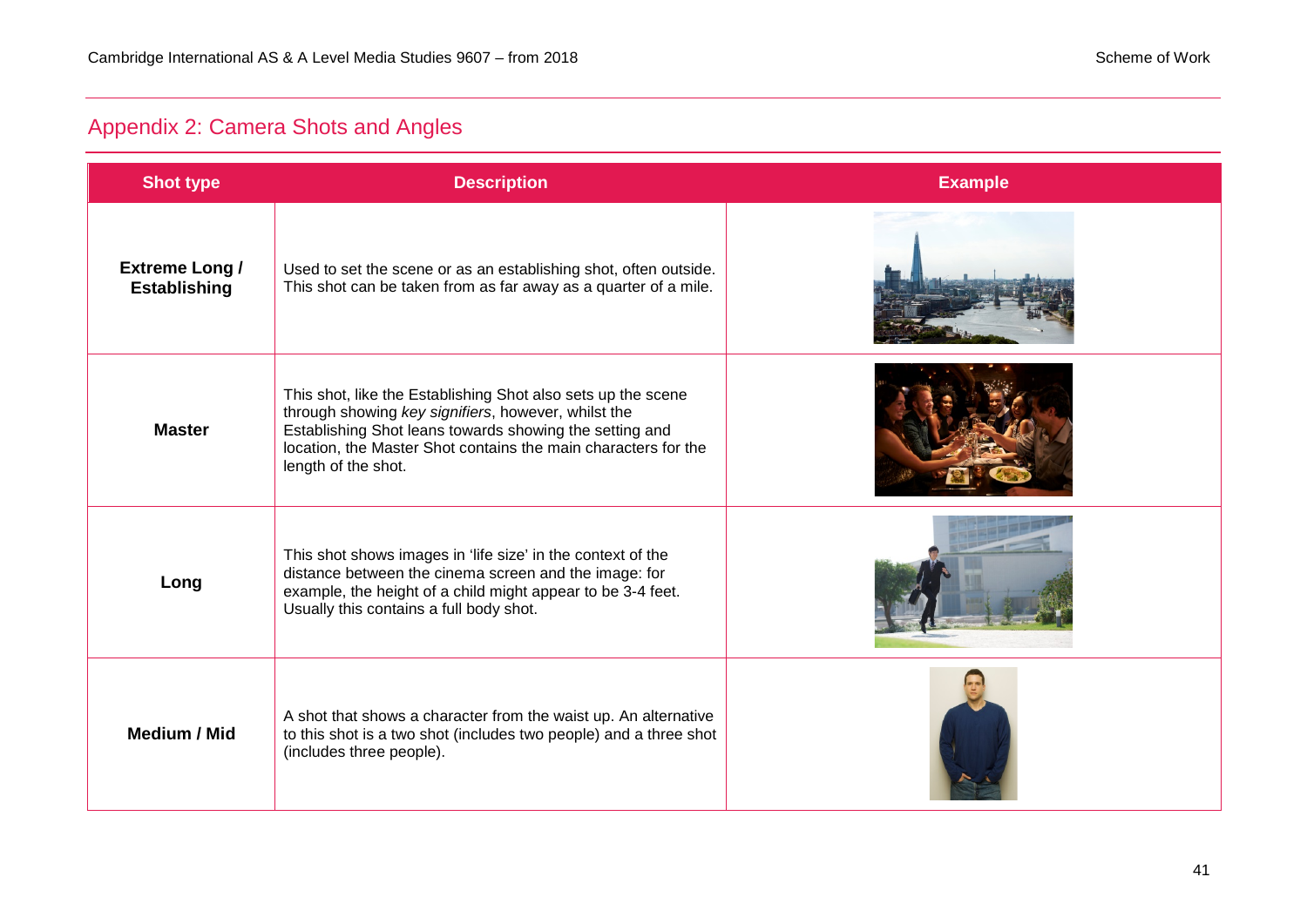| <b>Shot type</b>         | <b>Description</b>                                                                                                                                                              | <b>Example</b> |
|--------------------------|---------------------------------------------------------------------------------------------------------------------------------------------------------------------------------|----------------|
| <b>Over the Shoulder</b> | This shot is taken from 'over the shoulder' of a character and is<br>often used to make the audience feel as though they are<br>actually included in the conversation / action. |                |
| <b>Point of View</b>     | This shot is taken from the view of the person looking /<br>speaking.                                                                                                           |                |
| <b>Close Up</b>          | This shot shows a part of something, for example, someone's<br>face and is used to draw attention to the thing / person or<br>emotions.                                         |                |
| <b>Extreme Close Up</b>  | This shot is even closer than the last one, and creates an<br>image larger than the eye would usually see.                                                                      |                |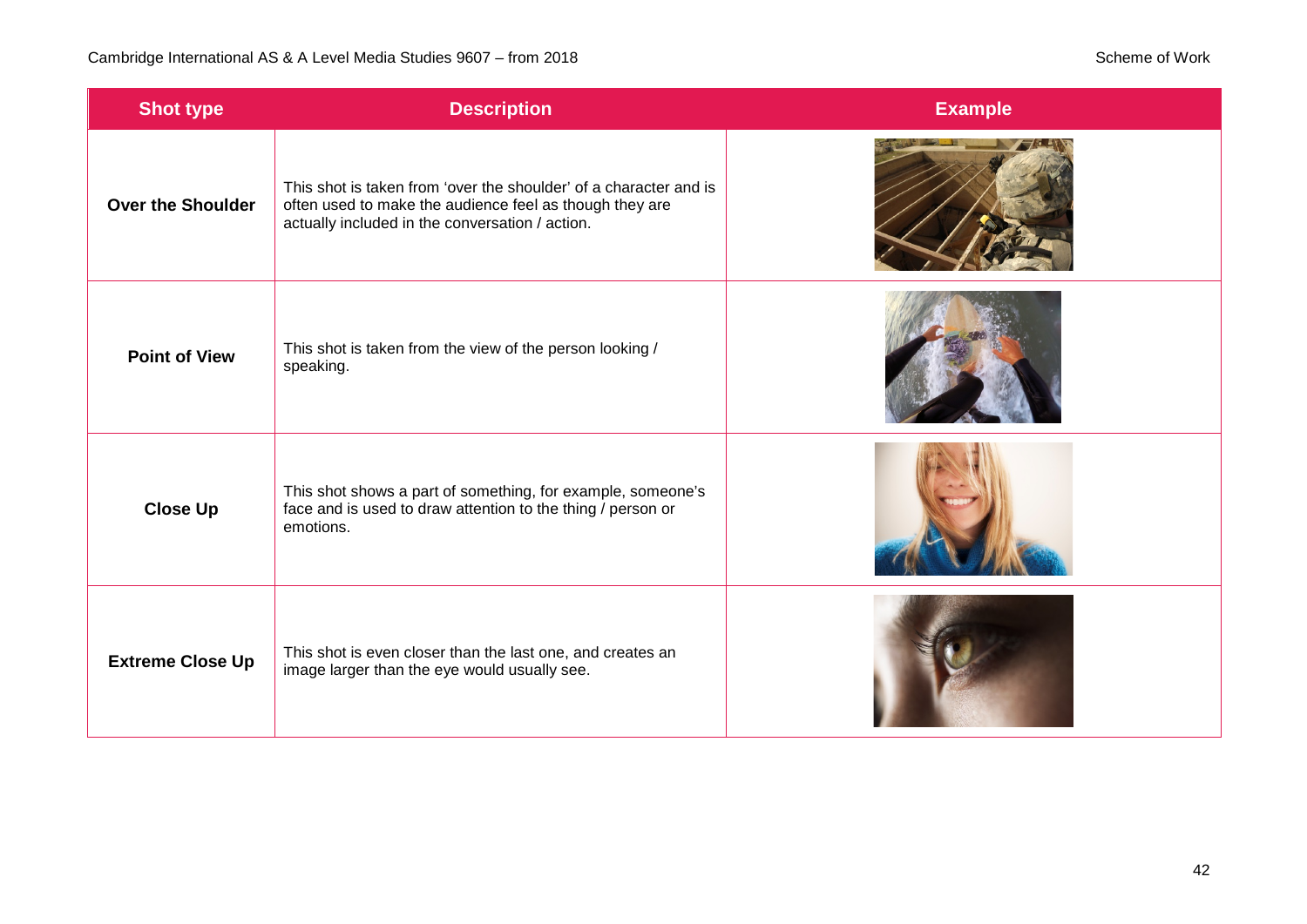| <b>Shot type</b>  | <b>Description</b>                                                                                                                                | <b>Example</b> |
|-------------------|---------------------------------------------------------------------------------------------------------------------------------------------------|----------------|
| Wide              | A shot in which an actor might appear very small against the<br>landscape as the image as a whole gives a much wider view<br>than the individual. |                |
| <b>Aerial</b>     | A shot taken from a high viewpoint, as though it is taken from a<br>drone showing a bird's eye view.                                              |                |
| <b>High Angle</b> | A shot that is taken from above a character / setting to create a<br>sense of intimidation or disempowerment.                                     |                |
| <b>Low Angle</b>  | A shot taken from a low angle, this helps to reinforce<br>empowerment.                                                                            |                |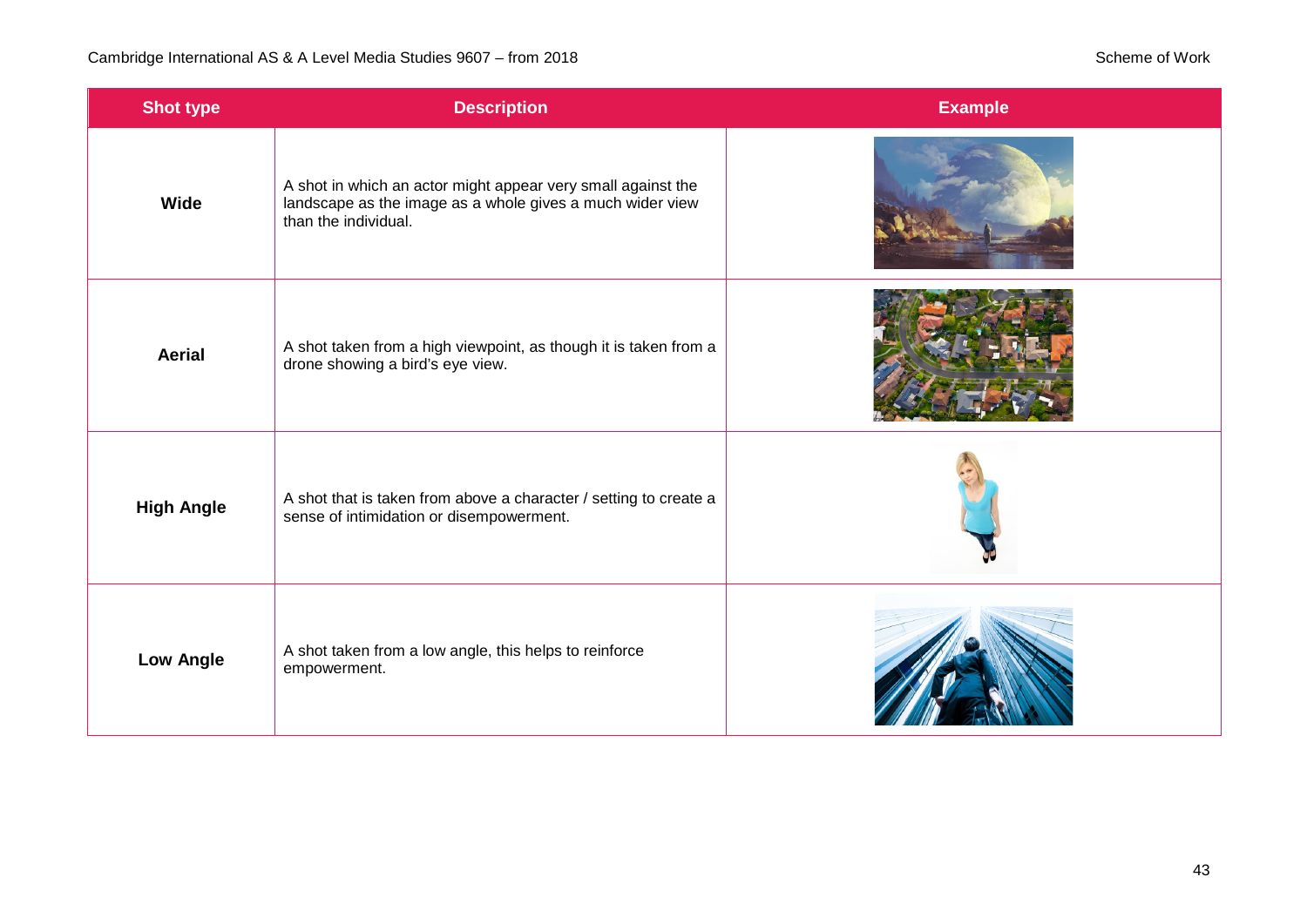| <b>Shot type</b>                            | <b>Description</b>                          | <b>Example</b> |
|---------------------------------------------|---------------------------------------------|----------------|
| <b>Canted Angle /</b><br><b>Dutch Angle</b> | This is a shot taken with a tilted horizon. |                |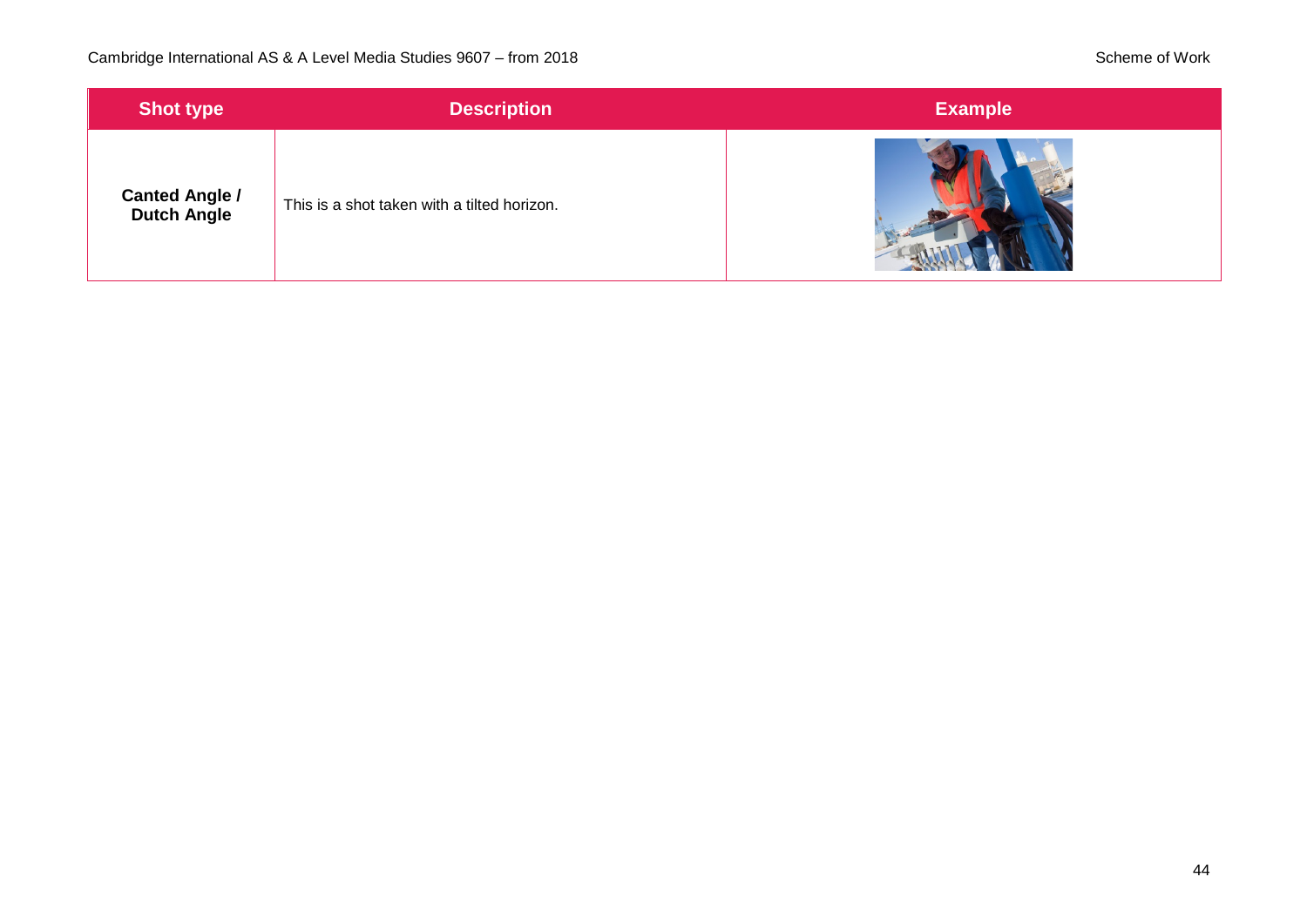### <span id="page-44-0"></span>Appendix 3: Camera Movements

| <b>Movement</b>     | <b>Description</b> |
|---------------------|--------------------|
| Pan                 |                    |
| <b>Tilt</b>         |                    |
| <b>Track</b>        |                    |
| <b>Dolly</b>        |                    |
| <b>Crane</b>        |                    |
| <b>Steadicam</b>    |                    |
| <b>Hand-held</b>    |                    |
| Zoom                |                    |
| <b>Reverse Zoom</b> |                    |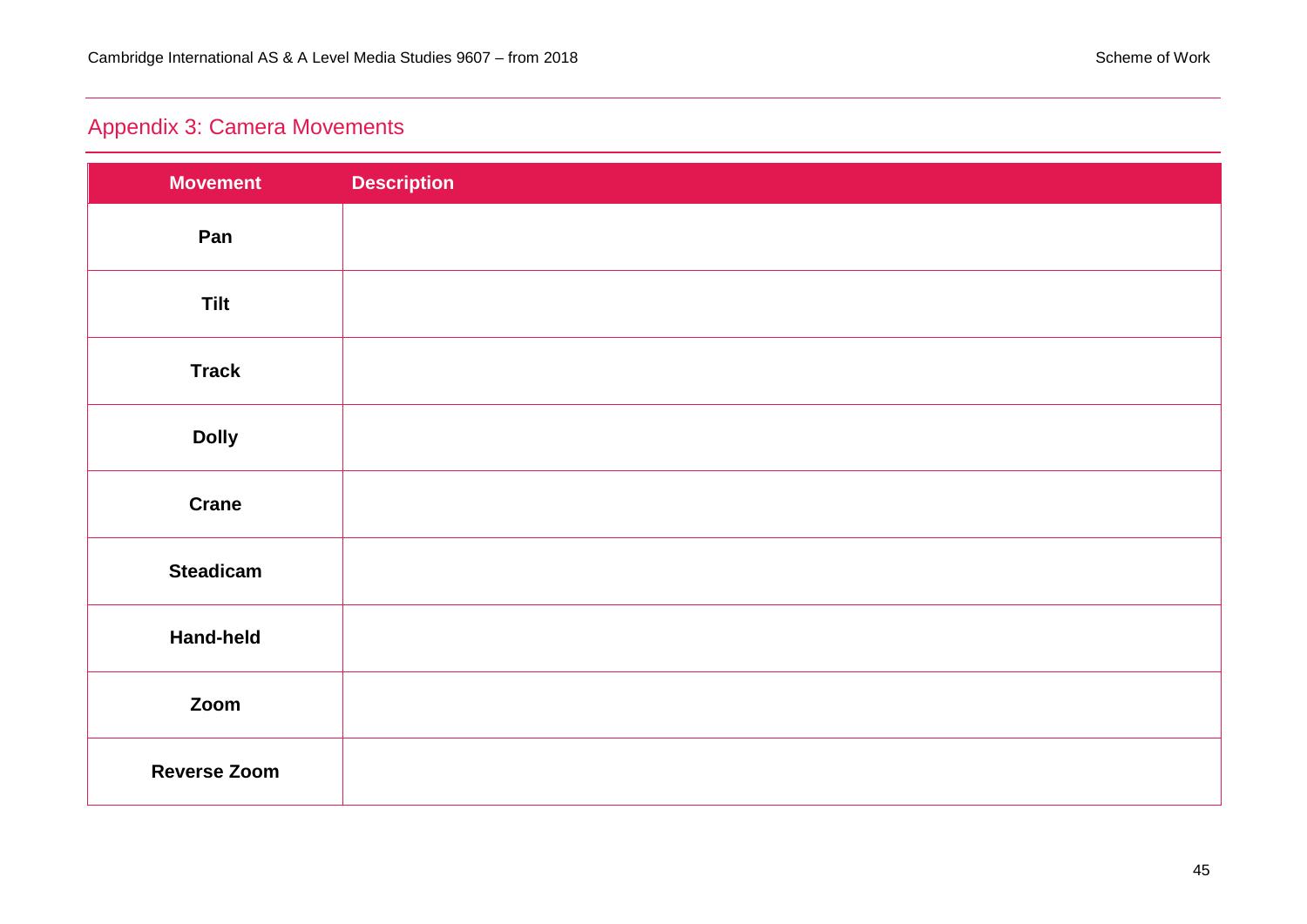### <span id="page-45-0"></span>Appendix 4: Website Terminology

| <b>Term</b>                            | <b>Meaning</b>                                                                                                                                                                                                                         |
|----------------------------------------|----------------------------------------------------------------------------------------------------------------------------------------------------------------------------------------------------------------------------------------|
| <b>Web banner</b>                      | This is the title or header on a webpage and is the equivalent to a masthead in a newspaper, or a magazine title. It is used to attract<br>the audience and can be used to indicate the genre of the music through the font selection. |
| <b>Navigational</b><br><b>Features</b> | These are the buttons that help you move around the website. They are clearly displayed on a web page and often change<br>appearance when you hover over them.                                                                         |
| <b>Multimedia</b><br><b>Features</b>   | This term refers to the use of images, video, text and audio on a website. These features add variation, information and entertainment.                                                                                                |
| <b>Advertisements</b>                  | Many websites advertise products closely linked or connected to the main focus, this is often a good way of increasing revenue from<br>hits on the interconnected websites.                                                            |
| <b>Web links</b>                       | When links connect you to elsewhere on the website this is referred to as 'internal links' whereas links to another website are called<br>'external links                                                                              |
| <b>Interactive</b><br>elements         | These enable users to take part and contribute to the website and could be in the form of quizzes, games, surveys, discussion forums<br>or an opportunity to give feedback or comments about something.                                |